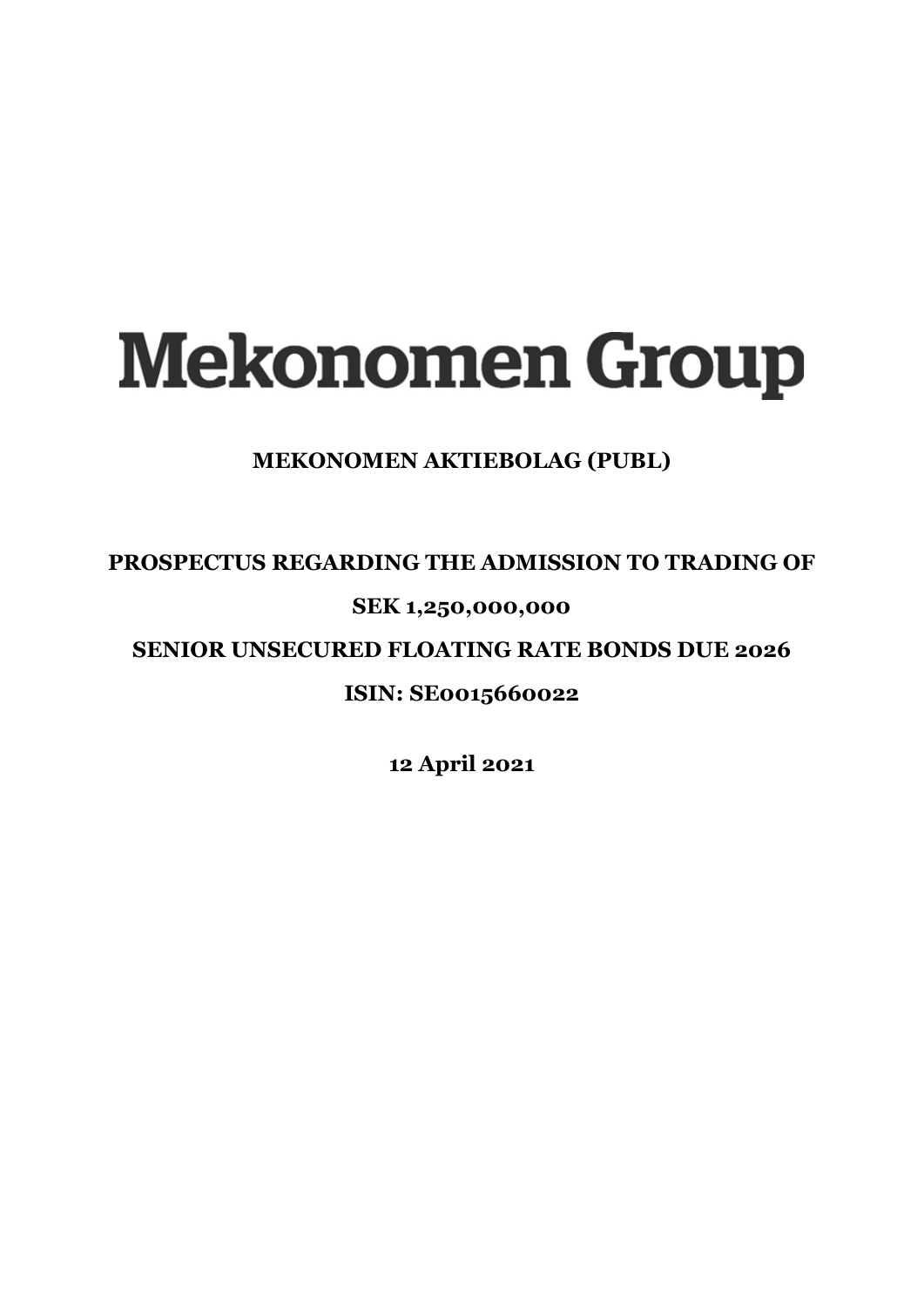#### **Important Information**

This prospectus (the "**Prospectus**") has been prepared by Mekonomen Aktiebolag (publ), a public limited liability company incorporated in Sweden, having its headquarters located at the address Solnavägen 4, 104 32 Stockholm, Sweden, with corporate registration no. 556392-1971 (the "**Company**", "**Mekonomen**" or the "**Issuer**" or together with its direct and indirect subsidiaries, unless otherwise indicated by the context, "**Mekonomen Group**" or the "**Group**"), in relation to the application for admission to trading of the Issuer's SEK 1,250,000,000 senior unsecured floating rate bonds with ISIN: SE0015660022 (the "**Bonds**"), issued on 18 March 2021 (the "**Issue Date**"), in accordance with the terms and conditions for the Bonds (the "**Terms and Conditions**"), on the corporate bond list of Nasdaq Stockholm ("**Nasdaq Stockholm**"). Concepts and terms defined in Section "*Terms and Conditions for the Bonds*" are used with the same meaning throughout the entire Prospectus unless otherwise is explicitly understood from the context or otherwise defined in this Prospectus. Skandinaviska Enskilda Banken AB (publ) has acted as issuing agent in connection with the issue of the Bonds (the "**Issuing Agent**") and Danske Bank A/S, Danmark, Sverige Filial, Nordea Bank Abp and Skandinaviska Enskilda Banken AB (publ) have acted as joint bookrunners (the "**Joint Bookrunners**") in connection with the issue of the Bonds.

This Prospectus has been prepared by the Company and approved and registered by the Swedish Financial Supervisory Authority (Sw. *Finansinpektionen*) (the "**SFSA**") pursuant to Chapter II and Article 20 in the Regulation (EU) 2017/1129 of the European Parliament and of the Council of 14 June 2017 on the prospectus to be published when securities are offered to the public or admitted to trading on a regulated market, and repealing Directive 2003/71/EC (the "**Prospectus Regulation**"). Furthermore, Annexes 7 and 15 of the Commission Delegated Regulation (EU) 2019/980 supplementing the Prospectus Regulation as regards the format, content, scrutiny and approval of the prospectus to be published when securities are offered to the public or admitted to trading on a regulated market, and repealing Commission Regulation (EC) No 809/2004, form the basis for the content of this Prospectus. Approval and registration in accordance with the Prospectus Regulation does not constitute any guarantee from the SFSA that the information in this Prospectus is accurate or complete.

This Prospectus is not an offer for sale or a solicitation of an offer to purchase the Bonds in any jurisdiction. It has been prepared solely for the purpose of admission to trading of the Bonds on the corporate bond list on Nasdaq Stockholm. This Prospectus may not be distributed in Australia, Canada, Cyprus, Hong Kong, Italy, Japan, New Zeeland, South Africa, the United Kingdom, the United States or in any other jurisdiction where such distribution or disposal requires additional prospectus, registration or additional measures or is contrary to the rules and regulations in such country. Persons into whose possession this Prospectus comes or persons who acquire the Bonds are therefore required to inform themselves about, and to observe, such restrictions. The Bonds have not been and will not be registered under the U.S. Securities Act of 1933, as amended (the "**Securities Act**"), or any U.S. state securities laws and are subject to U.S. tax law requirements. The Bonds may not be offered, sold or distributed within the United States of America or to, or for the account or benefit of U.S. persons (as defined in Rule 902 of Regulation S under the Securities Act). The Company has not undertaken to register the Bonds under the Securities Act or any U.S. state securities laws or to affect any exchange offer for the Bonds in the future. Furthermore, the Company has not registered the Bonds under any other country's securities laws. It is the investor's obligation to ensure that the offers and sales of Bonds comply with all applicable securities laws.

Except where expressly stated otherwise, no information in this Prospectus has been reviewed or audited by the Company's auditor. Certain financial and other numerical information set forth in this Prospectus has been subject to rounding. This Prospectus shall be read together with all documents incorporated by reference in, and any supplements to, this Prospectus. In this Prospectus, any references made to "**EUR**" and "**Euro**" refer to the single currency introduced at the start of the third stage of European Economic and Monetary Union pursuant to the Treaty establishing the European Community, as amended and references to "**SEK**" refer to Swedish krona.

The information in this Prospectus is considered to be accurate, although not complete, only as of the day of this Prospectus. It is not implied that the information has been or will be accurate at any other time. Except as required by applicable law or regulation, the Company expressly disclaims any obligation or undertaking to publicly announce updates, revisions or amendments regarding the information in this Prospectus.

This Prospectus may contain forward-looking statements and assumptions regarding future market conditions, operations and results. Such forward-looking statements and information are based on the beliefs of the Company's management or are assumptions based on information available to Mekonomen Group. The words "considers", "intends", "deems", "expects", "anticipates", "plans" and similar expressions indicate some of these forward-looking statements. Other such statements may be identified from the context. Any forward-looking statements in this Prospectus involve known and unknown risks, uncertainties and other factors which may cause the actual results, performances or achievements of Mekonomen Group to be materially different from any future results, performances or achievements expressed or implied by such forward-looking statements. Further, such forward-looking statements are based on numerous assumptions regarding Mekonomen Group's present and future business strategies and the environment in which Mekonomen Group will operate in the future. Although the Company believes that the forecasts of, or indications of future results, performances and achievements are based on reasonable assumptions and expectations, they involve uncertainties and are subject to certain risks, the occurrence of which could cause actual results to differ materially from those predicted in the forward-looking statements and from past results, performances or achievements. Further, actual events and financial outcomes may differ significantly from what is described in such statements as a result of the materialisation of risks and other factors affecting Mekonomen Group's operations. Such factors of a significant nature are mentioned in the Section "*Risk factors*" below.

Investing in bonds is not appropriate for all investors. Each investor should therefore evaluate the suitability of an investment in the Bonds in light of its own circumstances. In particular, each investor should: (a) have sufficient knowledge and experience to carry out an effective evaluation of (i) the Bonds, (ii) the merits and risks of investing in the Bonds, and (iii) the information contained or incorporated by reference in the Prospectus or any applicable supplement; (b) have access to, and knowledge of, appropriate analytical tools to evaluate, in the context of its particular financial situation, an investment in the Bonds and the impact that such investment will have on the investor's overall investment portfolio; (c) have sufficient financial resources and liquidity to bear all of the risks resulting from an investment in the Bonds, including where principal or interest is payable in one or more currencies, or where the currency for principal or interest payments is different from the investor's own currency; (d) understand thoroughly the Terms and Conditions and be familiar with the behaviour of any relevant indices and financial markets; and (e) be able to evaluate (either alone or with the assistance of a financial adviser) possible scenarios relating to the economy, interest rates and other factors that may affect the investment and the investor's ability to bear the risks.

This Prospectus has been prepared in English only and is governed by Swedish law. Disputes concerning, or related to, the contents of this Prospectus shall be subject to the exclusive jurisdiction of the courts of Sweden. The District Court of Stockholm (Sw. *Stockholms tingsrätt*) shall be the court of first instance. The Prospectus is available at the SFSA's website [\(www.fi.se\)](http://www.fi.se/) and the Company's website [\(www.mekonomen.com\).](http://www.mekonomen.com/)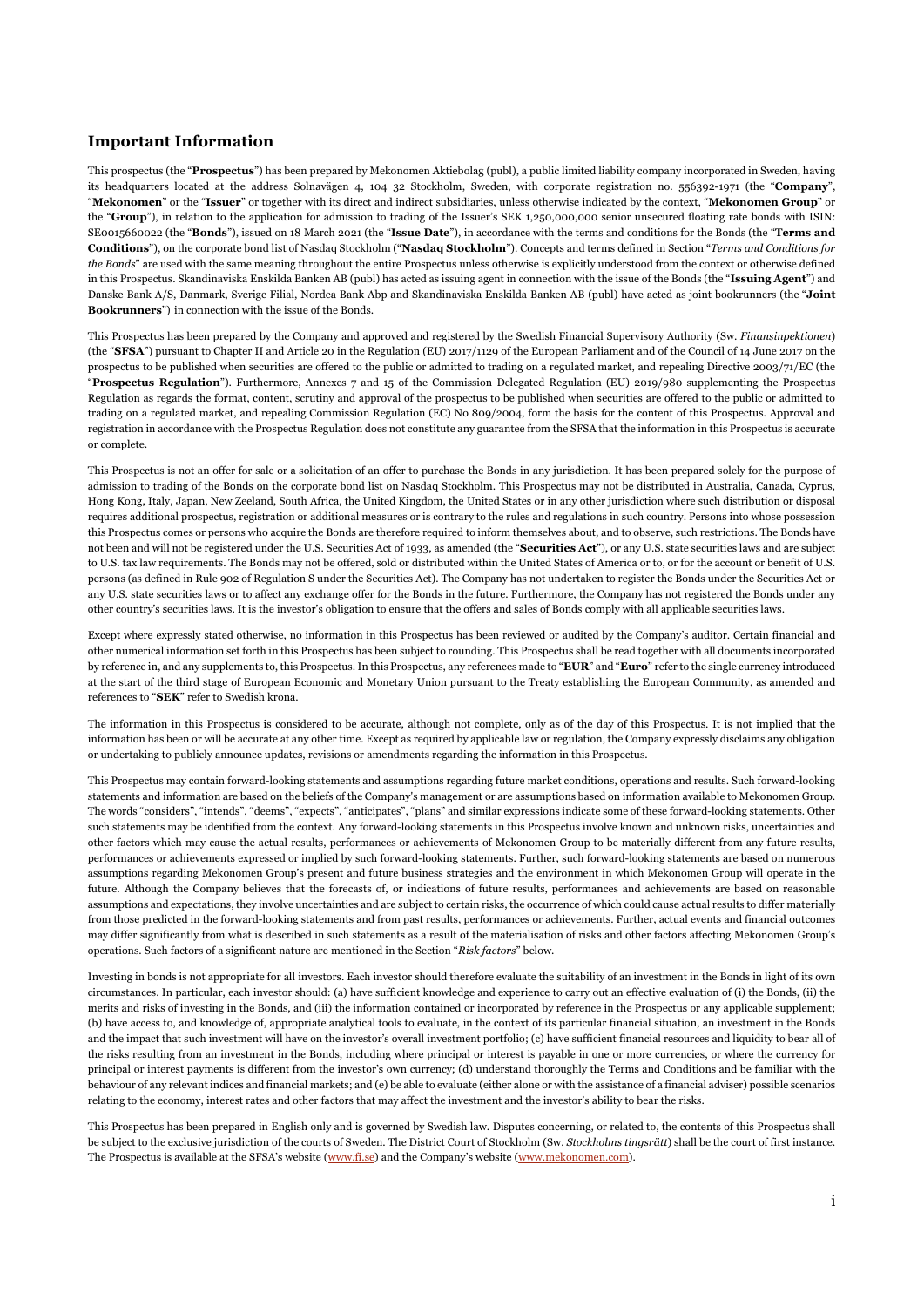# **Table of Contents**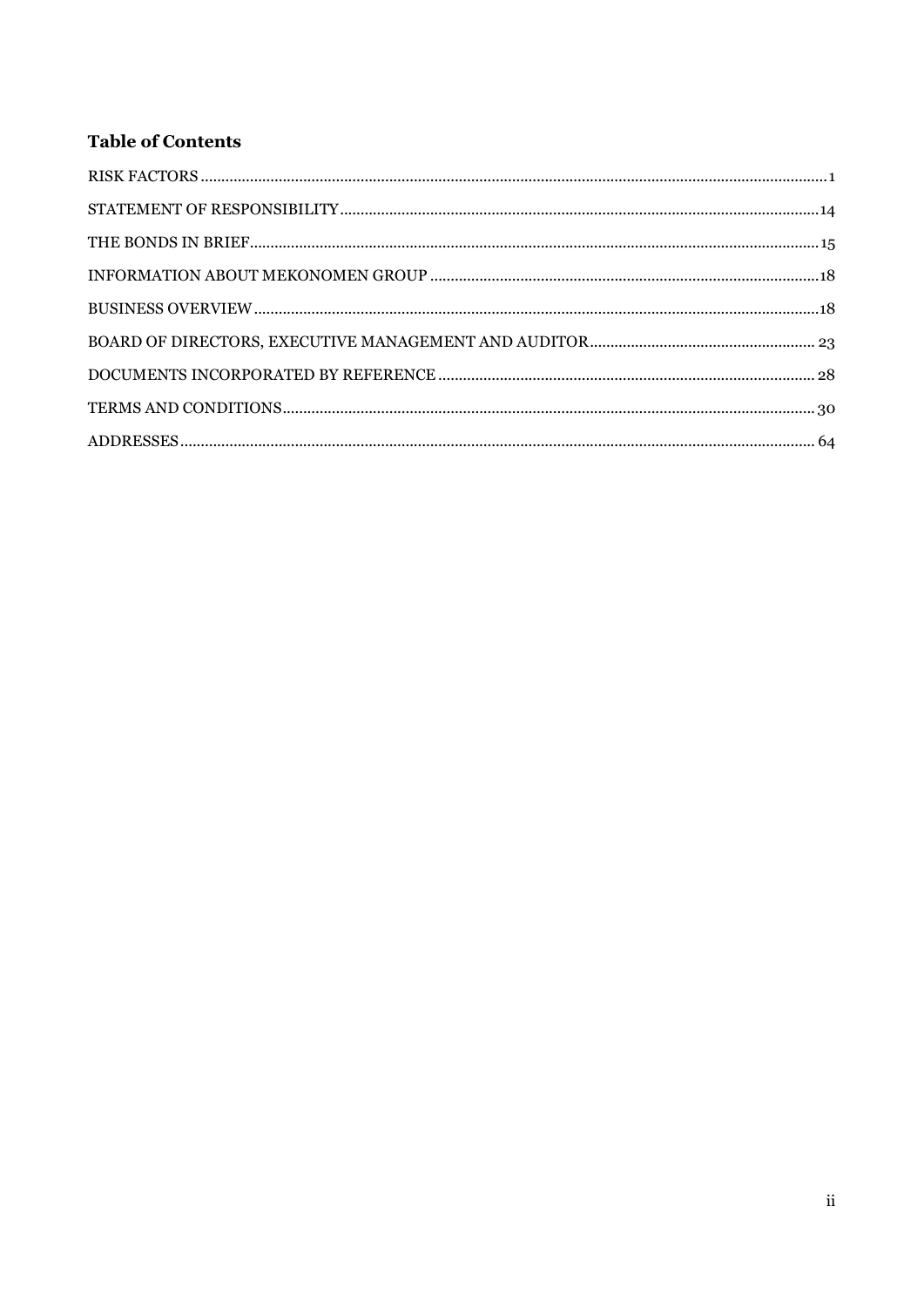# <span id="page-3-0"></span>**RISK FACTORS**

*In this section, risk factors which are specific to Mekonomen Group and the Bonds, and which Mekonomen Group deems to be material for making a well-grounded decision to invest in the Bonds, are presented. Mekonomen Group's assessment of the materiality of each risk factor is based on the probability of their occurrence and the expected magnitude of their negative impact on Mekonomen Group and its financial position. The description of each risk factor below is based on information available and estimates made on the date of this Prospectus.* 

*The risk factors are presented in categories where the most material risk factor in a category is presented first under such category. Subsequent risk factors in the same category are not ranked in order of materiality or probability of occurrence. The materiality of each risk factor with respect to the probability and expected magnitude of its negative impact if it were to materialise, is indicated by using a scale of low, medium or high, as assessed by Mekonomen Group. Where a risk factor may be categorised in more than one category, such risk factor appears only once and in the most relevant category for such risk factor.* 

# **Risk factors specific and material to the Company and Mekonomen Group**

# **Risks relating to Mekonomen Group's Business Activities and Industry**

Any damage to Mekonomen Group's central warehouses, regional warehouses or branch warehouses may impair Mekonomen Group's ability to effectively conduct its business, increase its costs and damage Mekonomen Group's reputation

Mekonomen Group currently has central, regional and branches. Damage to any of these facilities, in particular the central warehouses, and the products in stock due to, for example, fire, sabotage, large-scale theft, natural disasters or similar accidents or prolonged technical disruptions in its automated central warehouse in Sweden, could have consequences for Mekonomen Group's ability to fulfil its customer obligations and entail considerable losses for Mekonomen Group. Damage to products in stock could lead to impairment losses for Mekonomen Group and cause delivery disruptions. In turn, this may cause customers to instead choose a competitor to Mekonomen Group, demand financial compensation from Mekonomen Group and it may also cause damage to Mekonomen Group's reputation. If these risks were to materialize, it could adversely impact Mekonomen Group's earnings, and, consequently, its financial position.

*Risk level: High* 

Mekonomen Group relies on its IT systems, and any disruptions in such systems or a failure by Mekonomen Group to adapt to technological developments may damage the Group's business, reputation and increase its costs

Mekonomen Group is dependent on information and IT systems to support its operations. Mekonomen Group is particularly dependent on its IT systems in order to purchase, sell and deliver products and invoices to its customers and for its accounts, financial reporting and stock management. There is a risk, that these systems will be disrupted by, for example, software failures, computer viruses, cyber-attacks, ransomware, sabotage and physical damage, and the high pace of change in the overall IT environment introduces increased risks of data breaches. This was the case in 2020 when the MECA/Mekonomen business area was impacted by a data breach, which caused comprehensive disruptions to the IT systems in the business area in Sweden and Norway. In addition, Mekonomen Group's IT systems and related infrastructure may be breached due to employee error, malfeasance or affected by other disruptions, including as a result of natural disasters or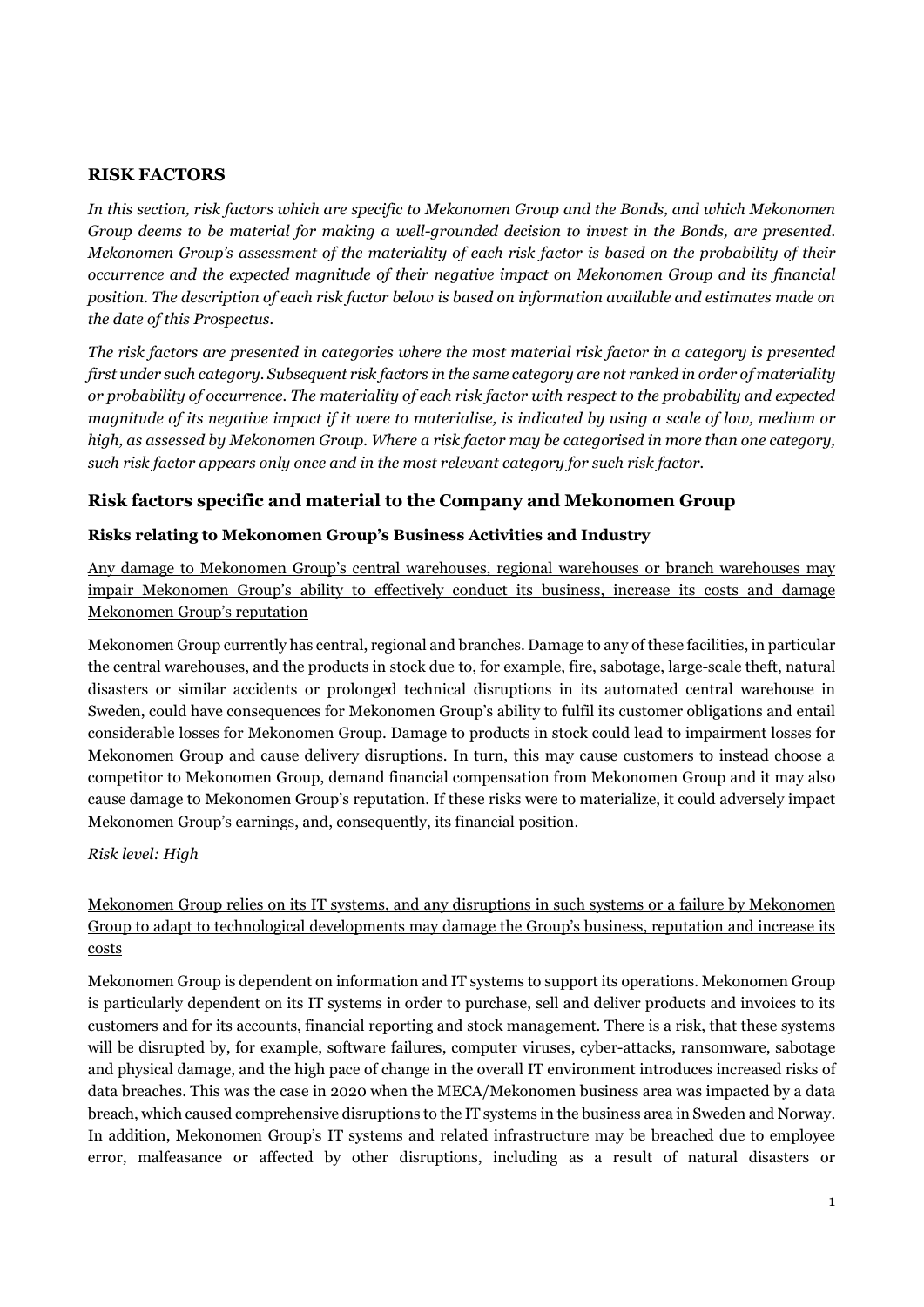telecommunication breakdowns or other reasons beyond Mekonomen Group's control. Furthermore, Mekonomen Group periodically updates and replaces its IT-systems, for instance, the Group recently exchanged its enterprise resource planning systems in Mekonomen Norway and Sweden. Delays and difficulties in implementation of such new IT-systems may arise due to system errors or other reasons, which could cause disruptions to operations, including having adverse impact on customer satisfaction.

Significant disruptions or failures in Mekonomen Group's IT infrastructure, such as operational stoppages in key functions regarding the Group's order system and stock management due to incidents mentioned above, therefore constitutes a risk that would severely impair the performance of Mekonomen Group and the services offered to its customers and may lead to a worsened reputation for Mekonomen Group among its customers. Each extended outage, functionality shortcoming or delay presents a significant risk to Mekonomen Group's operations.

# *Risk level: High*

Mekonomen Group may be adversely impacted by its suppliers being unable to deliver certain products as agreed or the delivered products being of substandard quality, or by the suppliers encountering financial, legal or operational problems, or rising prices

Mekonomen Group offers a large number of products. It warehouses more than 100,000 different kinds of articles in various warehouses operated by Mekonomen Group and has access to more than one million articles available for order. Mekonomen Group is thus to a high extent dependent on a reliable and sufficient supply of high-quality parts and components, including steel-based components, drive units, electronics and cables, in order to sell and deliver its products to its customers in a timely manner. Mekonomen Group is hereby reliant on deliveries from its suppliers in accordance with agreed requirements, such as quantity, quality and time of deliveries. Suppliers encountering financial, legal or operating problems, rising prices, inability to perform agreed deliveries, or delivered products failing to be tested or inspected properly and/or other quality problems or failures by Mekonomen Group in monitoring product quality and content may disrupt the Group's ability to deliver services and high-quality products to its customers, which in turn may cause reduced sales and a decline in customer confidence. Furthermore, in the event that Mekonomen Group needs to contract other suppliers of products on short notice, this may cause additional costs, transition problems and require renewed tests and quality inspections.

#### *Risk level: Medium*

Mekonomen Group's business is to a large extent dependent on Mekonomen Group's ability to attract and retain skilled employees and its business may be seriously disrupted if Mekonomen Group were to lose senior executives or other key employees

Mekonomen Group's success is largely due to its ability to identify, recruit, employ and retain skilled and experienced senior executives and other key employees. Loss of or failure in recruiting and keeping skilled key employees may result in a loss of important skills and may significantly delay or obstruct the development and implementation of Mekonomen Group's business plan. In particular, Mekonomen Group may be adversely affected if — due to the prevailing shortage of automotive technicians in the geographical markets where the Group operates — the Group's workshop customers have difficulty in finding and attracting skilled automotive technicians who possess relevant training and experience and which skills are needed in order to meet the demand for servicing due to, e.g. new technologies. This affects both operations in Mekonomen Group's own workshops as well as the Group's sales to other affiliated workshops and other workshop customers who are not affiliated to any of the Group's concepts. The shortage of automotive technicians with relevant training and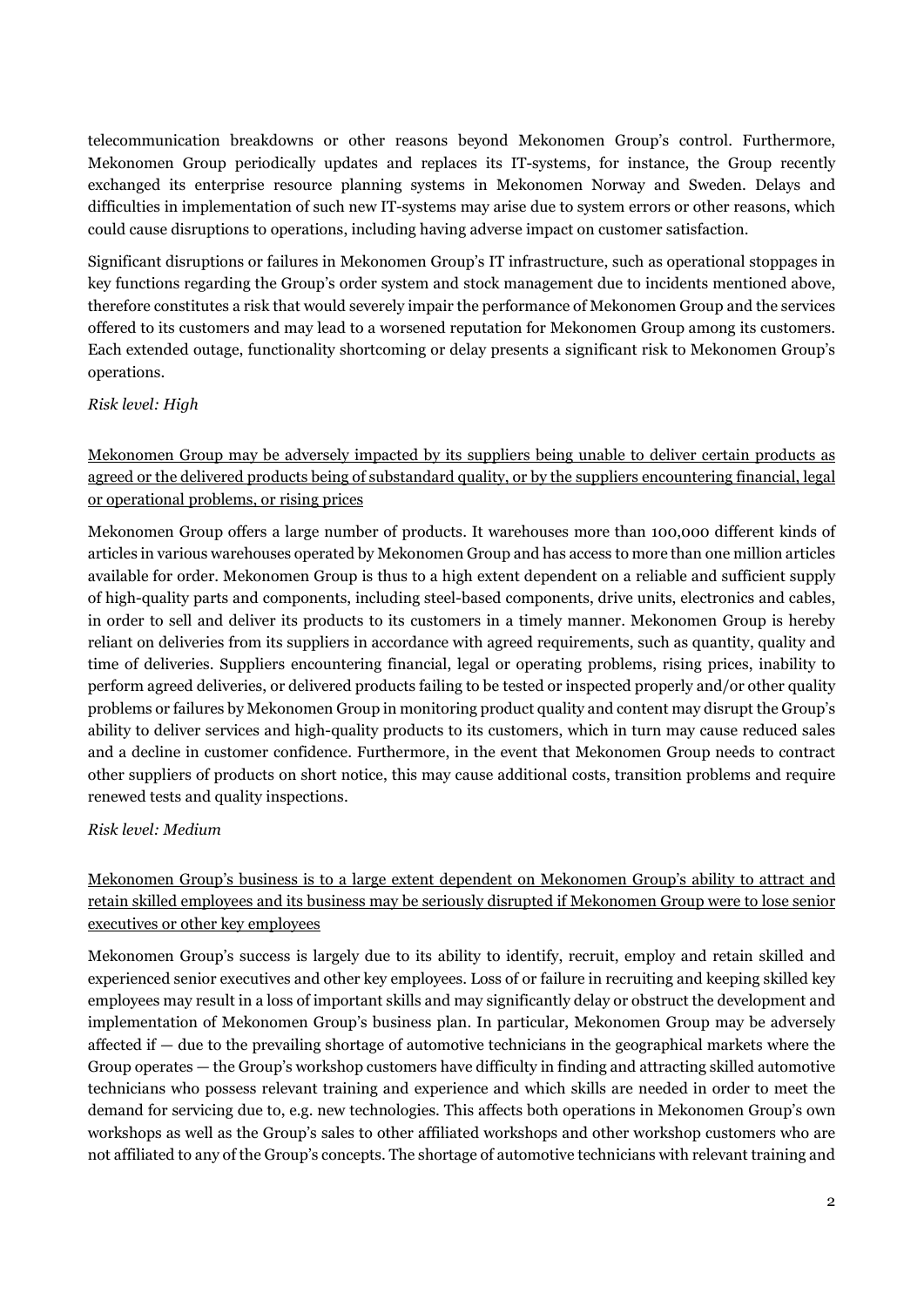experience may in the long term constitute a factor that limits the possibilities of continued growth for Mekonomen Group and consequently reduces profitability through higher personnel costs if the market for automotive technicians becomes even more competitive. There is a shortage in every market, but the shortage is the worst in the Swedish market.

Any failure to retain and recruit key employees with specialized knowledge relating to Mekonomen Group's business operations and industry, including automotive technicians for its workshops, for instance due to any such employee resigning in order to work for a competitor and/or the Group failing to recruit such qualified persons in the future, at all or at reasonable compensation levels, may have a negative impact on Mekonomen Group's costs and therefore as a result, affect Mekonomen Group's earnings and financial position.

# *Risk level: Medium*

# Mekonomen Group may experience difficulties in integrating acquired businesses, or fail to make new strategic acquisitions in the future

As part of Mekonomen Group's growth strategy, the Group carries out acquisitions of, or investments in, companies that complement the Group's current service offering, improve its market coverage, technical ability or capacity, or offer growth opportunities. For instance, during the financial year ended 31 December 2020, Mekonomen Group acquired 51 per cent of the shares in Tores Auto AS, which operates seven workshops in Norway, and the Group regularly carries out smaller acquisitions of, for example, workshops. During 2020, Mekonomen Group carried out several acquisitions, including five stores in Sweden. Such corporate transactions may involve obligations and risks related to their nature or value. In each situation where Mekonomen Group decides to pursue such acquisitions, there is a risk that the Group will not be able to finalize such acquisitions within the required timeframe, at the desired price and/or at commercial conditions, or at all.

Future acquisition activities may present certain financial, managerial and operational risks, including diversion of management's attention from existing core business, difficulties when integrating or separating businesses from existing operations and challenges presented by acquisitions, which may not achieve sales levels and profitability that justify the investments made. In addition, companies involved in transactions are generally subject to risk of employees, including senior management and other key employees, leaving the acquired or acquiring company. The failure to retain the services of the acquired company's and/or workshop's key personnel could jeopardize the rationale of the acquisition, entailing additional costs without corresponding revenue or growth. Future acquisitions could also result in the incurrence of debt, contingent liabilities, amortization costs, impairment of goodwill or restructuring charges.

# *Risk level: Medium*

Tough competition, changes in the competitive landscape or excess supply of competing services in the markets in which Mekonomen Group operates may diminish the Group's sales and/or market shares, and/or put pressure on selling prices

Mekonomen Group operates in a competitive market and faces current and prospective competition within all of the Group's business segments and geographic markets. The competition is particularly intense for aftermarket car parts sales to workshops. Mekonomen Group's largest competitors with respect to the brandindependent aftermarket of parts carry, similarly to the Group, a varied assortment of parts covering most car brands. In addition, a number of original equipment manufacturers, smaller players and digital players, also compete in the market, as well as new players trying to enter the market with new disruptive business models. In terms of accessories, Mekonomen Group competes with a large number of players, including the retail trade,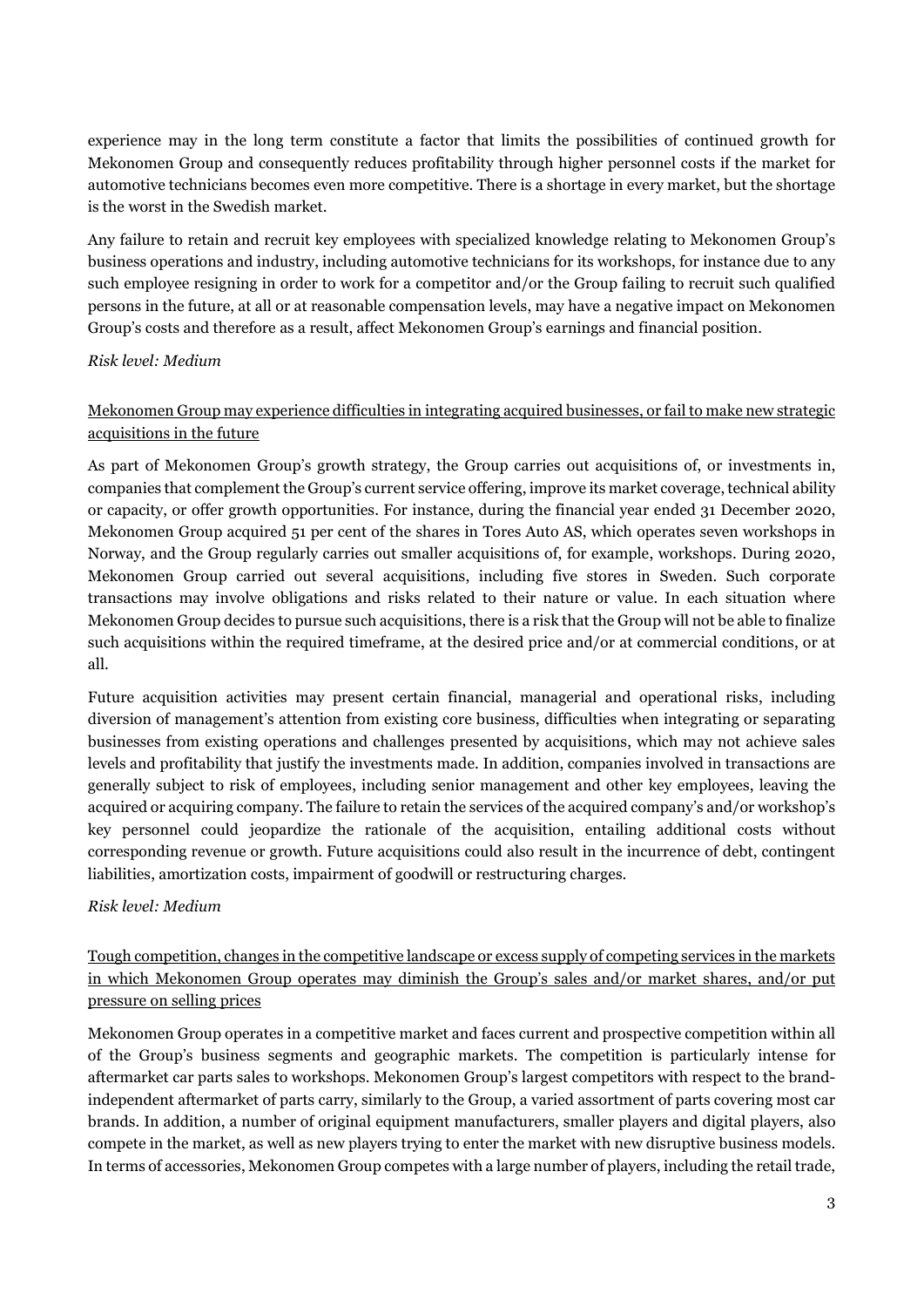petrol stations, the convenience-goods trade and online players. Significantly increased competition from one or more competitors within any of Mekonomen Group's business segments and geographic markets may entail a risk of reduced market shares for Mekonomen Group. If Mekonomen Group is unsuccessful in maintaining a competitive position as regards quality, product price, delivery certainty, geographic spread, brand recognition, customer service and a broad product range, and/or if it fails to adapt to changed market conditions, for instance in relation to increased demand for parts and maintenance of electric vehicles or new disruptive business models, or otherwise is unsuccessful in competing with its competitors, this may have an adverse impact on Mekonomen Group's earnings, as a result of reduced demand for Mekonomen Group's services and products and consequently reduced sales.

# *Risk level: Medium*

# Mekonomen Group is dependent on its ability to purchase the right products, adapt to altered demand on the market and develop its product range and its services

Mekonomen Group's long-term success depends, among other things, on Mekonomen Group's ability to adapt to its customers' needs, changed industry requirements, and the introduction of new attractive products and services, while at the same time retaining competitive pricing. In order to maintain its competitiveness, Mekonomen Group must foresee its customers' needs and develop products and services which are in demand by its customers. Furthermore, the markets in which Mekonomen Group operate are largely dependent on the number of cars in the car fleets and the number of kilometers the cars are driven. Lower car production or a negative trend in the number of kilometers cars are driven may have a material adverse impact on Mekonomen Group's business, earnings and financial position. In addition, the automotive industry is facing major changes due to increased digitalization and technical complexity of new cars, increased demand for fossil-free cars and subsequent changes in consumer behavior. Fossil-free cars, for example, are believed to bring lower servicing turnover than cars than run on fossil fuels. These factors directly affect the aftermarket for car parts and services in which Mekonomen Group operates and Mekonomen Group.

In recent years, several governmental initiatives have been enacted in order to stimulate the transition from fossil to fossil-free engine alternatives and, consequently, the number of electric and hybrid cars in the geographic markets in which Mekonomen Group operates is increasing. There has also been an emergence of carsharing business models, such as carpools, and customers are increasingly expecting that services can be handled entirely through digital means, both of which are creating new customer needs. The transition to new engine alternatives and new customer behaviors entail that Mekonomen Group needs to gradually adapt its product and service offerings to meet altering customer needs. In order to achieve this, Mekonomen Group may also need to increase its investments within, for example, new technologies and IT-systems, training and marketing in order to have the possibility to adapt the service and product offering accordingly.

A failure to provide commercially successful services and products that continuously meet customer needs, particularly in relation to the increasing digitalization and technical complexity of vehicles, including increased use of new fossil-free propulsion technologies, may have an adverse impact on Mekonomen Group's earnings, as a result of reduced demand for Mekonomen Group's services and products and consequently reduced sales.

#### *Risk level: Medium*

#### Mekonomen Group's business and sales may be adversely affected by pandemics such as Covid-19

Pandemics, such as the outbreak of the novel coronavirus disease, Covid-19, can have significant consequences for Mekonomen Group's operations. For instance, the outbreak of Covid-19 has had an adverse impact on the global and local economies in which Mekonomen Group operates and has, consequently, also had an adverse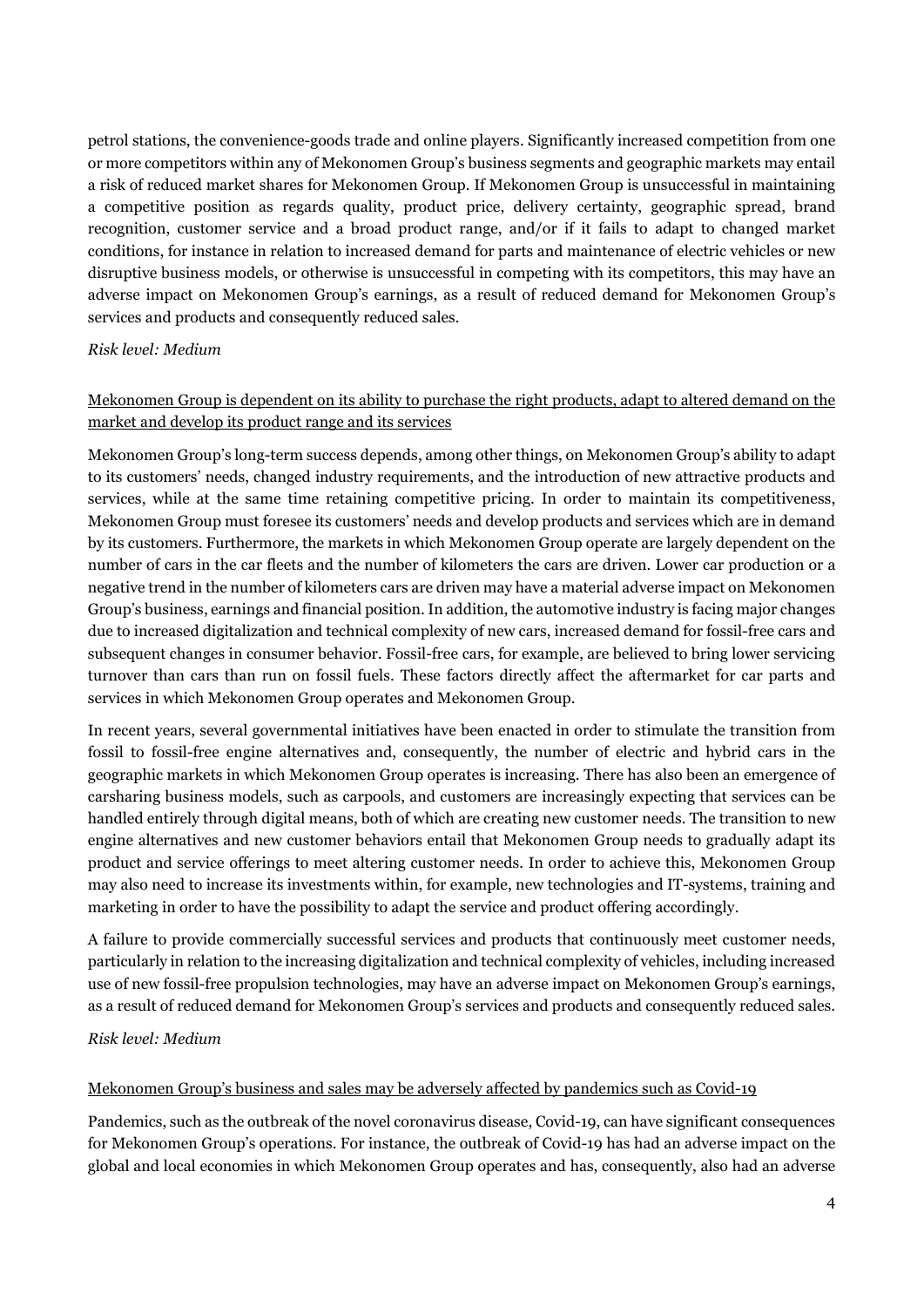impact on the Group's business and operations. Mekonomen Group has seen some declines in the demand for its services in especially Denmark, Poland and Sweden as a result of the outbreak and Mekonomen Group may in the future be even more adversely affected by Covid-19, or other pandemics, e.g. through restrictions from authorities causing Mekonomen Group difficulties conducting its operations. Mekonomen Group may also be affected by the impact pandemics, such as Covid-19, may have on Mekonomen Group's customers, business partners and counterparties, as a result of, inter alia, a decline in economic activity, restrictions on travel, and increased unemployment.

Furthermore, the Covid-19 pandemic has led to behavioural changes, such as more online interaction, among both store and workshop customers, which if continued in the long term could result in disruptive changes, further altering the characteristics of the markets in which Mekonomen Group operates. The operational risks for Mekonomen Group should Covid-19 continue over a prolonged period of time include continued risk in terms of employee health and availability, disruptions of the Group's IT environments adversely affecting Mekonomen Group's ability to serve customers online, as well as, to a certain extent, the Group's supply of products.

If the pandemic continues over a prolonged period of time with new restrictions being imposed, or further diseases emerge that give rise to similar effects, this may have a further adverse impact on Mekonomen Group's business, and its ability to maintain its profitability and results.

# *Risk level: Medium*

# Mekonomen Group is exposed to the effects of significant economic disruptions and, to a lesser extent, general market conditions and the state of the economy, as well as the political landscape in the geographical markets in which it operates

Demand for Mekonomen Group's services and products are influenced by fluctuations in the business cycle. The patterns of demand and the market trends are affected by several general factors outside Mekonomen Group's control, such as the labour market situation, stock market performance, governmental regulations and interest rates. Mekonomen Group conducts its business in Denmark, Finland, Norway, Poland and Sweden, as well as through export to Germany. A deterioration in economic conditions globally, and/or in each specific geographic market where Mekonomen Group operates, may reduce demand for Mekonomen Group's products and services as customers typically reduce their expenditure levels in times of recession or other economic uncertainty. Denmark, Norway and Sweden are Mekonomen Group's main markets were 82 per cent of the net sales were generated during the financial year 2020. Mekonomen Group is thus particularly sensitive to deteriorations in the Nordic region.

In addition, Mekonomen Group may be adversely impacted by political decisions, in any of the geographical markets in which the Group operates, particularly decisions regarding the introduction of environmental zones or other decisions which are aimed at reducing car sales and use, such as restrictions regarding sales of cars with combustion engines and higher energy prices, as well as general decisions which regulate the aftermarket for car parts and car services which Mekonomen Group offers. Mekonomen Group's business is also subject to a number of other risks and uncertainties due to the fact that operations are conducted in a number of different countries. These include local political instability or the introduction of import, export, investment or currency restrictions.

Long periods of weak economic growth, high unemployment and other negative economic trends in Europe, for instance due to the ongoing Covid-19 pandemic, or other general economic and political uncertainty, as well as political decisions affecting the sale of cars and/or affecting the aftermarket for car parts and related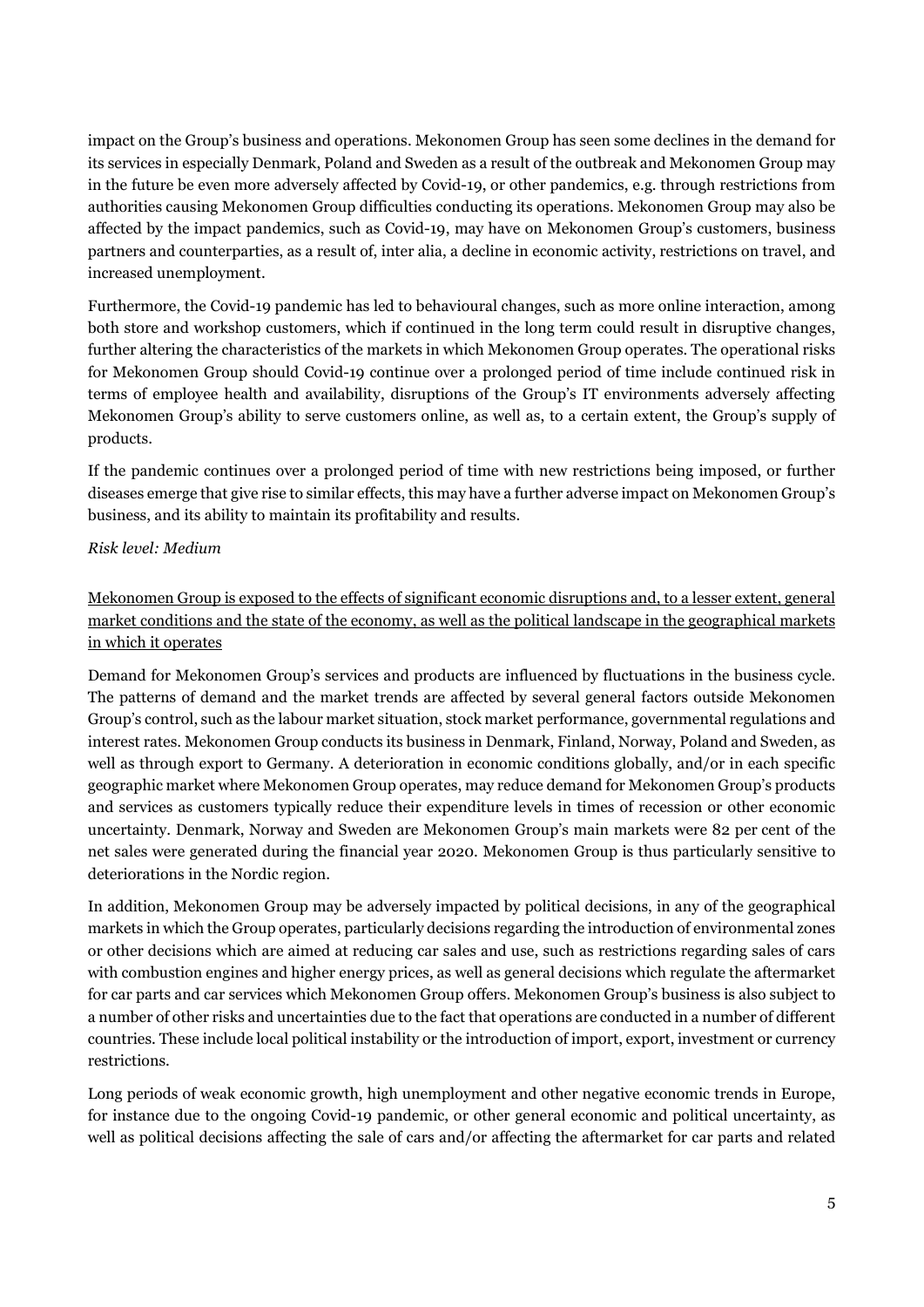services, in the geographic markets in which Mekonomen Group operates, may have an adverse impact on Mekonomen Group's sales and consequently its earnings and financial position.

*Risk level: Low* 

# **Legal and regulatory risks**

#### Mekonomen Group's market is subject to laws and regulations which may affect the Group's business

Mekonomen Group's operations are subject to extensive regulations, specifically the parts of Mekonomen Group's activities which can have an environmental impact, primarily through sales of chemical products, handling of chemicals, flammable substances, hazardous waste and car washing. For instance, reporting requirements relating to chemical products to national and/or EU authorities, ensuring correct information on chemical products and self-control processes pursuant to applicable national and European environmental and chemicals legislation. There is a risk that Mekonomen Group's compliance and governance processes may not prevent breaches of applicable laws and regulations in the environmental and chemicals field.

There is a risk that more stringent environmental requirements relating to the above-mentioned activities, or other activities, may come into force in the future, which could require Mekonomen Group to change its processes to adhere to such altered requirements, which in turn could entail significantly increased administrative costs, consequently, adversely affecting Mekonomen Group's earnings. Such a development may ultimately also obstruct or limit Mekonomen Group's ability to provide services involving the handling of chemicals. For instance, the so-called European Green Deal initiative by the European Commission, with its action plan and new policies aiming to reduce the environmental impact of businesses within the EU, may, inter alia, entail additional administrative costs and require further administrative resources in order to fulfill new reporting requirements as well as a need for more detailed and verified data.

Furthermore, there is a risk that Mekonomen Group's operations are negatively affected by changes in regulations, taxes, custom duties, tariffs, charges and subsidies, price and currency controls, and public law regulations and restrictions in the countries where Mekonomen Group operates. For instance, the European Commission Motor Vehicle Block Exemption Regulation (the "**Block Exemption**"), which gives European vehicle companies and dealers immunity from a number of antitrust restrictions on distribution and servicing agreements, is set to expire in 2023 and the European Commission has launched a review and evaluation process in order to decide on whether to keep it, amend it or let it expire. If the Block Exemption were to expire or change this could have an adverse effect on Mekonomen Group's operations.

*Risk level: Medium* 

#### Risks relating to failure to comply with the General Data Protection Regulation

Mekonomen Group processes a large volume of personal data, including both customer data and data of its approximately 4,900 employees. Mekonomen Group is processing, among other things, sensitive information concerning bank accounts, agreements and addresses of its customers. The customers would suffer if such information would fall into the wrong hands due to failures or breaches of the IT systems utilised by Mekonomen Group to process personal data or due to unsatisfactory data protection practices. Since 25 May 2018, the Regulation (EU) 2016/679 of the European Parliament and of the Council of 27 April 2016 on the protection of natural persons with regard to the processing of personal data and on the free movement of such data, and repealing Directive 95/46/EC (General Data Protection Regulation) (the "**GDPR**") has been applicable in all EU member states. The GDPR includes requirements for the handling of personal data. There is a risk that the measures taken by Mekonomen Group to maintain and process personal data of its customers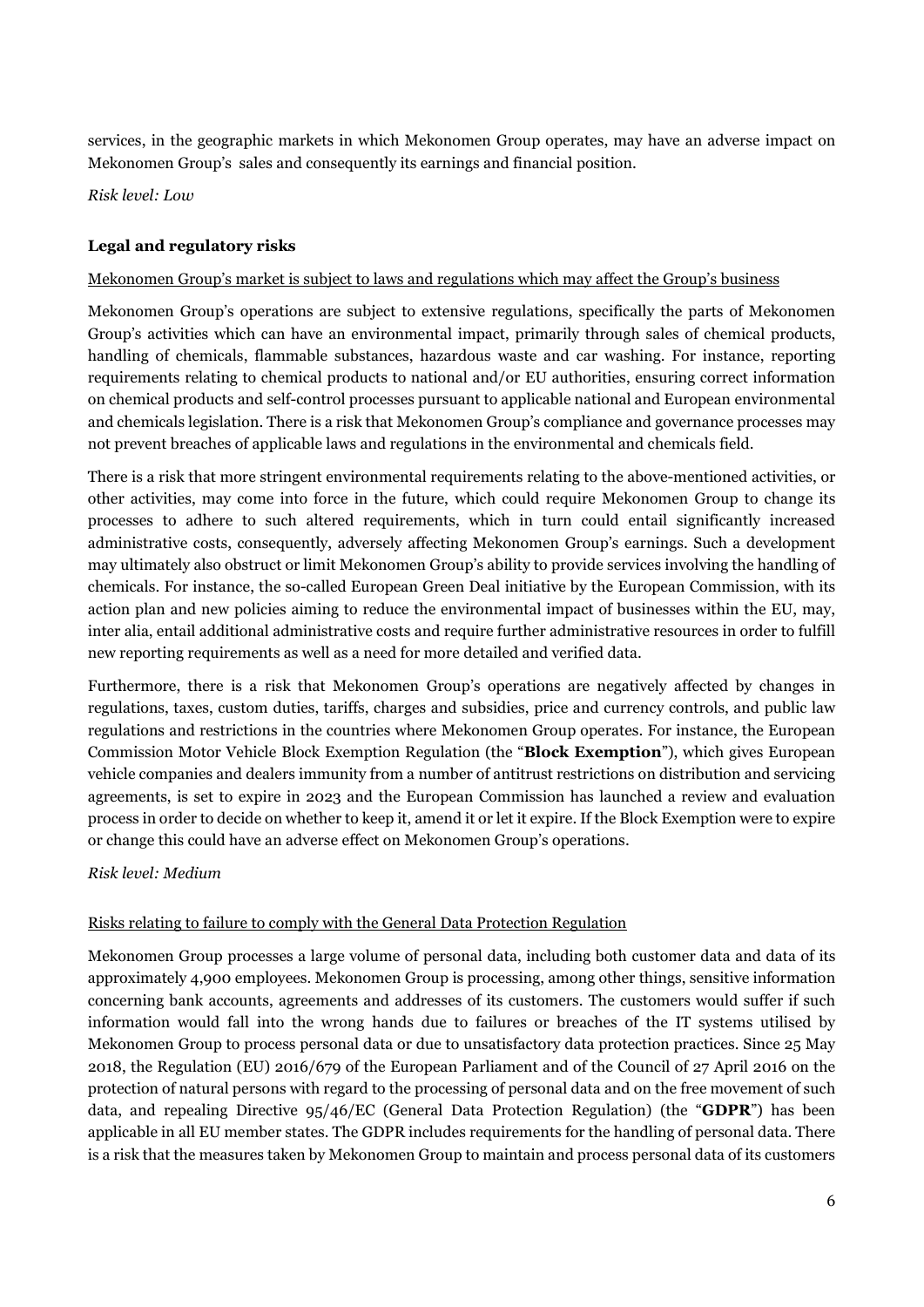and employees in compliance with the GDPR could prove to be insufficient or that, for instance, a misinterpretation of the GDPR would lead to that Mekonomen Group is considered as not fully compliant. Failure to comply with the GDPR may subject Mekonomen Group to significant monetary sanctions and claims for damages. The sanctions under the GDPR could be as high as 4 per cent of Mekonomen Group's annual turnover and based on the financial figures for the financial year ended 31 December 2020, payable sanctions could amount to about SEK 460 million, which could have an adverse effect on Mekonomen Group's earnings and financial position.

# *Risk level: Medium*

# Mekonomen Group bears product liability and product liability claims may damage the Group's reputation

Mekonomen Group warehouses more than 100,000 different kinds of articles and Mekonomen Group is thus exposed to potential claims if the products sold by the Group fail to function as expected, prove to be defective or if use of the products causes, results in, or is alleged to have caused or resulted in, personal injury, property damage or other adverse consequences. Defects in Mekonomen Group's products can result in the Group incurring significant costs, e.g. for liability damages. There is also a risk that Mekonomen Group's insurances do not cover such incidents. It may furthermore prove to be costly and time-consuming to defend against product liability claims, irrespective of whether they relate to personal injury or project delays or other damage, and such claims may potentially damage Mekonomen Group's reputation and standing on the market, increase Mekonomen Group's costs, and consequently have a material adverse impact on Mekonomen Group's financial position.

# *Risk level: Low*

#### Mekonomen Group risks being involved in disputes

Mekonomen Group may from time to time be subject to complaints, claims, disputes and subsequent arbitral, judicial and/or administrative proceedings from its customers, employees, suppliers or other third-parties, concerning for instance, negligence or failure to comply with domestic and foreign competition law, including improper business methods, environmental and chemicals legislation, tax legislation and treaties, employee health and safety regulations, as well as alleged breach of contract or infringement of intellectual property rights. In the event Mekonomen Group is convicted or deemed liable in any such proceedings, the Group may be subject to significant fines, penalties, refunds or other damages, and even if successfully resolved without direct adverse financial effect, could have an adverse effect on Mekonomen Group's reputation among its customers and presumptive customers, consequently, leading to a loss of market shares and demand for Mekonomen Group's products and services. Any such proceeding may further prove to be time-consuming, disrupt business operations by diverting financial and management resources, and lead to other significant procedural costs, all of which may have an adverse impact on Mekonomen Group's earnings and, consequently, its financial position.

# *Risk level: Low*

# Mekonomen Group is exposed to taxation-related risks

Mekonomen Group conducts its operations through companies in Sweden, Norway, Denmark, Poland, Finland and Hong Kong. Mekonomen Group's business, including transactions between companies in the Group, is conducted in accordance with Mekonomen Group's interpretation of applicable tax legislation, tax treaties and regulations in the aforementioned jurisdictions and the requirements of the relevant tax authorities. Relating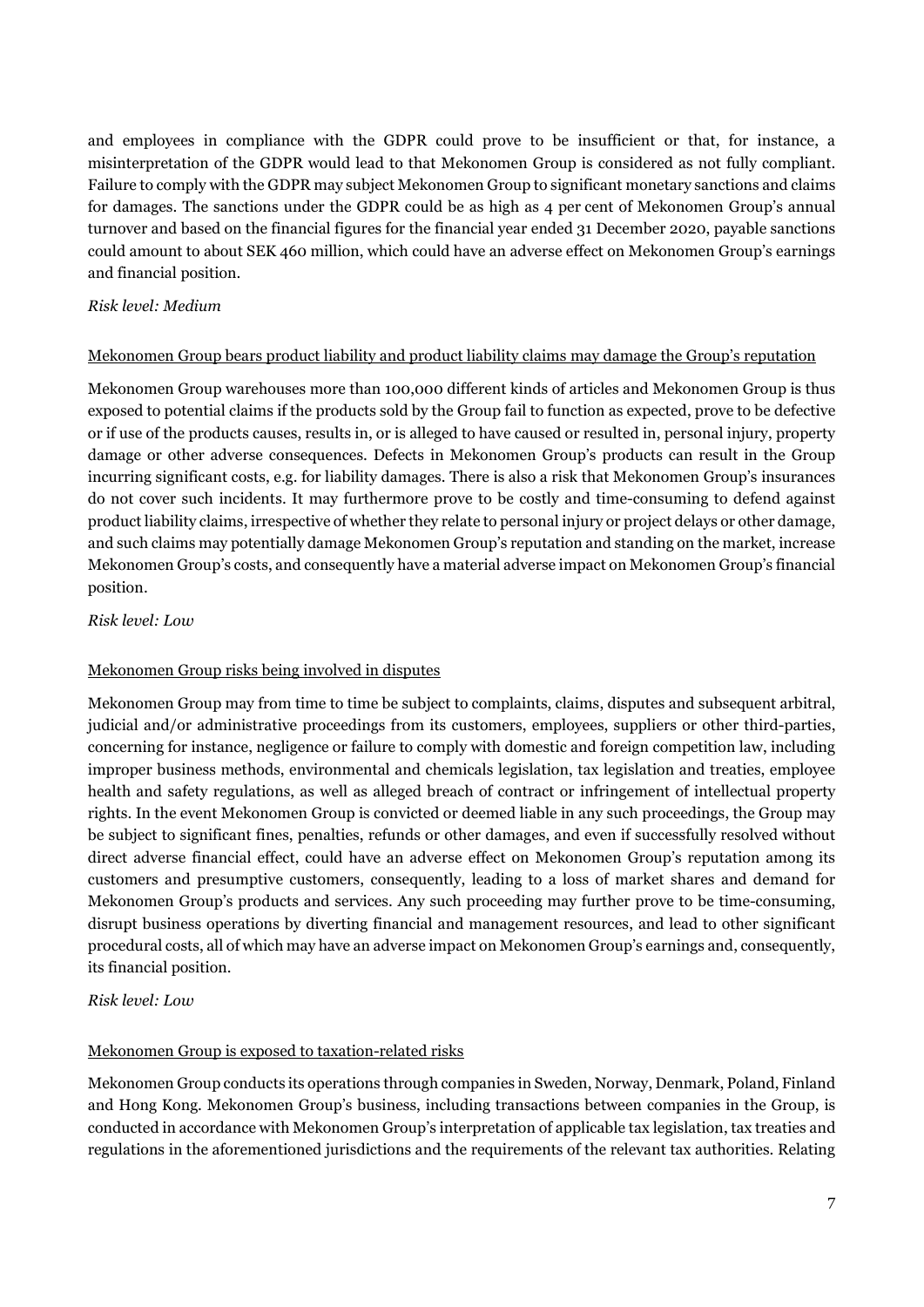hereto, Mekonomen Group is from time to time subject to assessments by the tax authorities in these jurisdictions. In such assessments, Mekonomen Group's interpretation of applicable tax legislation and other applicable rules relating to tax might be challenged and tax authorities may disagree with Mekonomen Group's interpretation and subsequently impose additional tax and tax surcharges on the Group. For instance, there is an ongoing tax audit of Inter Team in Poland relating to the financial year 2017, potentially involving an additional tax liability of approximately SEK 650,000 for Inter Team in Poland. However, as this relates to a period before Mekonomen Group purchased Inter Team, any tax surcharges should be paid by the previous owner. In the event that Mekonomen Group's interpretation of applicable laws, tax treaties and regulations or their applicability is incorrect, if one or more governmental authorities successfully make negative tax adjustments with regard to an entity of Mekonomen Group or if the applicable laws, treaties, regulations or governmental interpretations thereof or administrative practice in relation thereto change, including with retroactive effect, the past or current tax positions of Mekonomen Group may be challenged. In the event tax authorities were to succeed with such claims, this could result in an increased tax cost, including tax surcharges and interest which could have an adverse effect on Mekonomen Group's earnings and, consequently, its financial position.

#### *Risk level: Low*

#### **Risks related to Mekonomen Group's internal control**

#### Mekonomen Group is subject to compliance risks in relation to its own and its supplier's business operations

Mekonomen Group has implemented various policies covering e.g. equality, diversity and inclusion, health and safety, traffic safety, environment, quality, information security policy and anti-corruption policy. Furthermore, Mekonomen Group inspects and monitors its suppliers in relation to corruption and anti-bribery or violations of human rights, some of which conduct operations in certain jurisdictions in which the risk for corruption and human rights violation is high. There is a risk that Mekonomen Group's compliance and governance processes may not prevent breaches of applicable laws, regulations and other standards applicable to Mekonomen Group. Furthermore, a failure in identifying and monitoring breaches by its external suppliers in relation to corruption, anti-bribery and/or violations of human rights could risk damaging Mekonomen Group's reputation, even if Mekonomen Group would not be found to be directly liable for any breach of such rules and regulations. Furthermore, as Mekonomen Group employs a large number of employees, there is a risk that individual employees may not comply with the Group's policies and guidelines and may consequently cause Mekonomen Group, to incur additional costs related to the lack of compliance caused by the employees acts or omissions and may further cause reputational harm to Mekonomen Group.

*Risk level: Low* 

#### **Risks related to Mekonomen Group's financial situation**

#### Mekonomen Group is exposed to exchange rate fluctuations

Within Mekonomen Group there are a number of reporting units which, in their operations, have a reporting currency other than the Swedish krona. Consequently, Mekonomen Group is exposed to the financial risks that arise due to exchange rate fluctuations. The exchange rate risk consists of changes in exchange rates having an adverse impact on Mekonomen Group's earnings and equity. Currency exposure arises in connection with payment flows in foreign currency (transaction exposure) and in conjunction with the translation of loans/receivables in foreign currency, as well as the balance sheets and income statements of foreign subsidiaries, into Swedish kronor (translation exposure). The key currencies in which Mekonomen Group has the most exchange risk exposures are the Euro and Norwegian kronor. Mekonomen Group's estimated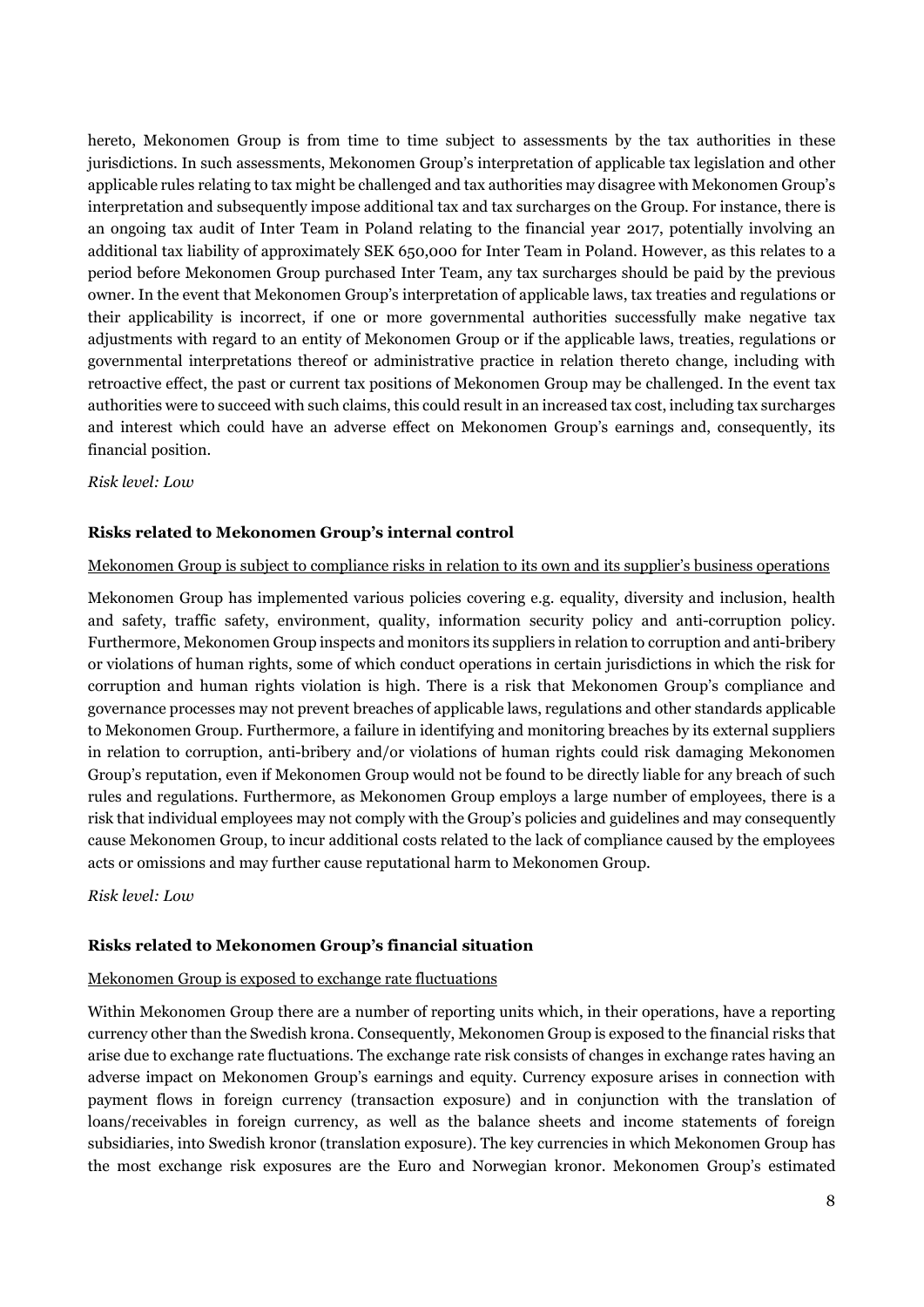currency exposure due to a 10 per cent increase in the value of the Euro and Norwegian kronor amounted to SEK 165 million and SEK 65 million, respectively, as at 31 December 2020. Furthermore, Mekonomen Group's net result was adversely affected by approximately minus 3 per cent during the fourth quarter of 2020, due to unfavorable currency developments.

Thus, in the event that measures taken by Mekonomen Group to hedge or otherwise control the effects of exchange rate movements prove to be insufficient, this may have a material adverse impact on Mekonomen Group's earnings and. consequently. its financial position.

#### *Risk level: Medium*

# Mekonomen Group may be dependent on obtaining additional financing and may have difficulties accessing such financing on competitive terms

Mekonomen Group may be dependent, in addition to its existing financing arrangements and the Bonds to be issued, on obtaining additional debt financing in the future in order to execute its growth strategy and in order to refinance the Bonds, by e.g. taking new market loans, issuing new debt instruments or issuing new equity. As at 31 December 2020, Mekonomen Group's outstanding interest-bearing long-term liabilities to credit institutions totaled SEK 2,743 million. There is a risk that Mekonomen Group may not be able to obtain additional financing, or that it may only be able to obtain such financing at significantly higher cost than what is currently the case. Factors such as market conditions, the general availability of credit and Mekonomen Group's creditworthiness may affect the availability of financing and the possibility of refinancing. In addition, the availability of further financing and the possibility of refinancing are dependent on lenders to Mekonomen Group taking a positive view of long-term and short-term financial prospects for Mekonomen Group as well as its general condition. Disruptions and uncertainty in the financial markets may also restrict the supply of capital or increase the cost for Mekonomen Group significantly. Financial market conditions may be affected by various factors, including adverse macroeconomic development, sovereign debt crises and unstable political environment. For instance, the outbreak of Covid-19 and thereto related global and local measures have led to an increase in financing costs whilst negatively affecting the overall availability of financing. Future periods of uncertainty, increased volatility, disruptions or sustained adverse developments in the financial markets could constrain Mekonomen Group's access to capital and result, for instance, in a reduction of liquidity that could make it more difficult to obtain such additional funding for Mekonomen Group at reasonable costs. Difficulties accessing additional financing could thus have an adverse impact on Mekonomen Group's liquidity and financial position.

#### *Risk level: Medium*

#### Liquidity risk

Liquidity risk refers to the risk of Mekonomen Group encountering difficulties in fulfilling its obligations associated with financial liabilities due to, for instance, not having cash or credit facilities to cover its payment commitments and obligations, including interest payments. Mekonomen Group's total current liabilities as at 31 December 2020, amounted to approximately SEK 3,283 million and Mekonomen Group's available liquidity as at 31 December 2020 amounted to approximately SEK 1,442 million. Banks and other credit institutions could terminate existing financing arrangements as well as revoke given commitments of credits, in the event that Mekonomen Group finds itself in a weak financial position. Furthermore, if Mekonomen Group's liquidity sources prove to be insufficient, restrictions in accordance with the Terms and Conditions and the Group's financing agreement relating to incurring new financial indebtedness, may affect Mekonomen Group's ability to remedy potential liquidity insufficiencies. As the Terms and Conditions and financing agreements further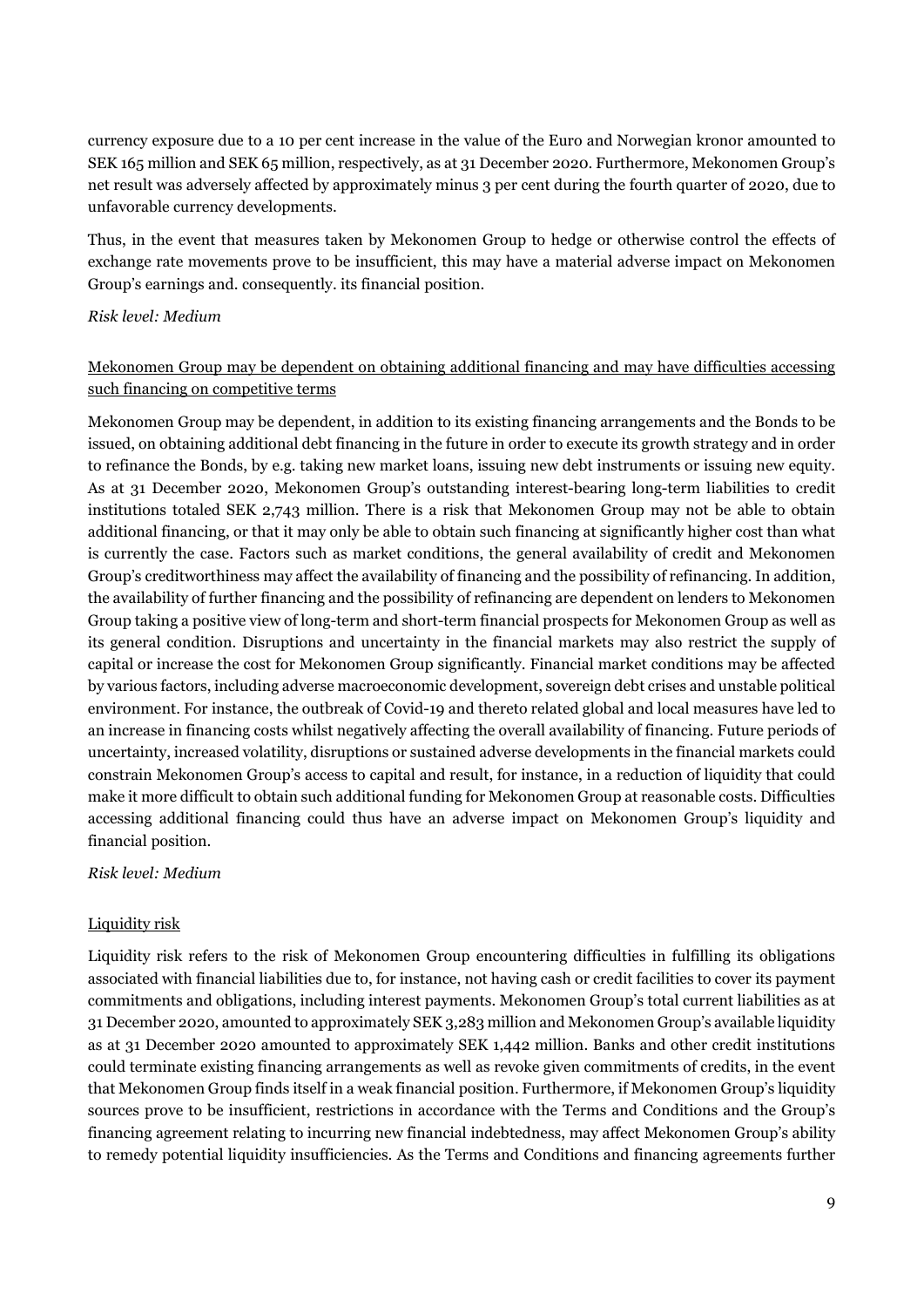includes limitations in respect of granting security, it may be difficult for Mekonomen Group to attract such financing on competitive market terms. Thus, there is a risk that Mekonomen Group's liquidity sources prove to be insufficient or that additional liquidity sources in the form of financial indebtedness cannot be attained, which could have a material effect on the possibility to meet current and/or future liabilities entailing, for instance, costs for obtaining additional financing on short notice, claims from creditors due to defaults, and, ultimately, a risk for bankruptcy proceedings relating to entities within the Mekonomen Group.

#### *Risk level: Medium*

# Interest rate risk

Interest rate risk refers to the risk that changes in interest rates will affect Mekonomen Group's net interest payments. Mekonomen Group's interest rate risk arises from outstanding floating-rate borrowings from financial institutions, which expose Mekonomen Group to risks attributable to the development of current interest rate levels. The average interest rate for Mekonomen Group's interest-bearing financial liabilities during the financial year ended 31 December 2020 was 2.5 per cent. Mekonomen Group uses derivative instruments to hedge its exposure towards fluctuations in interest rates. Mekonomen Group estimates that an increase of one per cent of the market interest during 2020, would have adversely affected Mekonomen Group's result with approximately SEK 11 million for the financial year ended 31 December 2020.

# *Risk level: Low*

# Credit and counterparty risks

Mekonomen Group's financial transactions give rise to credit risks vis-à-vis financial counterparties. Credit and counterparty risks materialize when counterparties are unable or unwilling to fulfill their payment obligations towards Mekonomen Group. Mekonomen Group's credit risk primarily comprises accounts receivable, which are allocated over a large number of counterparties, as well as a smaller portion of long-term instalment payment contracts. Mekonomen Group's accounts receivable amounted to SEK 828 million as at 31 December 2020. Financial and operational challenges experienced by customers may impact Mekonomen Group's ability to collect outstanding receivables fully or in a timely manner, or at all, which in turn could lead to credit losses and, ultimately, require Mekonomen Group to raise additional capital or obtain alternative financing to meet its own obligations. An increase in credit losses or failure by counterparties to meet their payment obligations towards Mekonomen Group could thus have an adverse impact on the Group's liquidity and earnings as a consequence of bad debt.

#### *Risk level: Low*

#### Mekonomen Group is exposed to the risk of impairment of goodwill

Mekonomen Group's intangible assets largely comprise of goodwill. As at 31 December 2020, the goodwill in Mekonomen Group's consolidated balance sheet amounted to SEK 3,679 million (as at 31 December 2019 SEK 3,770 million). The goodwill is primarily a result of the acquisitions of Sørensen og Balchen in 2011, MECA in 2012 and FTZ and Inter-Team in 2018. The valuation model used for calculation of goodwill is complex and based on forward-looking assumptions, which give rise to a risk of wrong conclusions due to assumptions being used for the valuation model. If acquired businesses underperform compared with the assumptions made in conjunction with the valuation, there is a risk of impairment of goodwill. If Mekonomen Group's valuation of the acquired business proves to be incorrect, Mekonomen Group needs to write down the goodwill value, which would have an adverse impact on Mekonomen Group's earnings and financial position. Considering the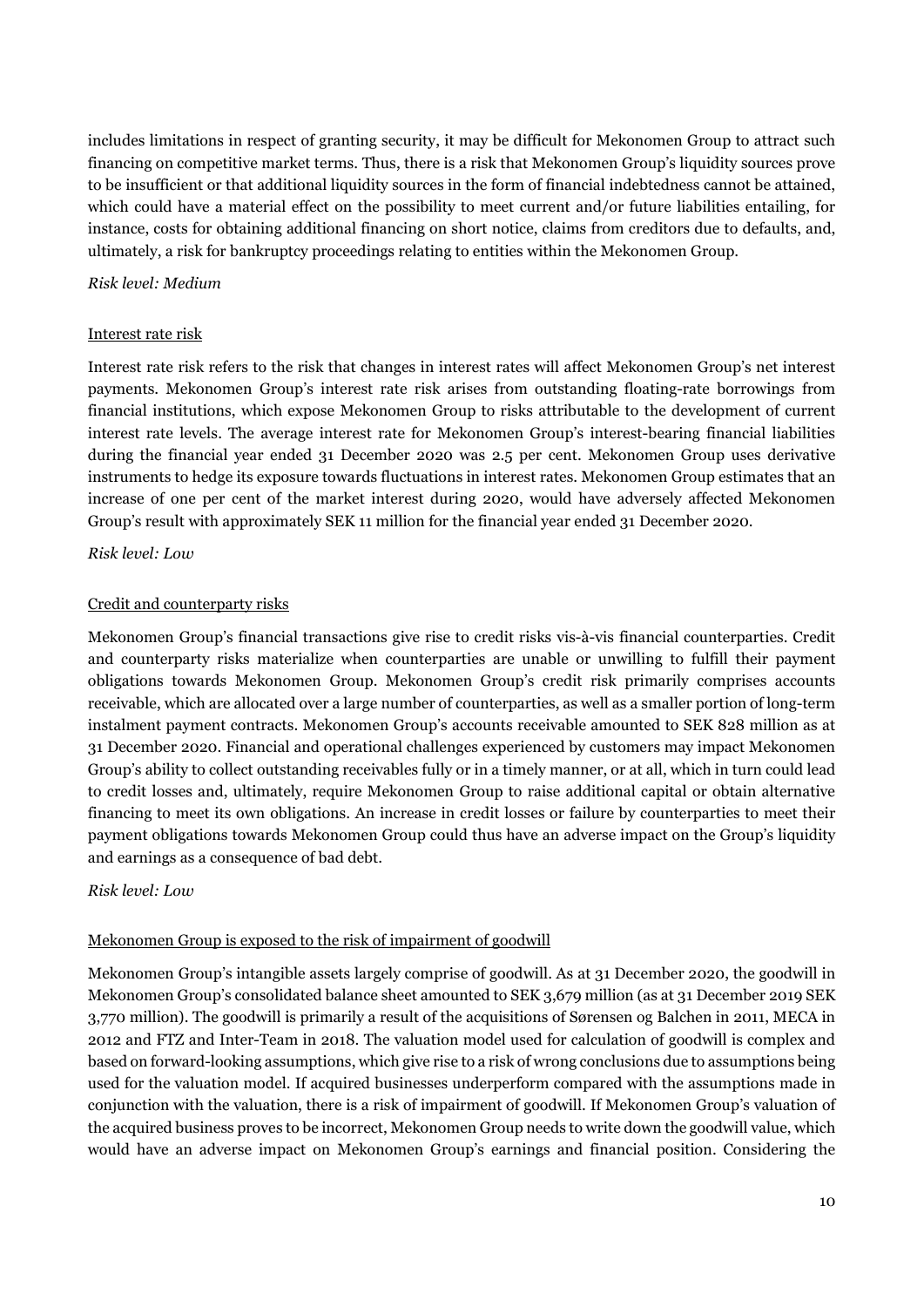significance of the goodwill on Mekonomen Group's balance sheet, any goodwill impairments could have a significant impact on the earnings and financial position of the Group.

*Risk level: Low* 

# **Risks related to the Bonds**

#### The Bonds carry credit risks

The Bonds represent an unsecured obligation of the Company and an investment in the Bonds carries a credit risk relating to the Company and Mekonomen Group. If the Company's financial position deteriorates it is likely that the credit risk associated with the Bonds will increase as there would be an increased risk that the Company cannot fulfil its obligations under the Terms and Conditions. The Company's financial position is affected by numerous risk factors, some of which have been outlined above and in the event of bankruptcy, reconstruction or winding-up of the Company, the holders of the Bonds normally receive payment after any priority creditors have been paid in full. Thus, there is a risk that investors in the Bonds lose all or part of their respective investment if the Company is declared bankrupt, carries out a reconstruction or is wound-up.

An increased credit risk could result in the market pricing the Bonds with a higher risk premium, which could adversely affect the value of the Bonds. Another aspect of the credit risk is that any deterioration in the financial position of the Company could result in a lower creditworthiness, which could affect the Company's ability to refinance the Bonds on favourable terms or at all, which in turn could adversely affect the Company's result and financial position. Another aspect of the credit risk is that there is a risk that any deterioration in the financial position of Mekonomen Group will reduce the possibility for Mekonomen Group to meet interest payments and redeem the Bonds.

#### *Risk level: Medium*

#### Structural subordination and insolvency of subsidiaries

Almost all assets are owned by and all revenues are generated in subsidiaries of the Company. Thus, the Company is dependent upon receipt of sufficient income related to the operation of and the ownership in such entities to enable it to make payments under the Bonds. The subsidiaries have no obligation to make payments to the Company of any surpluses generated from their business. The subsidiaries' ability to make payments is restricted by, among other things, the availability of funds, corporate restrictions and law.

Furthermore, in the event of insolvency, liquidation or a similar event relating to any of the subsidiaries, all creditors of such subsidiary would be entitled to payment in full out of the assets of such subsidiary before the Company, as a shareholder, would be entitled to any payments. Thus, the Bonds are structurally subordinated to the liabilities of the subsidiaries. Mekonomen Group and its assets may not be protected from any actions by the creditors of any subsidiary of Mekonomen Group, whether under bankruptcy law, by contract or otherwise. In addition, defaults by, or the insolvency of, certain subsidiaries of the Company could result in the obligation of the Company to make payments under parent company financial guarantees in respect of such subsidiaries' obligations. This could have a material adverse effect on the Company's business, financial position and results of operations and on the Bondholders' recovery under the Bonds.

#### *Risk level: Medium*

# Risks related to early redemption and put options of the Bonds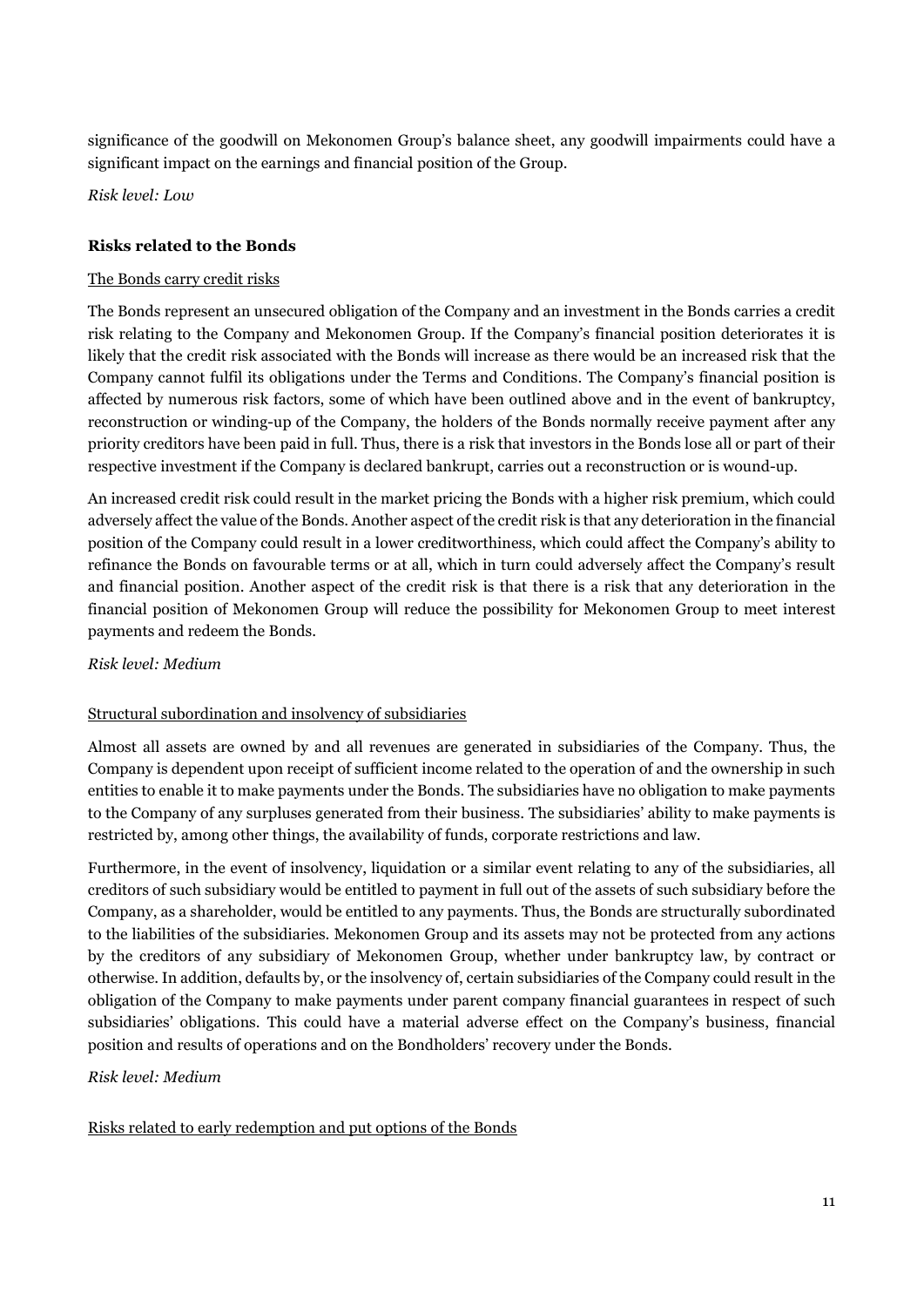Under the Terms and Conditions, the Company has reserved the possibility to redeem all of the outstanding Bonds (together with accrued but unpaid interest, as set out in the Terms and Conditions) for a certain period before the final redemption date. If the Bonds are redeemed before the final redemption date, there is a risk that the market value of the Bonds, at the time of the redemption, is higher than the redemption amount and/or that it may not be possible for the Bondholders to reinvest the redemption proceeds at an effective interest rate as high as the interest rate on the Bonds and may only be able to do so at a significantly lower rate.

Furthermore, according to the Terms and Conditions, the Bonds are subject to repurchase at the option of each Bondholder (put options) upon a Change of Control Event, a De-listing Event or a Listing Failure Event (as defined in the Terms and Conditions). However, there is a risk that the Company will not have sufficient funds at the time of such repurchase to make the required repurchase of the Bonds which could adversely affect the Company, e.g. by causing insolvency or an event of default under the Terms and Conditions, and thus adversely affect all Bondholders and not only those that choose to exercise the option. In addition, a partial repayment of the Bonds may affect the liquidity of the Bonds and may have a negative impact on the market value of the Bonds which could result in the Bondholders having difficulties to sell the Bonds (at all or at reasonable terms).

# *Risk level: Medium*

# Risk related to interest rate structure and benchmarks

The value of the Bonds depends on several factors, one of the most important factors being the market interest rates. The Bonds will bear a floating rate interest at the rate of STIBOR plus a margin, and the interest rate will be determined for each interest period. Hence, the interest rate is to a certain extent adjusted for changes in the general interest rate levels. There is a risk that the market value of the Bonds is adversely affected by changes in market interest rates. As the market rate of interest is largely dependent on the Swedish and international economic development and the actions of central banks, this is a risk factor which the Company and Mekonomen Group cannot control.

Further, the process for determining STIBOR and other interest rate benchmarks ("**Benchmarks**") are subject to a number of regulatory reforms, some of which have already been implemented and some of which are currently in progress. The most comprehensive initiative on this area is the Benchmarks Regulation (Regulation (EU) 2016/1011 on indices used as benchmarks in financial instruments and financial contracts or to measure the performance of investment funds) (the "**BMR**") which came into force on 1 January 2018 and regulates the provision of Benchmarks, the contribution of input data to Benchmarks and the use of Benchmarks within the EU. Increased administrative requirements and the regulatory risks associated therewith could lead to participants no longer wanting to participate in the determination of Benchmarks, or that certain Benchmarks are discontinued. The degree to which amendments to and application of the BMR may affect the Bondholders is uncertain and presents a significant risk to the return on the Bondholder's investment.

#### *Risk level: Low*

#### Risks relating to lack of liquidity in the market for the Bonds

The Company has undertaken to ensure that the Bonds are listed on the corporate bond list of Nasdaq Stockholm or, if such admission to trading is not possible to obtain or maintain, admitted to trading on another regulated market, within certain time periods, as defined in the Terms and Conditions. There is a risk that the Bonds may not always be actively traded. In general, financial instruments with a high nominal value, such as the Bonds which have a nominal value of SEK 1,250,000, are not traded as frequently as financial instruments with a lower nominal value, as the investors being able to trade in such instruments are fewer than for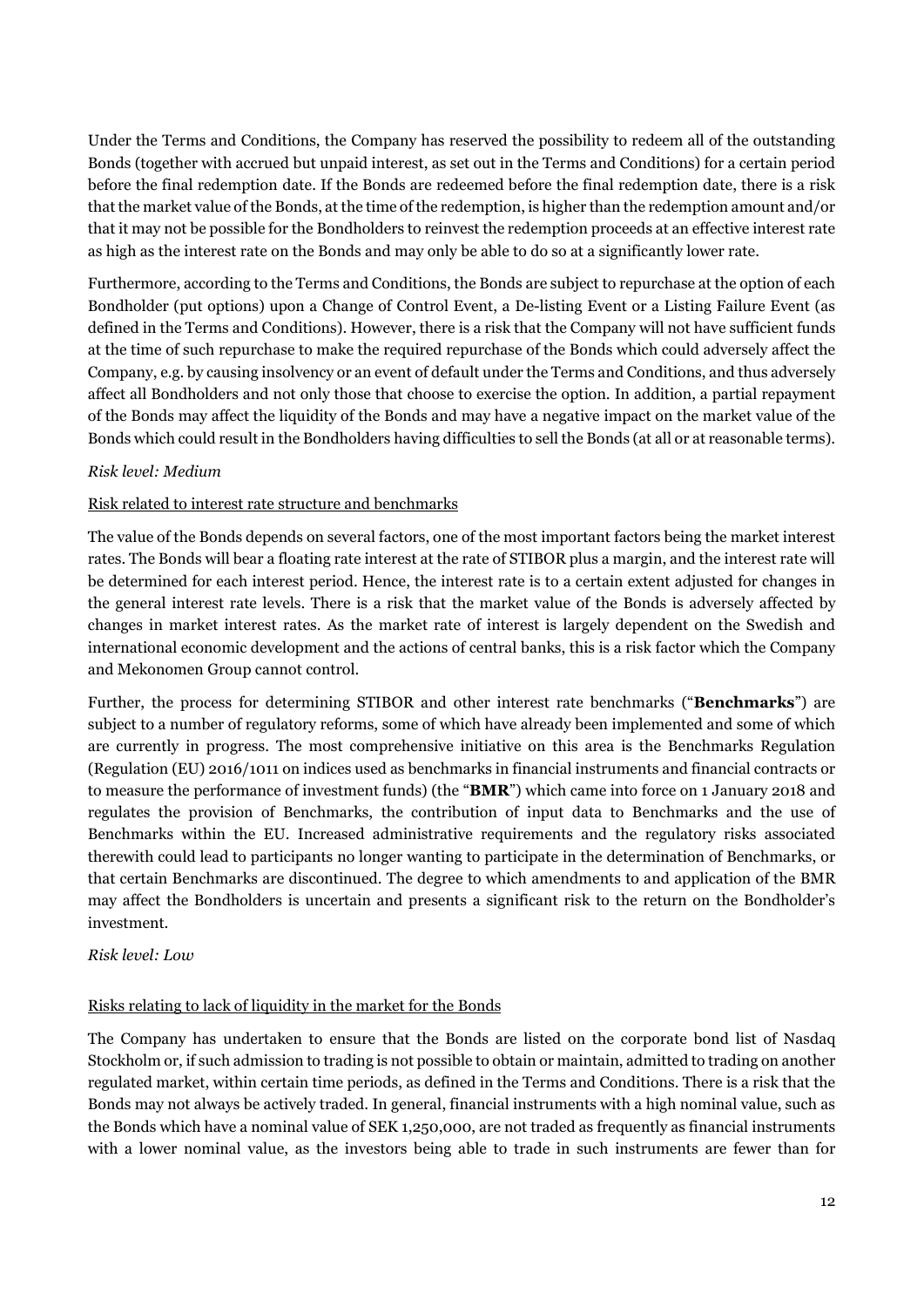instruments with a lower nominal value. Thus, there is a risk that there will not be a liquid market for trading in the Bonds. This may result in the Bondholders being unable to sell their Bonds when desired or at a price level which allows for a profit comparable to similar investments with an active and functioning secondary market. Lack of liquidity in the market may have a negative impact on the market value of the Bonds and present a significant risk for an investor who wants or needs to divest its Bonds. It should also be noted that during a given time period it may be difficult or impossible to sell the Bonds (at all or at reasonable terms) due to, inter alia, severe price fluctuations, close down of the relevant market or trade restrictions imposed on the market.

# *Risk level: Low*

# No action against the Company and Bondholders' representation

Subject to the Terms and Conditions, the Agent will represent all Bondholders in relation to the Bonds and the Bondholders are prevented from taking actions on their own against the Company. Consequently, individual Bondholders do not have the right to take legal actions to declare any default by claiming any payment from the Company and may therefore lack effective remedies unless and until a requisite majority of the Bondholders agree to take such action. However, the possibility that a Bondholder, in certain situations, could bring its own action against the Company (in breach of the Terms and Conditions) cannot be ruled out, which could negatively impact an acceleration of the Bonds or other action against the Company.

Under the Terms and Conditions, the Agent will in some cases have the right to make decisions and take measures that bind all Bondholders. Consequently, there is a risk that the actions of the Agent in such matters will impact Bondholders' rights under the Terms and Conditions in a manner that is undesirable for some of the Bondholders. There is also a risk that a Swedish court will not recognise the Agent's right to represent Bondholders in court, solely with reference to the Terms and Conditions. Thus, if such a written power of attorney may not be obtained from the Bondholders, there is a risk that the Agent will not be able to represent the Bondholders in court, which would have a negative impact on the Bondholders' possibility to have a legal matter regarding the Bonds tried by a court.

*Risk level: Low*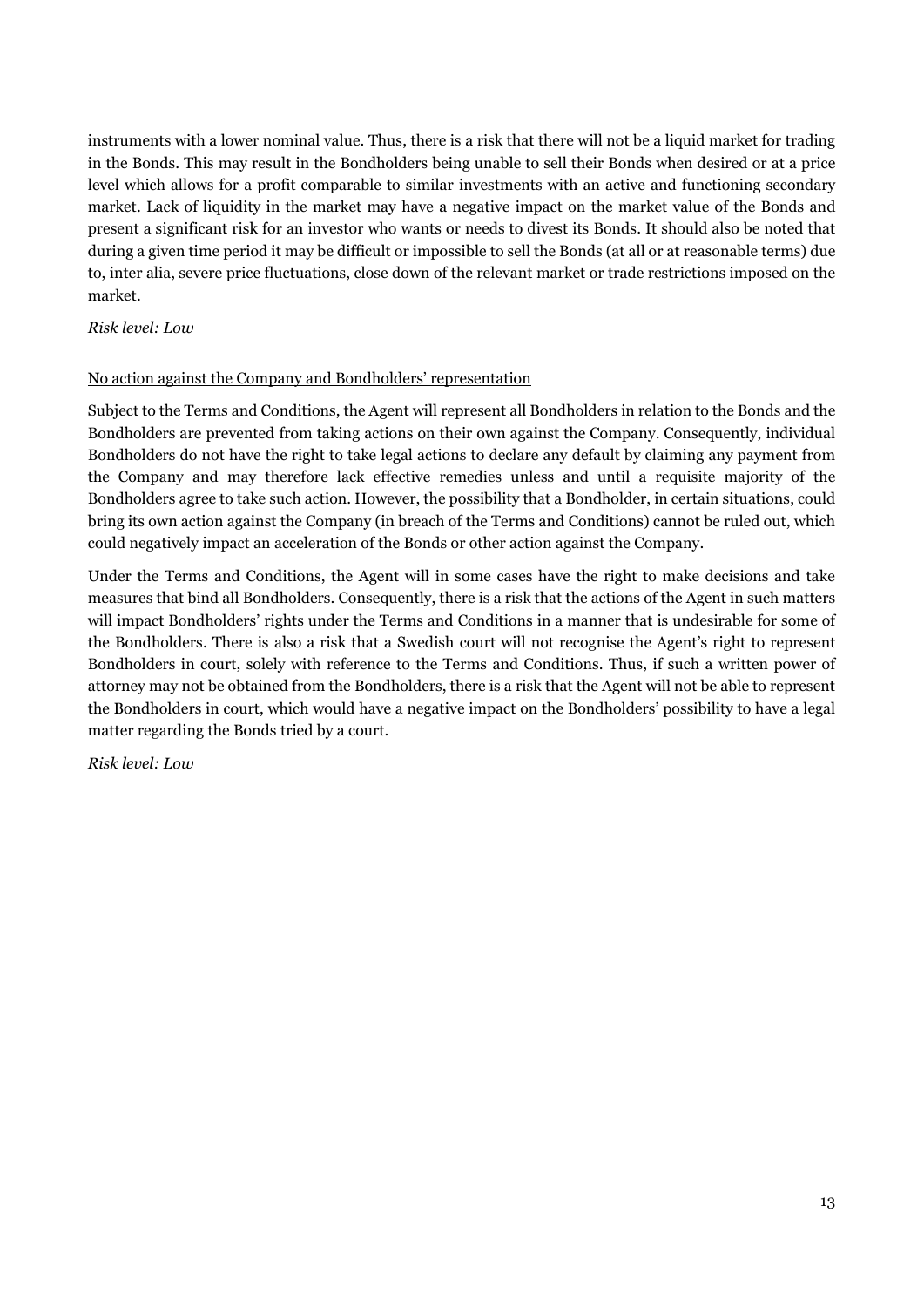# **STATEMENT OF RESPONSIBILITY**

<span id="page-16-0"></span>The issuance of the Bonds was authorised by resolutions taken by the Board of Directors of the Company on 11 February 2021 and was subsequently issued by Mekonomen on 18 March 2021.

This Prospectus has been prepared in connection with Mekonomen's application for admission to trading of the Bonds on the corporate bond list of Nasdaq Stockholm, in accordance with the Regulation (EU) 2017/1129 of the European Parliament and of the Council of 14 June 2017 on the prospectus to be published when securities are offered to the public or admitted to trading on a regulated market, and repealing Directive 2003/71/EC (the "**Prospectus Regulation**").

This Prospectus has been approved by the Swedish Financial Supervisory Authority (Sw. *Finansinspektionen*) as competent authority under the Prospectus Regulation. The Swedish Financial Supervisory Authority only approves this Prospectus as meeting the standards of completeness, comprehensibility and consistency imposed by the Prospectus Regulation. Such approval should not be considered as an endorsement of the issuer that is the subject of this Prospectus. Further, such approval should not be considered as an endorsement of the quality of the securities that are the subject of this Prospectus and investors should make their own assessment as to the suitability of investing in the securities.

The Board of Directors of the Company is responsible for the information given in this Prospectus. The Company is the source of all company specific data contained in this Prospectus and neither the Joint Bookrunners nor any of their representatives have conducted any efforts to confirm or verify the information supplied by the Company. There is no information in this Prospectus that has been provided by a third party.

The Board of Directors confirms that, to the best of their knowledge, the information contained in this Prospectus is in accordance with the facts and that this Prospectus makes no omission likely to affect its import.

Stockholm, 12 April 2021

#### **Mekonomen Aktiebolag (publ)**

*The Board of Directors*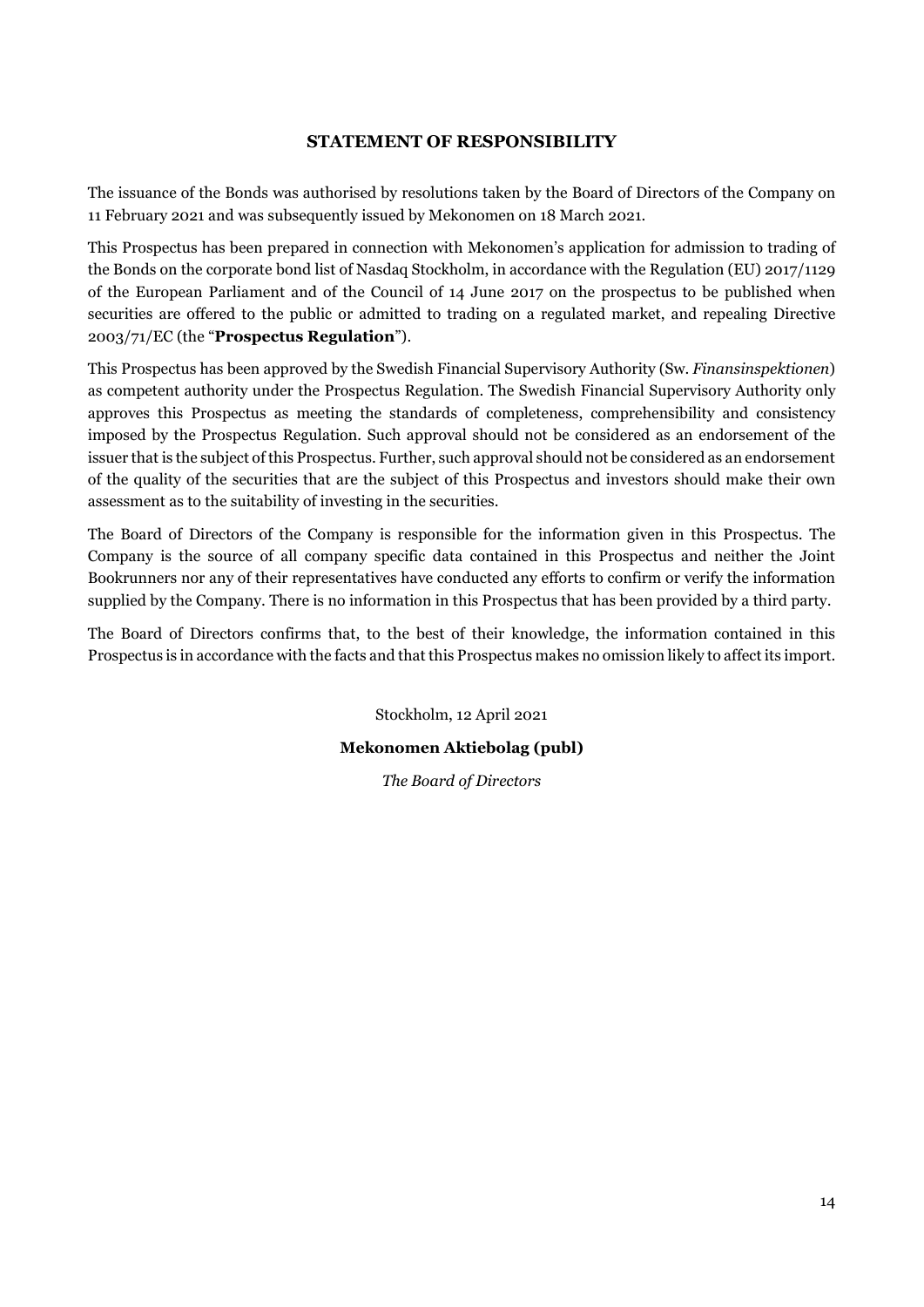# <span id="page-17-0"></span>**THE BONDS IN BRIEF**

*The following summary contains basic information about the Bonds. It is not intended to be complete and it is subject to important limitations and exceptions. Potential investors should therefore carefully consider this Prospectus as a whole, including documents incorporated by reference, before a decision is made to invest in the Bonds. For a more complete understanding of the Bonds, including certain definitions of terms used in this summary, see the Terms and Conditions.* 

<span id="page-17-1"></span>

| <b>Issuer:</b>                   | Mekonomen Aktiebolag (publ), a Swedish public limited company<br>with corporate registration no. 556392-1971.                                                                                                                                                                                                                                                                                                                                                                                                                 |
|----------------------------------|-------------------------------------------------------------------------------------------------------------------------------------------------------------------------------------------------------------------------------------------------------------------------------------------------------------------------------------------------------------------------------------------------------------------------------------------------------------------------------------------------------------------------------|
| <b>Bonds:</b>                    | Senior unsecured floating rate bonds in a maximum aggregate<br>nominal amount of SEK 2,000,000,000.                                                                                                                                                                                                                                                                                                                                                                                                                           |
|                                  | Each Bond has a Nominal Amount of SEK 1,250,000.                                                                                                                                                                                                                                                                                                                                                                                                                                                                              |
| Bonds to be admitted to trading: | This Prospectus relates to admission to trading of the 1,000 Bonds<br>issued by the Issuer on the First Issue Date, in an aggregate total<br>nominal amount of SEK 1,250,000,000.                                                                                                                                                                                                                                                                                                                                             |
| ISIN:                            | SE0015660022                                                                                                                                                                                                                                                                                                                                                                                                                                                                                                                  |
| <b>Issue Date:</b>               | 18 March 2021                                                                                                                                                                                                                                                                                                                                                                                                                                                                                                                 |
| <b>Issue Price:</b>              | The Bonds are issued at a price equal to 100 per cent of the<br>Nominal Amount.                                                                                                                                                                                                                                                                                                                                                                                                                                               |
| Interest:                        | Interest on the Bonds will be paid at a floating rate of STIBOR (3)<br>months) plus 2.5 per cent. per annum.                                                                                                                                                                                                                                                                                                                                                                                                                  |
|                                  | Interest shall be calculated on the basis of the actual number of<br>days in the Interest Period in respect of which payment is being<br>made divided by 360 (actual/360-days basis).                                                                                                                                                                                                                                                                                                                                         |
| <b>Benchmark Regulation:</b>     | The interest payable under the Bonds is calculated by reference to<br>the benchmark STIBOR (as defined in the Terms and Conditions).<br>STIBOR is a reference rate that shows an average of the interest<br>rates at which a number of banks active on the Swedish money<br>market are willing to lend to one another without collateral at<br>different maturities.                                                                                                                                                          |
|                                  | As at the date of this Prospectus, the Swedish Financial<br>Benchmark Facility AB ("SFBF") which provides STIBOR,<br>assumes overall responsibility of and is the principal for STIBOR,<br>does not appear on the register of administrators and benchmarks<br>established and maintained by the European Securities and<br>Markets Authority pursuant to article 36 of the Benchmark<br>Regulation (Regulation (EU) 2016/1011). As far as the Issuer is<br>aware, the transitional provisions in article 51 of the Benchmark |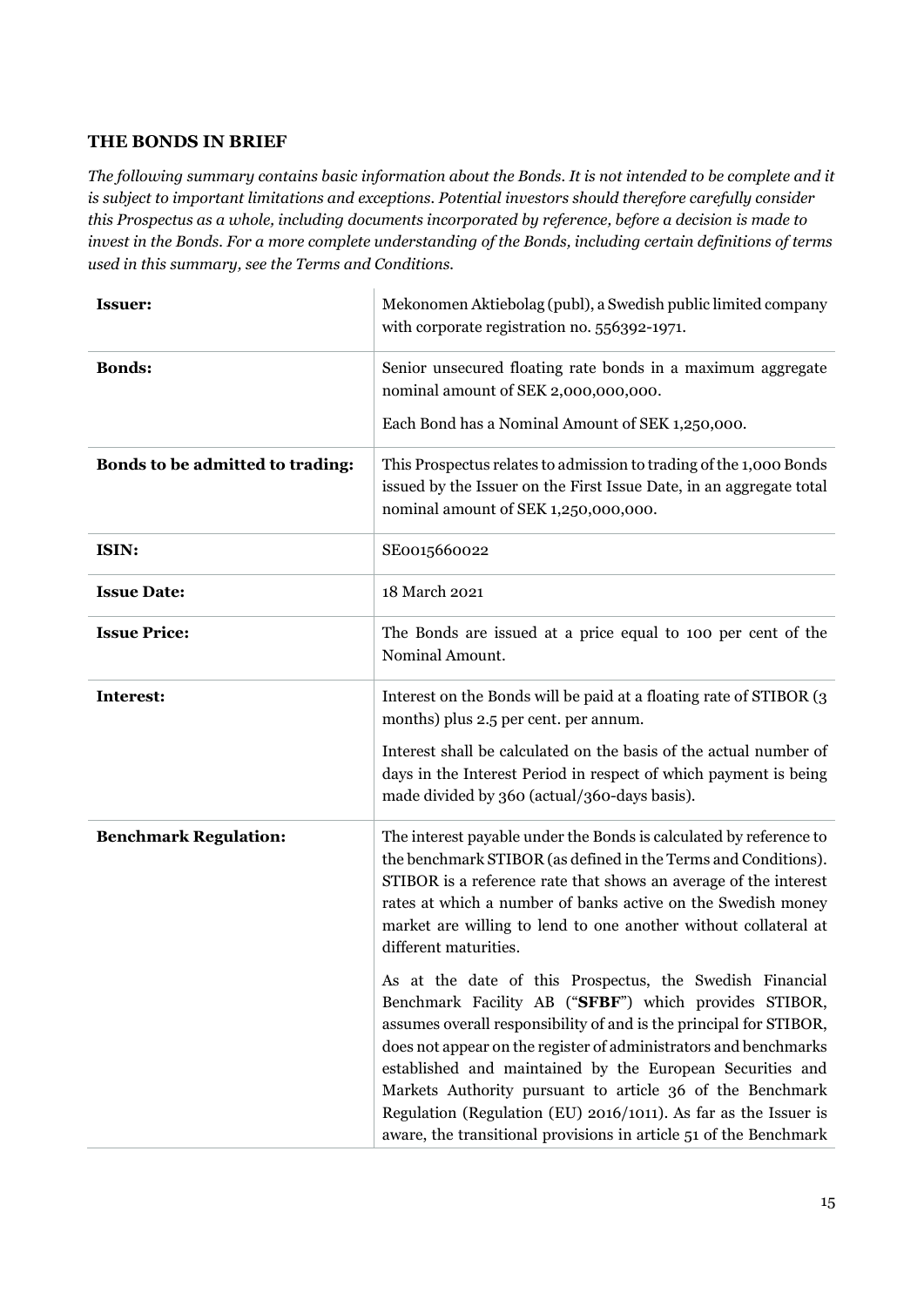|                                                                    | Regulation apply, such that the SFBF is not currently required to<br>obtain authorization or registration.                                                                                                                                                                                                                                                                                                       |
|--------------------------------------------------------------------|------------------------------------------------------------------------------------------------------------------------------------------------------------------------------------------------------------------------------------------------------------------------------------------------------------------------------------------------------------------------------------------------------------------|
| <b>Interest Payment Dates:</b>                                     | 18 March, 18 June, 18 September and 18 December of each year<br>or, to the extent such day is not a Business Day, the Business Day<br>following from an application of the Business Day Convention.<br>The first Interest Payment Date for the Bonds shall be 18 June<br>2021 and the last Interest Payment Date shall be the relevant<br>Redemption Date.                                                       |
| <b>Nominal Amount:</b>                                             | SEK 1,250,000.                                                                                                                                                                                                                                                                                                                                                                                                   |
| <b>Status of the Bonds:</b>                                        | The Bonds are denominated in Swedish Kronor and each Bond is<br>constituted by the Terms and Conditions. The Issuer undertakes<br>to make payments in relation to the Bonds and to comply with the<br>Terms and Conditions.                                                                                                                                                                                      |
|                                                                    | constitute<br>The<br><b>Bonds</b><br>direct,<br>general,<br>unconditional,<br>unsubordinated and unsecured obligations of the Issuer and shall<br>at all times rank pari passu with all direct, unconditional,<br>unsubordinated and unsecured obligations of the Issuer, except<br>those obligations which are mandatorily preferred by law, and<br>without any preference among them.                          |
| Use of proceeds:                                                   | The Issuer shall use the Net Proceeds from the issuance of the<br>Initial Bonds (i) for the prepayment of Bank Loans and (ii) for<br>general corporate purposes of the Group (including acquisitions).<br>The Net Proceeds from the issuance of any Subsequent Bonds<br>issue shall be used to finance general corporate purposes<br>(including acquisitions) or for the repayment of Financial<br>Indebtedness. |
| Listing:                                                           | The Issuer has the intention to obtain admission to trading of the<br>Bond Loan represented by the Initial Bonds and any Subsequent<br>Bonds (as applicable) on the corporate bond list of Nasdaq<br>Stockholm within thirty (30) days after the First Issue Date, or in<br>respect of Subsequent Bonds, following the relevant subsequent<br>issue date.                                                        |
|                                                                    | Following an admission to trading, the Issuer shall use its best<br>efforts to maintain the admission as long as any Bonds are<br>outstanding, but no longer than up to and including the last day<br>on which the admission to trading reasonably can, pursuant to the<br>then applicable regulations of the Regulated Market and the CSD,<br>subsist.                                                          |
| <b>Central</b><br><b>Securities</b><br><b>Depository</b><br>(CSD): | "CSD" means the Issuer's central securities depository and<br>registrar in respect of the Bonds, from time to time, initially                                                                                                                                                                                                                                                                                    |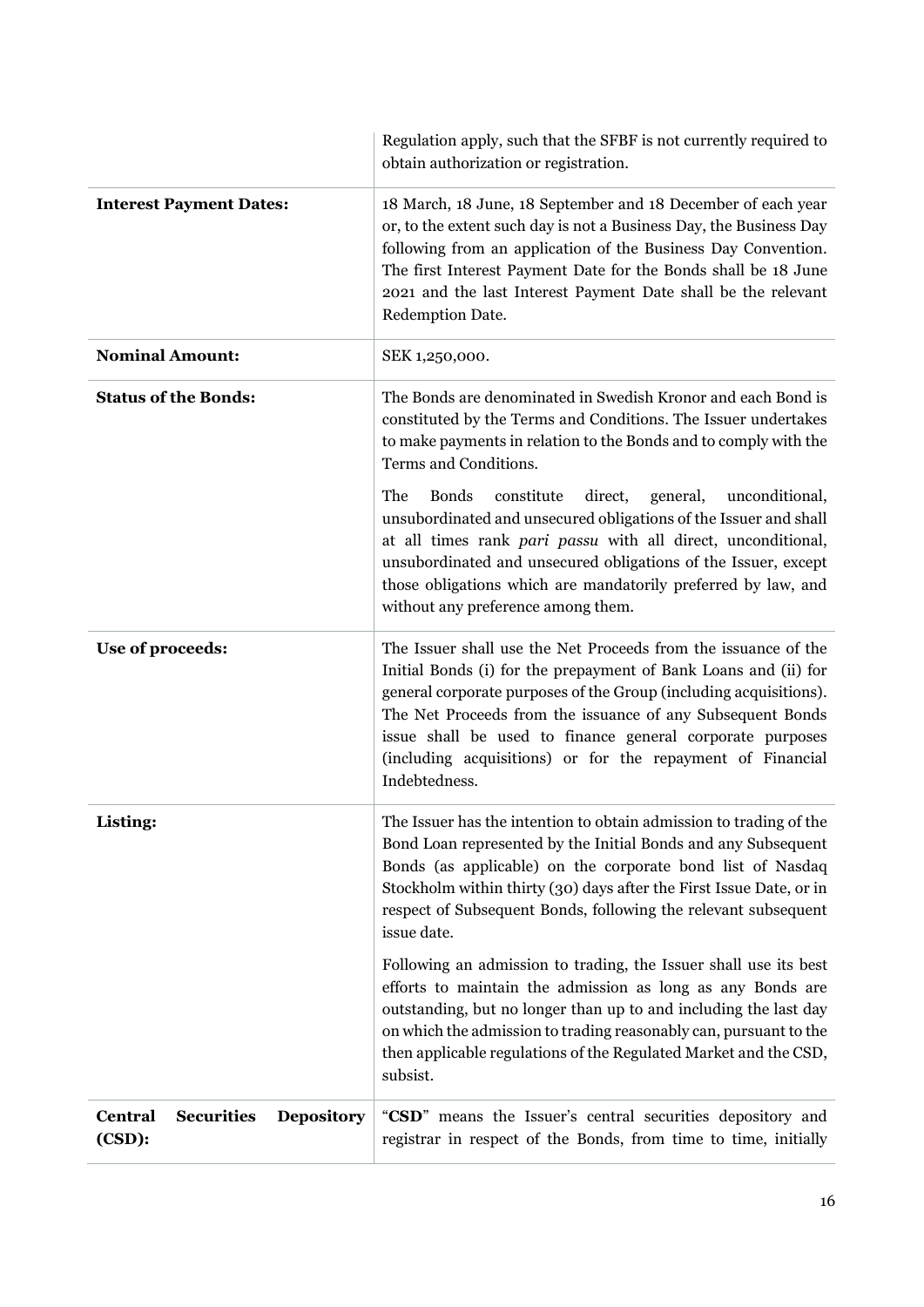|                         | Euroclear Sweden AB, Swedish Reg. No. 556112-8074, P.O. Box<br>191, 101 23 Stockholm, Sweden.                                                                                                                                                                                                                                                                                                                                                                                       |
|-------------------------|-------------------------------------------------------------------------------------------------------------------------------------------------------------------------------------------------------------------------------------------------------------------------------------------------------------------------------------------------------------------------------------------------------------------------------------------------------------------------------------|
|                         | The Bonds will be connected with the account-based system of<br>Euroclear, for the purpose of having the payment of interest and<br>principal managed by Euroclear. The Bonds have been registered<br>for the Bondholders on their respective Securities Accounts and<br>no physical notes have or will be issued.                                                                                                                                                                  |
| Agent:                  | Nordic Trustee & Agency AB (publ), Swedish Reg. No. 556882-<br>1879, or another party replacing it, as Agent, in accordance with<br>the Terms and Conditions.                                                                                                                                                                                                                                                                                                                       |
| <b>Transferability:</b> | The Bonds are freely transferable, but the Bondholders may be<br>subject to purchase or transfer restrictions with regard to the<br>Bonds, as applicable, under local laws to which a Bondholder may<br>be subject. Each Bondholder must ensure compliance with such<br>restrictions at its own cost and expense.                                                                                                                                                                   |
| <b>Redemption Date:</b> | The Final Maturity Date is 18 March 2026.                                                                                                                                                                                                                                                                                                                                                                                                                                           |
|                         | The Issuer shall redeem all, but not some only, of the outstanding<br>Bonds in full on the Final Maturity Date with an amount per Bond<br>equal to the Nominal Amount together with accrued but unpaid<br>Interest. If the Final Maturity Date is not a Business Day, then the<br>redemption shall occur on the Business Day following from the<br>application of the Business Day Convention if permitted under the<br>CDS Rules or otherwise on the first following Business Day. |
| <b>Prescription:</b>    | The right to receive repayment of the principal of the Bonds shall<br>be prescribed and become void ten (10) years from the<br>Redemption Date.                                                                                                                                                                                                                                                                                                                                     |
|                         | The right to receive payment of interest (excluding any capitalised<br>interest) shall be prescribed and become void three (3) years from<br>the relevant due date for payment.                                                                                                                                                                                                                                                                                                     |
| <b>Rights:</b>          | A request by the Agent for a decision by the Bondholders on a<br>matter relating to the Finance Documents shall (at the option of<br>the Agent) be dealt with at a Bondholders' Meeting or by way of a<br>Written Procedure.                                                                                                                                                                                                                                                        |
| <b>Governing law:</b>   | The governing law of the Bonds is Swedish law.                                                                                                                                                                                                                                                                                                                                                                                                                                      |
| <b>Credit rating:</b>   | The bonds have not received any credit rating.                                                                                                                                                                                                                                                                                                                                                                                                                                      |
|                         |                                                                                                                                                                                                                                                                                                                                                                                                                                                                                     |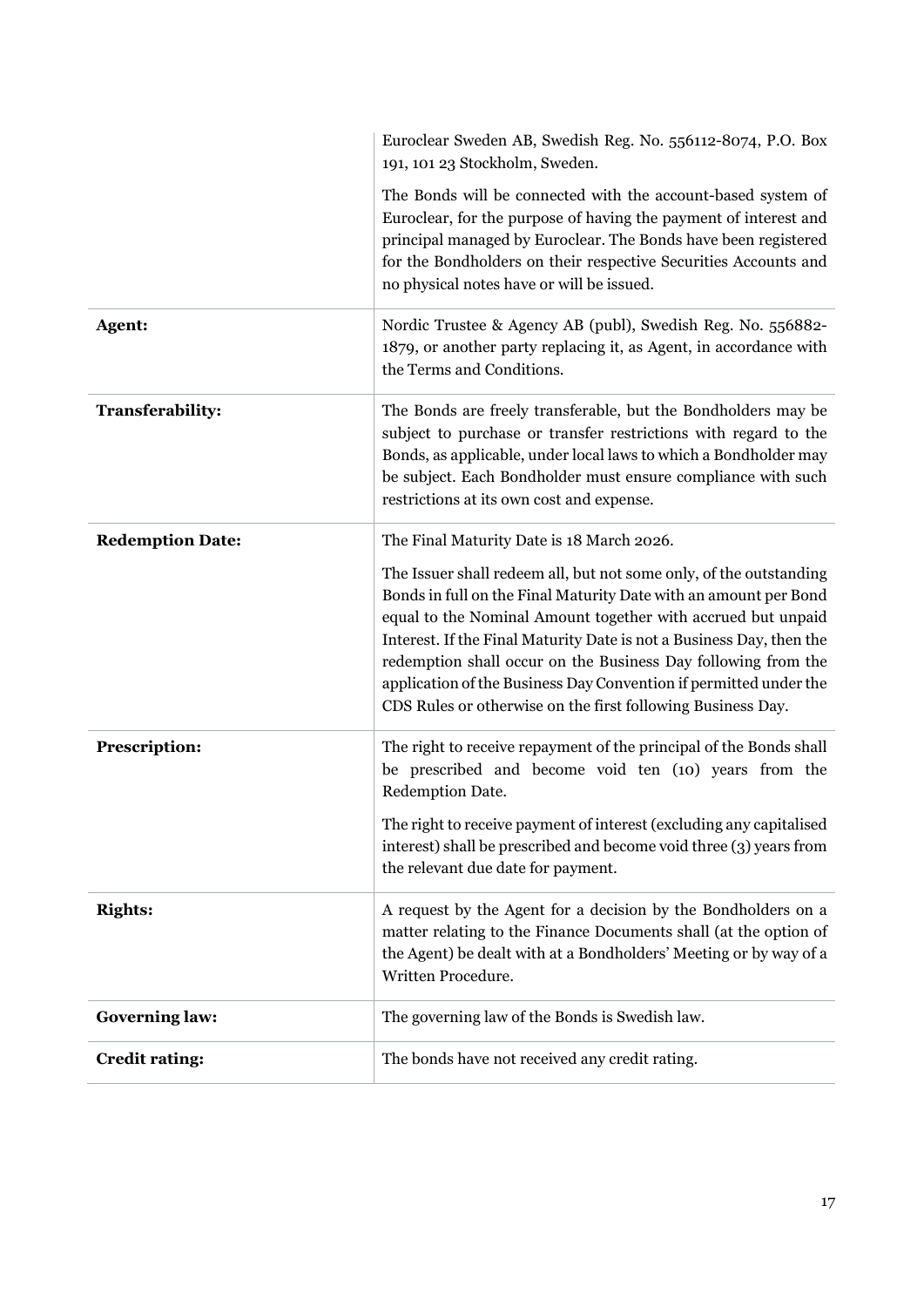# <span id="page-20-0"></span>**INFORMATION ABOUT MEKONOMEN GROUP**

# **Description of Mekonomen Aktiebolag (publ)**

Mekonomen Aktiebolag (publ) is a Swedish public limited liability company established on 8 January 1990 and registered with the Swedish Companies Registration Office, with registration number 556392-1971, in April 1990. The Company's legal and commercial name is Mekonomen Aktiebolag (publ) and its Legal Entity Identifier (LEI) code is: 529900R809HC1RFRQA91. Mekonomen's registered office is Box 19542, 104 32 Stockholm, Sweden. Mekonomen's operations are regulated by the Swedish Companies Act (Sw. *aktiebolagslagen (2005:551)*). Mekonomen's shares are listed on Nasdaq Stockholm.

Mekonomen Group's website is www.mekonomen.com. Please note that the information on Mekonomen Group's website does not form part of this Prospectus.

Mekonomen shall, in accordance with the current articles of association of the Company, adopted on 14 April 2011, own and manage companies whose operations shall consist of conducting sales of automotive spare parts and accessories, and to conduct other related operations. Mekonomen Group consists of the leading automotive spare parts chains in northern Europe, with proprietary wholesale operations, over 470 stores and 3,600 workshops operating under the Group's brands. Mekonomen Group operates through four business areas: FTZ, Inter-Team, MECA/Mekonomen and Sørensen og Balchen.

#### <span id="page-20-1"></span>**BUSINESS OVERVIEW**

#### **Business concept**

Mekonomen Group operates and develops business in the automotive independent aftermarket. Mekonomen Group focus on growth, collaboration, synergies and driving sustainable and digital development in the industry. The business concept is timeless and is based on enabling mobility – today, tomorrow and in the future – as technology evolves and vehicles are used in new ways. Mekonomen Group satisfies the need for services and products to the car owners.

Mekonomen Group's business concept is to offer the car owners; consumers and companies, solutions for a simpler and more affordable car life by using clear and innovative concepts, high quality and an efficient logistics chain. Mekonomen Group purchases spare parts and accessories from major suppliers that are stocked in Mekonomen's central warehouses. Products and services are distributed to and sold through Mekonomen Group's branches, to affiliated workshops under Mekonomen Group's Brands, other business customers and consumers.

Mekonomen Group operates in four core markets, including Sweden, Norway, Denmark and Poland. Sales is carried out via central warehouses, to Mekonomen Group's branches and on to affiliated workshops and other business customers. Sales are also made to consumers through Mekonomen Group's branches. The FTZ business area mainly includes wholesale to B2B customers in Denmark. The Inter-Team business area mainly includes wholesale to B2B customers in Poland and export business while the MECA/Mekonomen business area mainly includes wholesale to B2B customers but also B2C in Sweden, Norway and Finland. The business area comprises MECA, Mekonomen and a number of smaller operations. The Sørensen og Balchen business area mainly includes wholesale to B2B customers but also B2C in Norway.

#### **Strategy**

*The car owner's customer experience*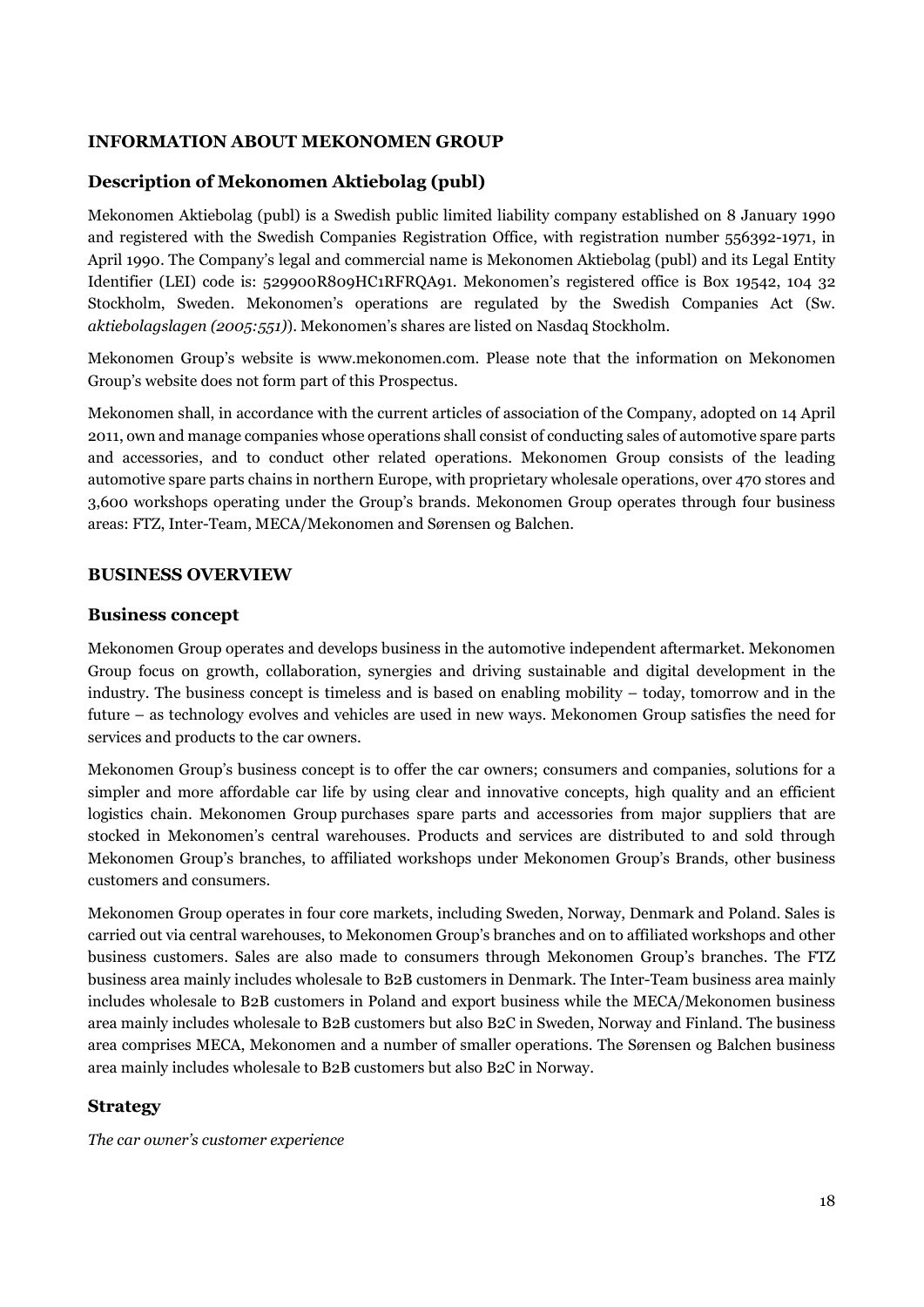Mekonomen Group seeks to create a seamless customer experience and simplicity for car owners. Even though sales directly to the car owners only constitutes around 10 per cent of Mekonomen Group's total sales, car owners are a strategic target group that extensively guides concept and business development in Mekonomen Group. Creating services and solutions that attract car owners to Mekonomen Group's affiliated workshops contributes extensively to affiliated workshops satisfaction and loyalty. At the same time, the flow of car owners to the workshops contributes to increasing Mekonomen Group's sales of spare parts to affiliated workshops.

# *Workshop concepts*

Mekonomen Group seeks to offer attractive and differentiated workshop concepts. The concepts are intended to contribute to business benefits for the workshops. In addition to a broad range of spare parts and car accessories, workshops are offered several services and solutions that simplify everyday life and improve the customer experience for the car owners. This includes business- and management systems, training, technical support, recruitment support and profitability optimisation. The concepts also contribute to the workshops acquiring more customers, through among other things large customer agreements, bookings through a central customer service and digital booking flows and, not least, strong brands that guarantee quality and a high level of service. Continuing to develop strong workshop concepts is strategically important for all the business areas.

# *Product range and distribution*

In the core business, Mekonomen Group offers high availability and a complete assortment of spare parts and car accessories to professional workshops and car owners. Mekonomen Group has strong partnerships with leading suppliers and also offer assortment under own brands. Mekonomen Group's central purchasing function set high demands on the suppliers to ensure quality and purchasing synergies in Mekonomen Group's product range.

# *The assets for driving profitable growth*

Mekonomen Group's foremost assets for delivering on the strategy are committed managers and employees, differentiated brands and concepts. With these assets Mekonomen Group ensures that they cover all parts of the market dynamics whilst deriving the synergies from operating as one group, not only purchasing benefits, but also in other strategically chosen areas.

Sustainability is integrated in everything Mekonomen Group does. In addition, the operations are built from strong individual cultures and values, which is a strength that are safeguarded and will retain. Common is that Mekonomen Group as a company, and its employees, acts based on respect, commitment and having the customer in focus. In an increasingly changing world, it is important for Mekonomen Group to be sensitive and continuously develop and adapt the business structures and business flows in order to remain competitive.

# **Key events in the history of Mekonomen Group**

- 1973: Mekonomen was originally founded under the name Bileko.
- 1999: Establishment in Norway through the acquisition of Christoffersen and Bekken.
- 2000: IPO and listing on the Stockholm Stock Exchange.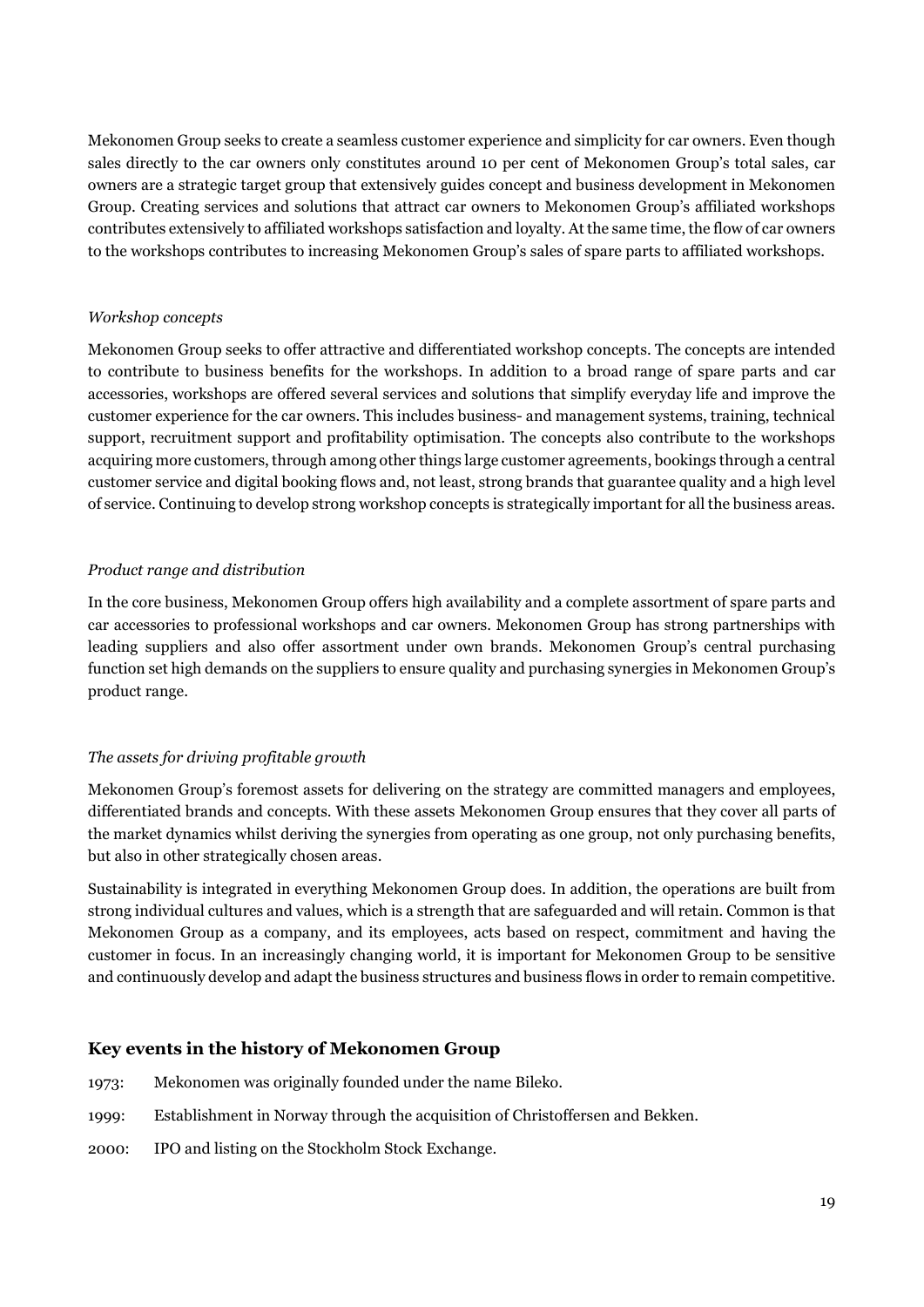- 2010: Establishment of the first store in Finland and acquisition of the car service chain Speedy in Sweden.
- 2011: Acquisition of Sørensen og Balchen and a purchasing cooperation was initiated.
- 2012: Acquisition of MECA Scandinavia with stores and workshops in Sweden and Norway.
- 2017: US car parts wholesaler LKQ Corporation became principal shareholder.
- 2018: Strengthening of position in northern Europe as a result of acquisitions of FTZ and Inter-Team.
- 2020: New strategy and financial goals in place.

# **Material changes and information on trends**

There has been no:

- significant change in relation to the issuance of the Bonds on 18 March 2021, in the financial or market position of Mekonomen Group since the latest published annual report;
- material adverse change in the prospects of the Company since the date of publication of its latest audited financial statement;
- recent events which is to a material extent relevant to the evaluation of the Company's solvency since the publication of Mekonomen Group's latest financial report; and
- significant change in the financial performance of Mekonomen Group, since the end of the last financial period for which financial information has been published to the date of this Prospectus.

# **Organizational Structure**

Mekonomen is as of the date of this Prospectus the parent company of 166 directly or indirectly owned subsidiaries. Since Mekonomen's operations are mainly carried out through its subsidiaries in Sweden, Norway, Denmark, Poland and Finland, Mekonomen is dependent on its subsidiaries in order to generate profit and cash flow and to meet its obligations under the Terms and Conditions.



# **Corporate governance**

There is one major shareholder, LKQ Corporation, in Mekonomen within the meaning of the Swedish Code of Corporate Governance (Sw. *Svensk kod för bolagsstyrning*) (the "**Code**"), pursuant to which a "major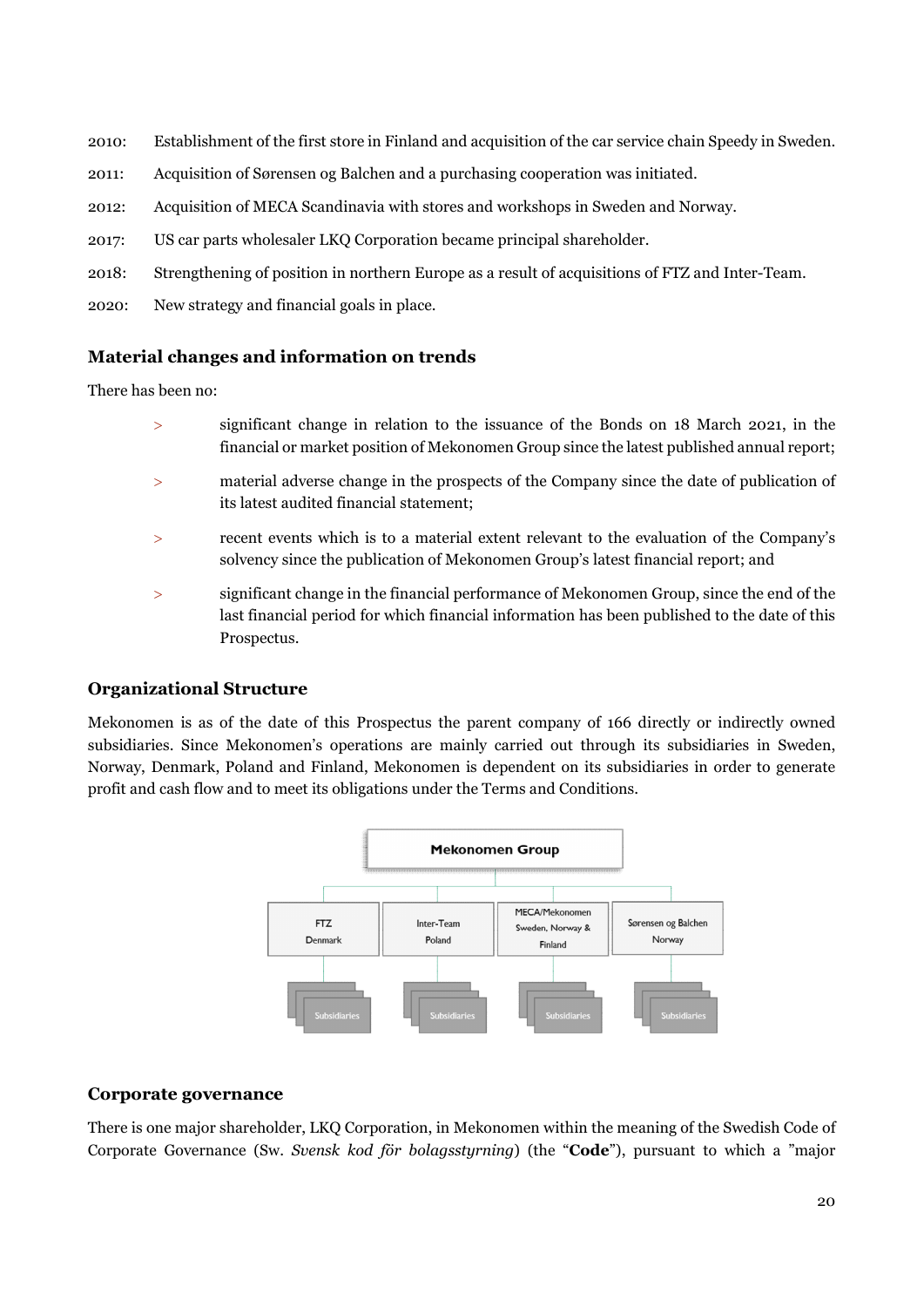shareholder" is defined as controlling, directly or indirectly, at least ten per cent of the shares or votes in the company. As far as Mekonomen is aware of, there are no direct or indirect significant ownership or control over Mekonomen in addition to the aforementioned ownership and what is set out in the table under the section "Ownership structure" below. In order to prevent shareholders abusing power due to the ownership structure and control of the Company, Mekonomen has inter alia adopted policies regarding closely related party transactions.

Mekonomen's shareholders, including any major shareholder, exercise their influence through participation in the decisions made at the shareholder's meeting. Mekonomen complies with the provisions of the Swedish Companies Act (Sw. *aktiebolagslagen (2005:551)*) and the Code, except for item 2.4 in the Code (in the 2019 financial year). According to item 2.4 in the Code, a board member shall not be the Nomination Committee's chairman. The Company's explanation for the deviation of the Code in the aforementioned aspect, is that it is a natural choice to appoint the chairman of the board, John S. Quinn, as the chairman of Nomination Committee, considering the ownership structure of Mekonomen. The Company also acts in line with, inter alia, the Board's and Committee's rules and procedure and the instructions for the CEO adopted by Mekonomen. Annually, Mekonomen's Corporate Governance Report is attached to the annual report and available on the Company's website. Furthermore, Mekonomen has appointed an Audit Committee and a Remuneration Committee.

# **Credit ratings**

Neither the Company nor the Bonds have been assigned any credit rating.

# **Dispute and litigation**

Mekonomen Group is, from time to time, involved in legal disputes, and subject to investigations and injunctions from authorities. For example, a pension company has made a claim against FTZ of DKK 7 million. However, there is no financial risk associated with the claim. Neither the Company nor Mekonomen Group are, or have over the past twelve months been, party to any legal governmental or arbitration proceedings that have had, or would have, a significant effect on Mekonomen Group's financial position or profitability. The Company is not aware of any such proceedings which are pending or threatening, and which could lead to the Company or any member of Mekonomen Group becoming a party to such proceedings.

#### **Interest of advisors**

The Joint Bookrunners may in the future provide the Company with financial advice and participate in transactions with the Company, for which the Joint Bookrunners may receive compensation. All services provided by the Joint Bookrunners, and also those provided in connection with the issue, are provided by the Joint Bookrunners as independent advisors. Accordingly, conflicts of interest may exist or may arise as a result.

#### **The share**

The total number of shares in the Company as of the date of this Prospectus is 56,416,622. All issued shares have equal rights in the company and are entitled to one vote at the Annual General Meeting. Mekonomen's shares are listed on Nasdaq Stockholm and are freely transferrable.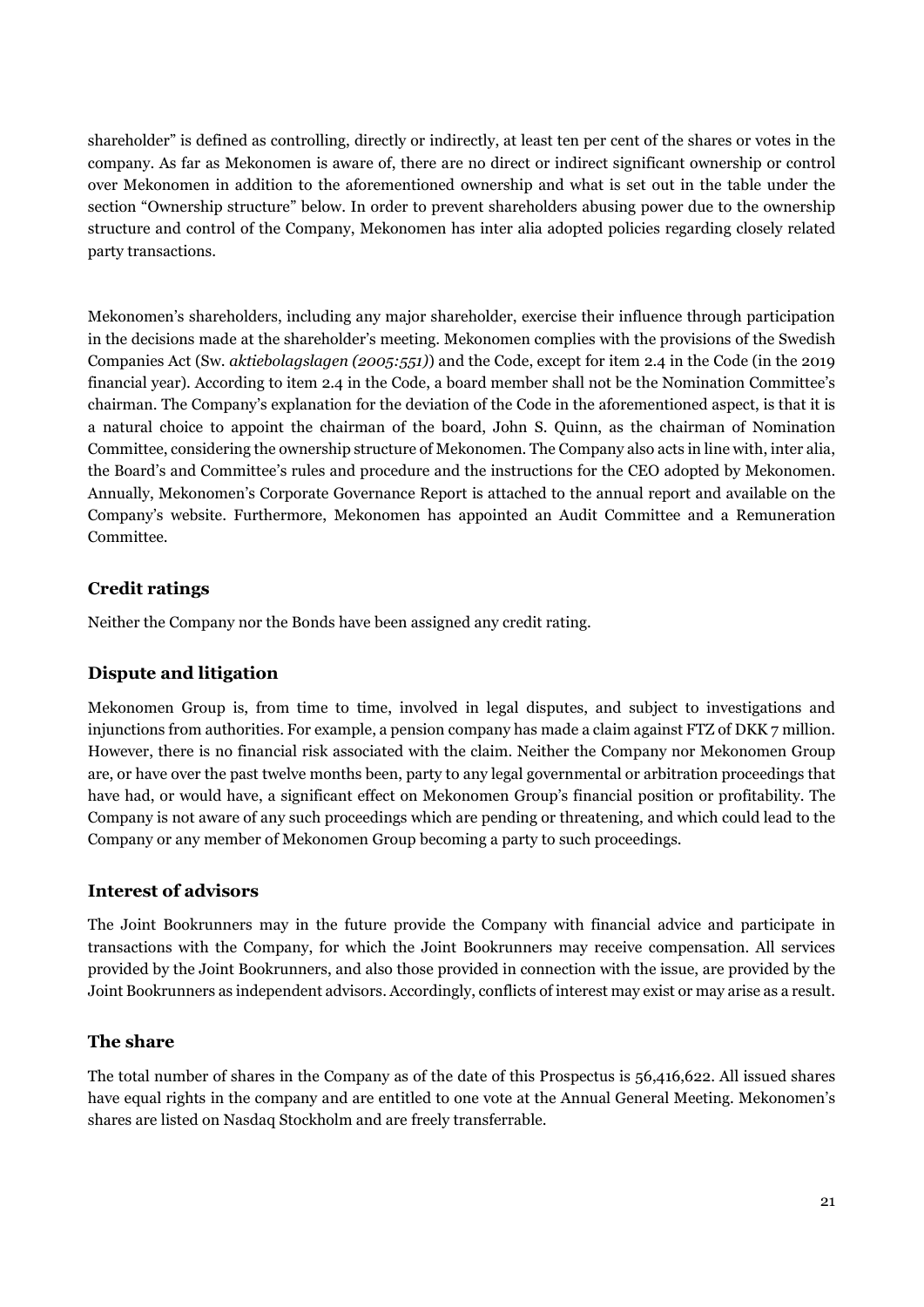# **Ownership structure**

On 28 February 2021, Mekonomen had 11,953 known shareholders. On 28 February 2021, the share capital amounted to SEK 141,041,555. The quotient value is SEK 2.5 per share. Each share represents one (1) vote. Mekonomen's largest shareholder is LKQ Corporation, the next-largest shareholder in Mekonomen is Fjärde AP-fonden followed by Didner & Gerge Fonder. Mekonomen's shares are traded on Nasdaq Stockholm. Below is a list of the ten largest shareholders in Mekonomen as of 28 February 2021.

| Shareholders as of 28 February 2021 | <b>Number of shares</b> | Capital and votes (%) |
|-------------------------------------|-------------------------|-----------------------|
| LKQ Corporation                     | 15,001,046              | 26.6                  |
| Fjärde AP-fonden                    | 4,819,293               | 8.5                   |
| Didner & Gerge Fonder               | 3,764,970               | 6.7                   |
| Swedbank Robur Fonder               | 1,930,000               | 3.4                   |
| Ewa Fraim Påhlman                   | 1,886,731               | 3.3                   |
| AFA Försäkring                      | 1,675,678               | 3.0                   |
| <b>Dimensional Fund Advisors</b>    | 1,425,170               | 2.5                   |
| <b>Avanza Pension</b>               | 1,077,218               | 1.9                   |
| Vanguard                            | 1,030,645               | 1.8                   |
| Ing-Marie Fraim                     | 1,000,000               | 1.8                   |
| <b>Total</b>                        | 33,610,751              | 59.6                  |
| Others                              | 22,805,871              | 40.4                  |
| <b>Total</b>                        | 56,416,622              | 100.0                 |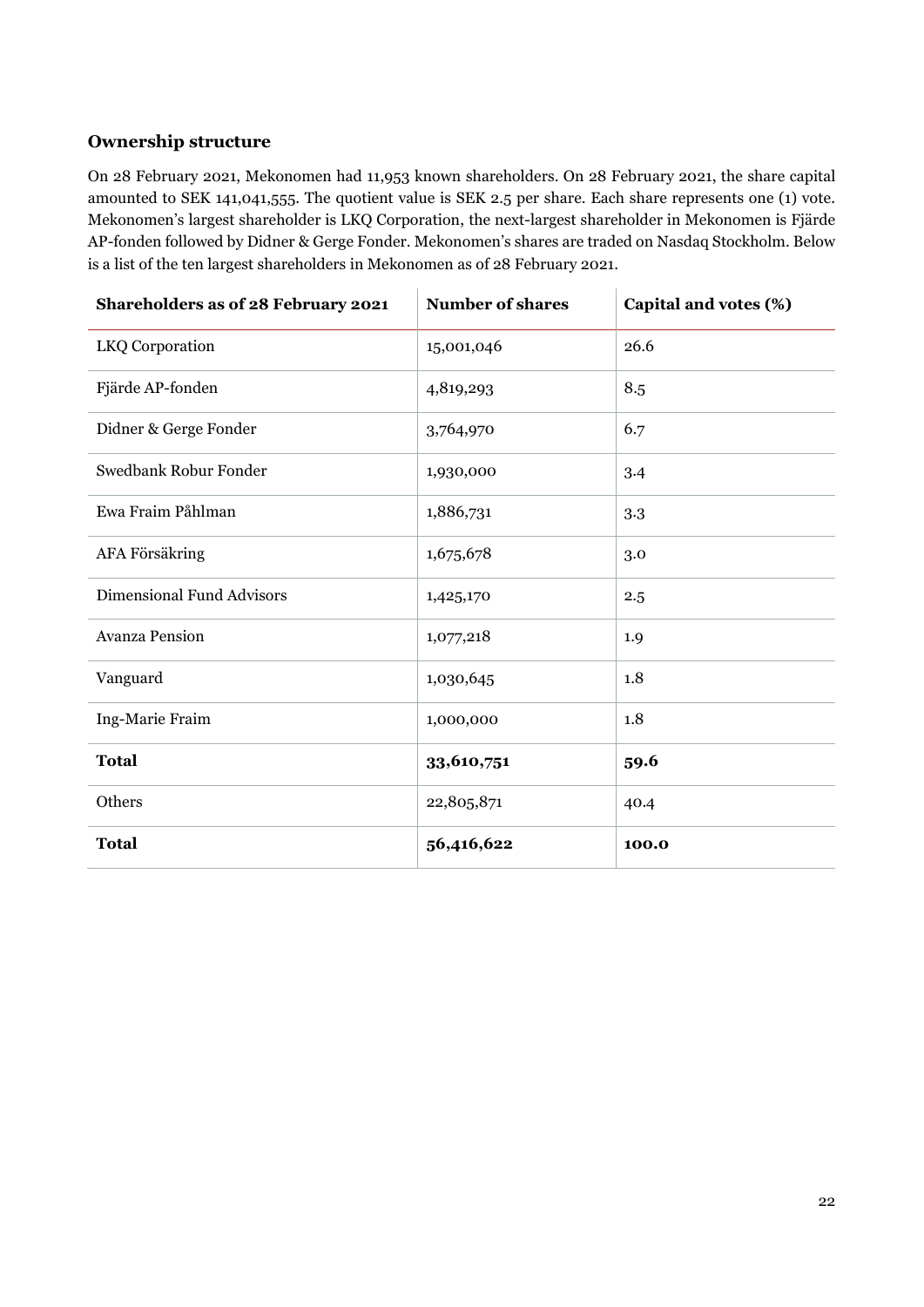# <span id="page-25-0"></span>**BOARD OF DIRECTORS, EXECUTIVE MANAGEMENT AND AUDITOR**

# **Board of Directors**

Mekonomen's board of directors currently consists of seven (7) board members, elected by the Annual General Meeting. The Annual General Meeting elected members are elected for one year until the end of the next Annual General Meeting. There is no limit to how long a member can sit on the board. According to the Company's articles of association, the board of directors shall comprise of not less than three (3) and not more than seven (7) directors, with not more than three (3) deputy directors. All members of the board of directors can be contacted through Mekonomen's registered address, Box 19542, 104 32 Stockholm, Sweden.

The section below presents the members of the board of directors, their position, including the year of their initial election, their significant assignments outside Mekonomen, which are relevant for Mekonomen.

| <b>Name</b>       | <b>Position</b>                      | <b>Board member since</b> |
|-------------------|--------------------------------------|---------------------------|
| John S. Quinn     | Chairman of the Board                | 2017                      |
| Helena Skåntorp   | Executive vice chairman of the Board | 2004                      |
| Eivor Andersson   | Member of the Board                  | 2018                      |
| Kenny Bräck       | Member of the Board                  | 2007                      |
| Joseph M. Holsten | Member of the Board                  | 2017                      |
| Magnus Håkansson  | Member of the Board                  | 2019                      |
| Arja Taaveniku    | Member of the Board                  | 2019                      |

Overview<sup>1</sup>

#### Members of the board of directors

#### **JOHN S. QUINN**

*Chairman. Member of the board of directors since 2017.*

**Other assignments:** Executive Strategic Advisor LKQ Corporation, Member of Supervisory Board ATR International.

<sup>1</sup> The Chairman of the Board, John S. Quinn, and the member of the Board, Arja Taaveniku, have informed the Company's Nomination Committee that they are refraining from re-election at the 2021 Annual General Meeting, which will be held on May 7, 2021. The Company's Nomination Committee has proposed new election of Robert Hanser and Michael Løve at the 2021 Annual General Meeting. Robert Hanser is proposed to be elected Chairman of the Board.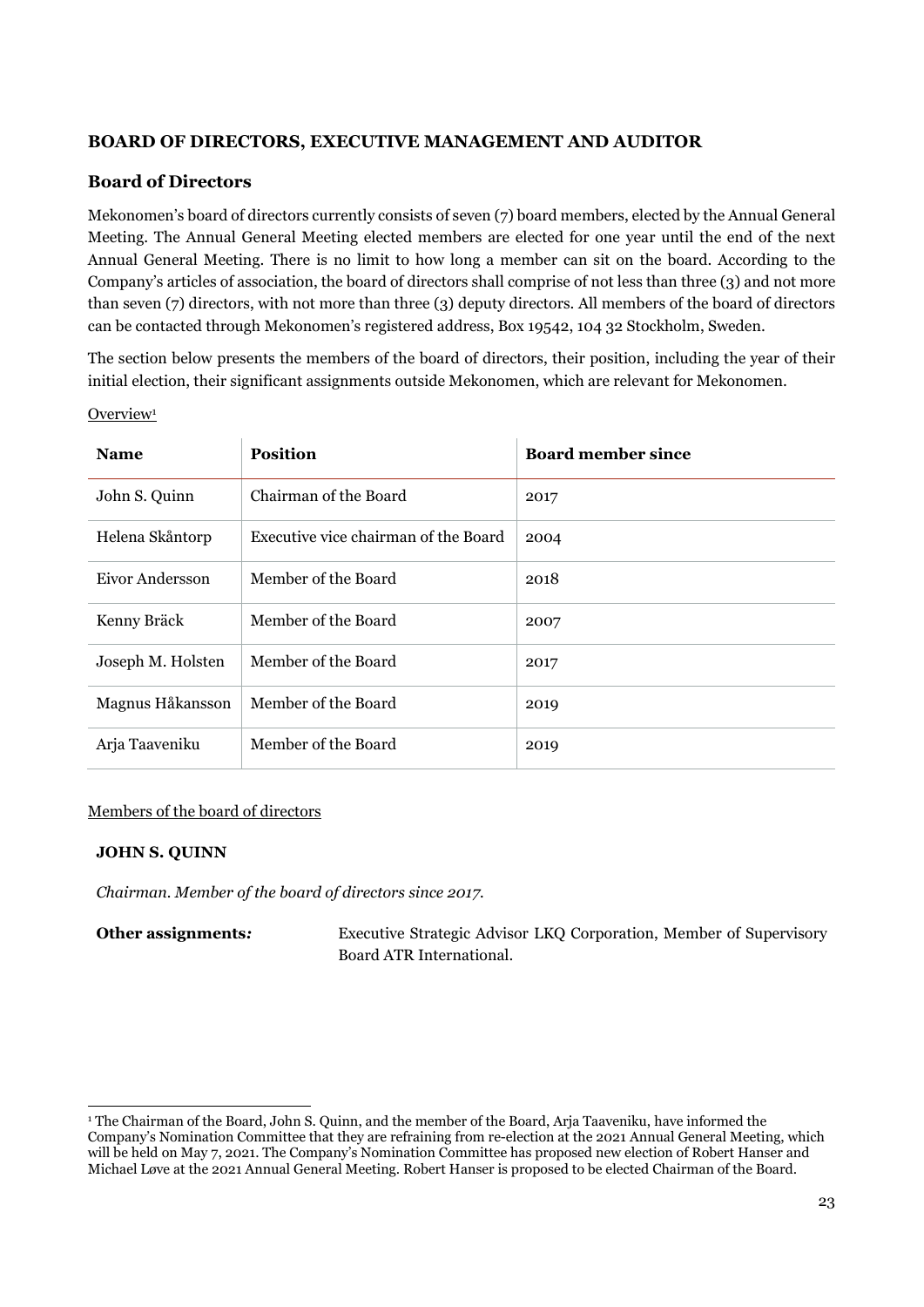#### **HELENA SKÅNTORP**

*Executive vice chairman of the board. Member of the board of directors since 2004.*

**Other assignments:** Board member of ByggPartner i Dalarna Holding AB (publ) and Cellink AB (publ.). Chairman of the Board of Plint Holding AB and Plint AB. Chairman of the Board of Ljung&Sjöberg AB. Chairman of the Board and President of Skåntorp & Co AB, and Co-founder and Chairman of the Board of Nielstorp AB.

#### **EIVOR ANDERSSON**

*Member of the board. Member of the board of directors since 2018.*

| Other assignments: | Chairman of the Board of SkiStar Aktiebolag (publ) and Svanudden AB. |
|--------------------|----------------------------------------------------------------------|
|                    | Board member of AB Svenska Spel.                                     |

# **KENNY BRÄCK**

*Member of the board. Member of the board of directors since 2007.*

| Other assignments: | Chief Test and Development Driver for McLaren Automotive. Minority |
|--------------------|--------------------------------------------------------------------|
|                    | owner and Board member of Motorsport Auctions Ltd.                 |

#### **JOSEPH M. HOLSTEN**

*Member of the board. Member of the board of directors since 2017.* 

**Other assignments:** Executive Chairman of the Board of LKQ Corporation. Member of the Board of Covanta Holding Corporation.

#### **MAGNUS HÅKANSSON**

*Member of the board. Member of the board of directors since 2019.* 

| Other assignments: | CEO of Media Markt Sweden, Chairman of the group of Tenant &   |
|--------------------|----------------------------------------------------------------|
|                    | Partner Group AB, GSI Sweden AB and Impande Foundation Sweden. |

#### **ARJA TAAVENIKU**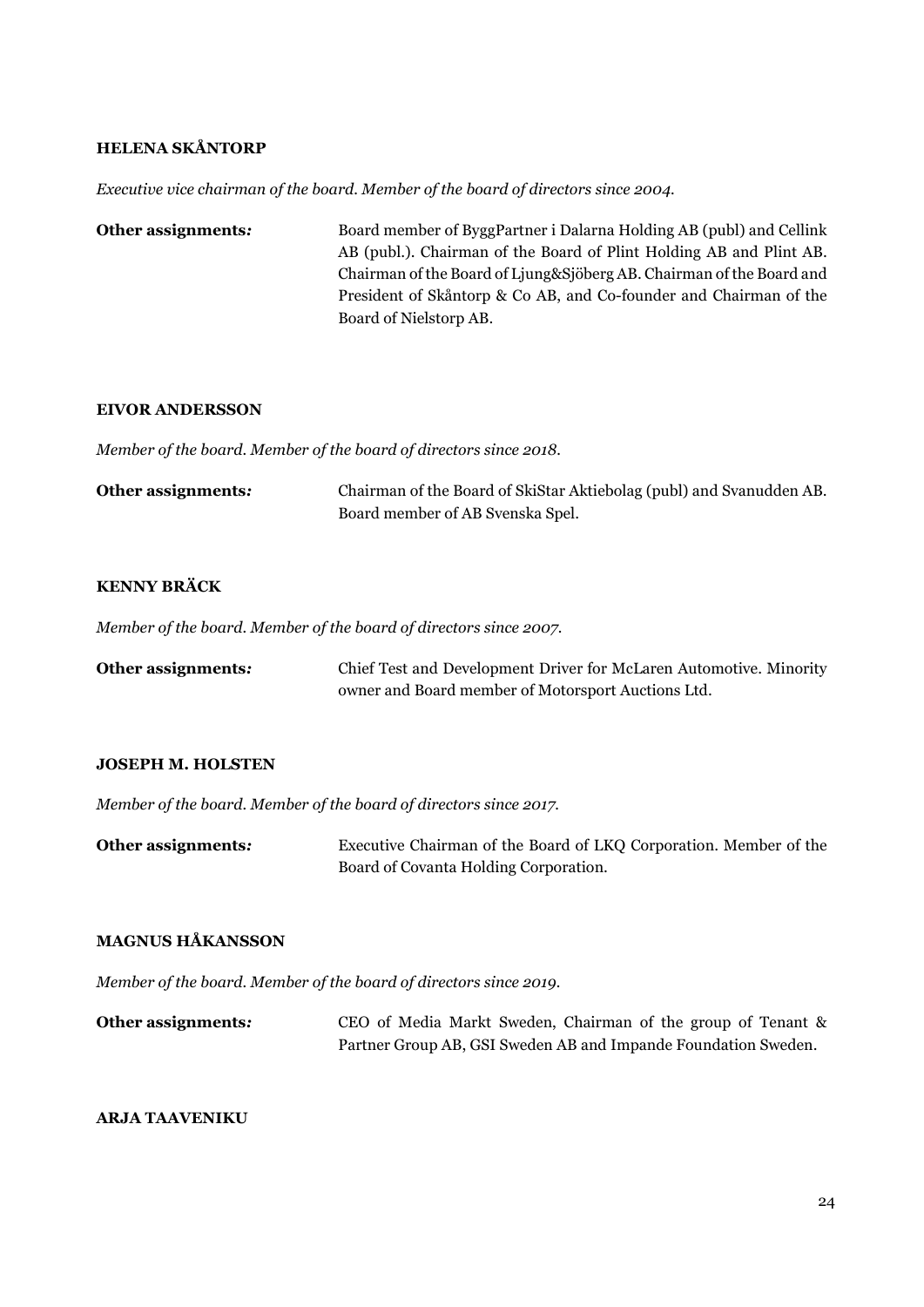*Member of the board. Member of the board of directors since 2019.* 

**Other assignments***:* Chairman of the Board of Svenska Handelsfastigheter AB. Board member of Handelsbanken, Nobia AB and Dunelm PLC.

#### **Executive Management**

The section below presents the members of the executive management, their position, including the year each person became a member of the executive management and any principal activities performed outside of Mekonomen, which are significant with respect to Mekonomen. All members of the executive management can be contacted through Mekonomen's registered address, Box 19542, 104 32 Stockholm, Sweden.

**Overview** 

| <b>Name</b>             | <b>Position</b>                                | <b>Employed since</b> |
|-------------------------|------------------------------------------------|-----------------------|
| Pehr Oscarson           | President and CEO                              | 2001                  |
| Åsa Källenius           | <b>CFO</b>                                     | 2017                  |
| Petra Bendelin          | Director of Business Development<br>& Strategy | 2010                  |
| Gabriella Granholm      | Director of Communication &<br>Marketing       | 2010                  |
| Robert Hård             | Director of Legal Affairs &<br>Sustainability  | 2003                  |
| <b>Tobias Narvinger</b> | $\rm{COO}$                                     | 2011-2016, 2017       |

#### Members of the executive management

#### **PEHR OSCARSON**

*President and CEO. Employed since 2001.*

| Other assignments: | Deputy Chairman of Association of Swedish Wholesalers of Automotive |
|--------------------|---------------------------------------------------------------------|
|                    | Parts and Accessories (SBF).                                        |

#### **ÅSA KÄLLENIUS**

*CFO. Employed since 2017.*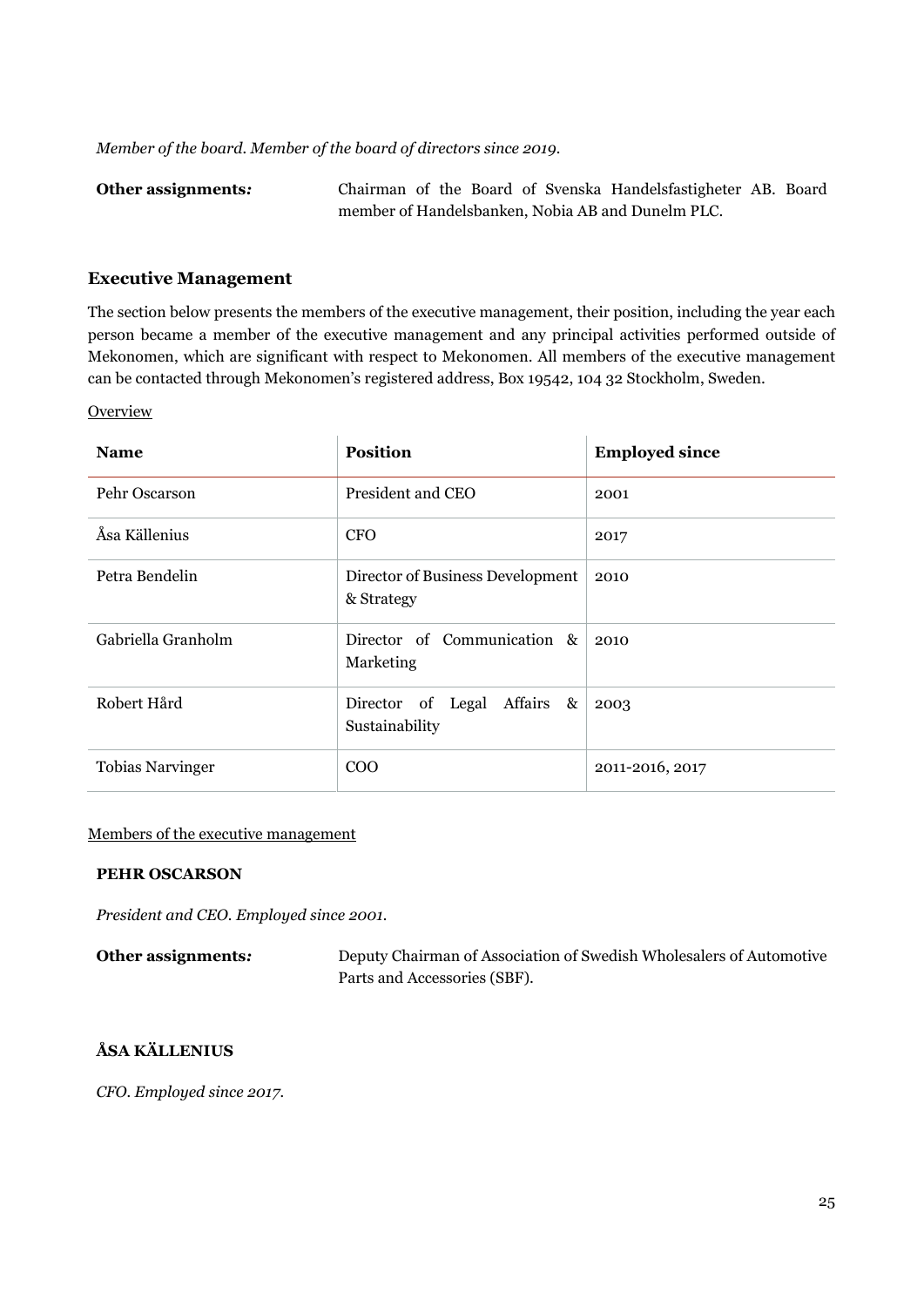**Other assignments***:* Member of the board of Green Landscaping Group AB (publ) and SinterCast AB.

#### **PETRA BENDELIN**

*Director of Business Development & Strategy. Employed since 2010.*

**Other assignments***:* Member of the board of Swedspot AB, Ezeride AB, Telge Tillväxt (i Södertälje) AB and Lasingoo Sverige AB.

#### **GABRIELLA GRANHOLM**

*Director of Communication & Marketing. Employed since 2010.*

#### **Other assignments:** -

#### **ROBERT HÅRD**

*Director of Legal Affairs & Sustainability. Employed since 2003.*

**Other assignments:** -

#### **TOBIAS NARVINGER**

*COO. Employed 2011 – 2016, 2017-.*

**Other assignments:** -

#### **Other information about the Board of Directors and the Executive Management**

All members of the board of directors are independent of the Company and its management. Five of the members are independent in relation to major shareholders. The President and CEO is not a Board member nor any other member of the Mekonomen Group's management. There are no conflicts of interest or potential conflicts of interest between the obligations of members of the board of directors and executive management of Mekonomen and their private interests or other undertakings. However, several members of the board of directors and executive management have financial interests in Mekonomen as a result of their shareholding in Mekonomen.

#### **Auditor**

The auditors of Mekonomen are elected by the Annual General Meeting. PricewaterhouseCoopers AB (PwC) has been Mekonomen's public accounting firm since 2014 and was re-elected in 2020 for the period up to the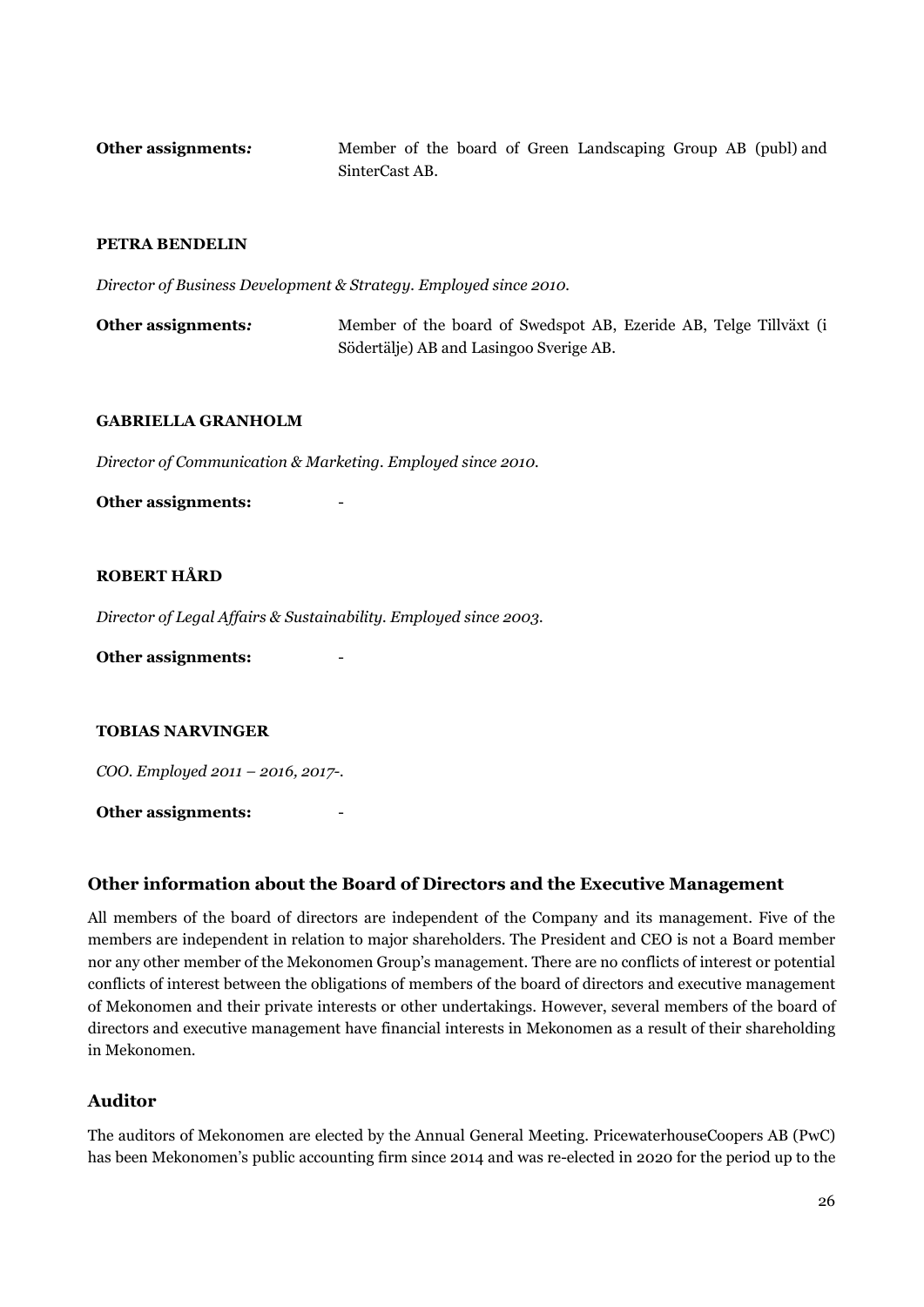2021 Annual General Meeting. Linda Corneliusson, Authorised Public Accountant, PwC, and member of FAR, is the auditor in charge. PwC's business address is Torsgatan 21, 113 21 Stockholm, Sweden.

# **Shareholders' agreements**

As far as Mekonomen is aware, there are no shareholders' agreements or other agreements which could result in a change of control of Mekonomen.

# **Material agreements**

Neither Mekonomen, nor Mekonomen Group have entered into any material agreements outside of the ordinary course of business which could materially affect Mekonomen's ability to fulfil its obligations under the Bonds.

# **Clearing and settlement**

As of the date of this Prospectus, Bonds have been issued in an amount of SEK 1,250,000,000. Each Bond has a nominal amount of SEK 1,250,000. The ISIN for the Bonds is SE0015660022.

The Bonds have been issued in accordance with Swedish law. The Bonds are connected to the account-based system of Euroclear. No physical notes have been or will be issued. Payment of principal, interest and, if applicable, withholding tax will be made through Euroclear's book-entry system.

# **Representation of the Bondholders**

Nordic Trustee & Agency AB (publ) (reg. no. 556882-1879) is acting as Agent for the Bondholders in relation to the Bonds, and if relevant, any other matter within its authority or duty in accordance with the Terms and Conditions.

By acquiring Bonds, each subsequent Bondholder confirms such appointment and authorisation for the Agent to act on its behalf, on the terms, including rights and obligations of the Agent, set out in the Terms and Conditions. The Terms and Conditions are available at the Agent's office address (Norrlandsgatan 23, SE-111 43 Stockholm, Sweden) during normal business hours as well as at the Agent's website www.nordictrustee.com.

# **Expected date of listing, marketplace and costs relating to the listing**

The Bonds will be admitted to trading on Nasdaq Stockholm on or around 14 April 2021 for which listing this Prospectus has been prepared.

Mekonomen expects the aggregate cost in connection with the admission to trading to amount to not more than SEK 250,000.

#### **Documents available for inspection**

Hard copies of the following documents are available for review during the period of validity of this Prospectus at Mekonomen's visiting address at Solnavägen 4, 113 65 Stockholm, Sweden, during ordinary weekday office hours and, in electronic form, on the Company's website [www.mekonomen.com:](http://www.mekonomen.com/)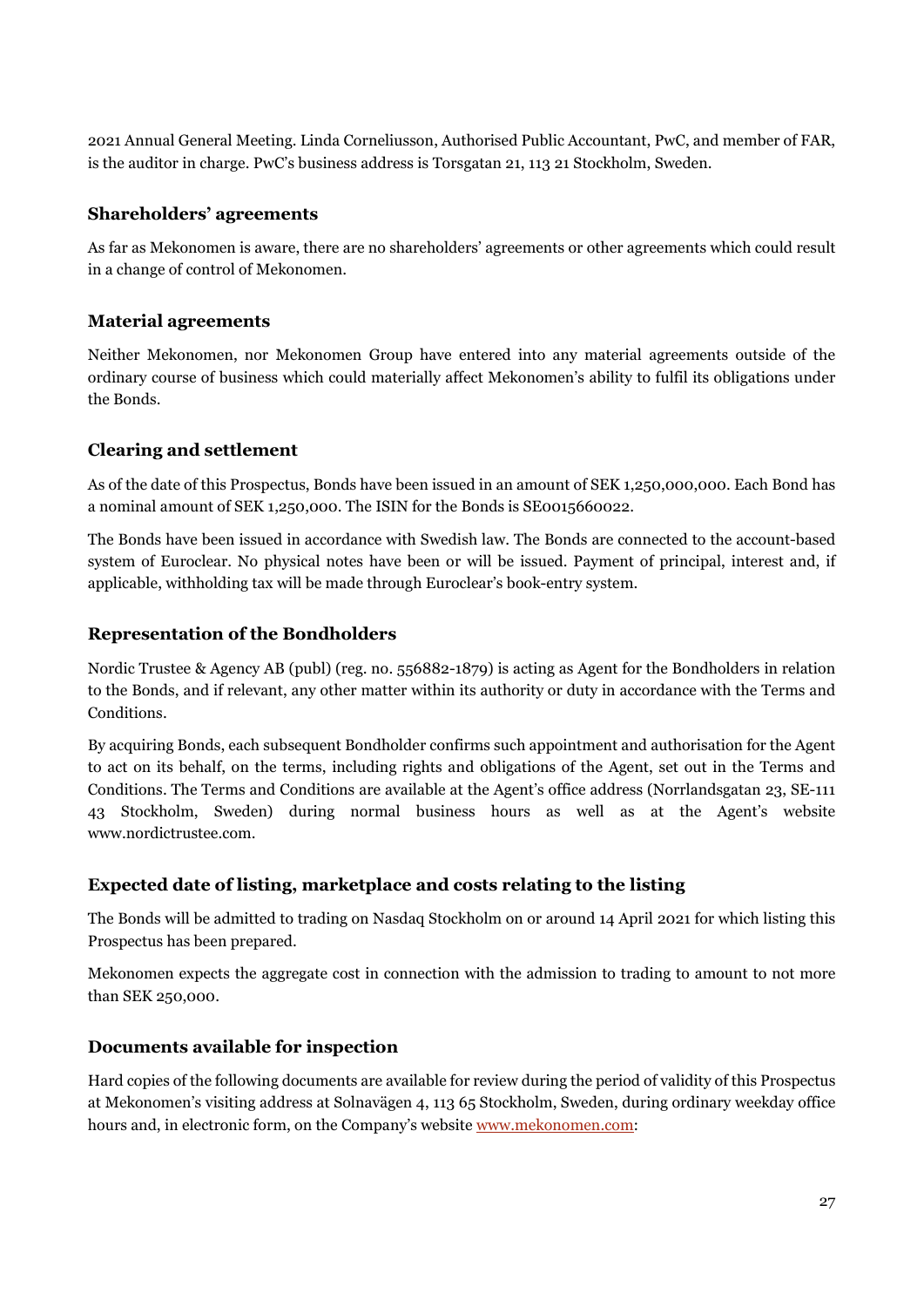- Mekonomen Group's audited consolidated financial statements, including the auditor's report, for the financial years 2019 and 2020;
- this Prospectus and the Terms and Conditions;
- Mekonomen's articles of association as of the date of this Prospectus;
- Mekonomen's certificate of registration; and
- all documents that have been incorporated by reference in this Prospectus.

Please note that the information on Mekonomen Group's website does not form part of this Prospectus, unless explicitly incorporated by reference, and has not been scrutinised or approved by the Swedish Financial Supervisory Authority (Sw. *Finansinspektionen*).

# <span id="page-30-0"></span>**DOCUMENTS INCORPORATED BY REFERENCE**

The documents in the below table have been incorporated in this Prospectus by reference and should be read as part of the Prospectus. The documents have been made public prior to the publication of this Prospectus and are available in electronic format on the Company's website[, www.mekonomen.com,](http://www.mekonomen.com/) during the period of validity of this Prospectus.

| Documents incorporated by reference                                                                                                                                                                                | Page reference                                                                                                                                                                                                                                                                                                                                                                                                                                                                                                                      |
|--------------------------------------------------------------------------------------------------------------------------------------------------------------------------------------------------------------------|-------------------------------------------------------------------------------------------------------------------------------------------------------------------------------------------------------------------------------------------------------------------------------------------------------------------------------------------------------------------------------------------------------------------------------------------------------------------------------------------------------------------------------------|
| The audited consolidated financial statements of<br>Mekonomen Group, including the auditor's report,<br>for the financial year 2019 can be found on the<br>following link: Mekonomen Group's annual report<br>2019 | The consolidated statement of income and other<br>comprehensive income can be found on page 51, the<br>consolidated statement of financial position can be<br>found on page 52, the consolidated statement of<br>changes in equity can be found on page 53, the<br>consolidated statement of cash flows can be found on<br>page 54, the notes to the consolidated financial<br>and information<br>statements<br>on<br>accounting<br>principles can be found on pages 58-85 and the<br>auditor's report can be found on pages 87-89. |
| The audited consolidated financial statements of<br>Mekonomen Group, including the auditor's report,<br>for the financial year 2020 can be found on the<br>following link: Mekonomen Group's annual report<br>2020 | The consolidated statement of income and other<br>comprehensive income can be found on page 49, the<br>consolidated statement of financial position can be<br>found on page 50, the consolidated statement of<br>changes in equity can be found on page 51, the<br>consolidated statement of cash flows can be found on<br>page 52, the notes to the consolidated financial<br>and information<br>statements<br>on<br>accounting<br>principles can be found on pages 56-83 and the<br>auditor's report can be found on pages 85-87. |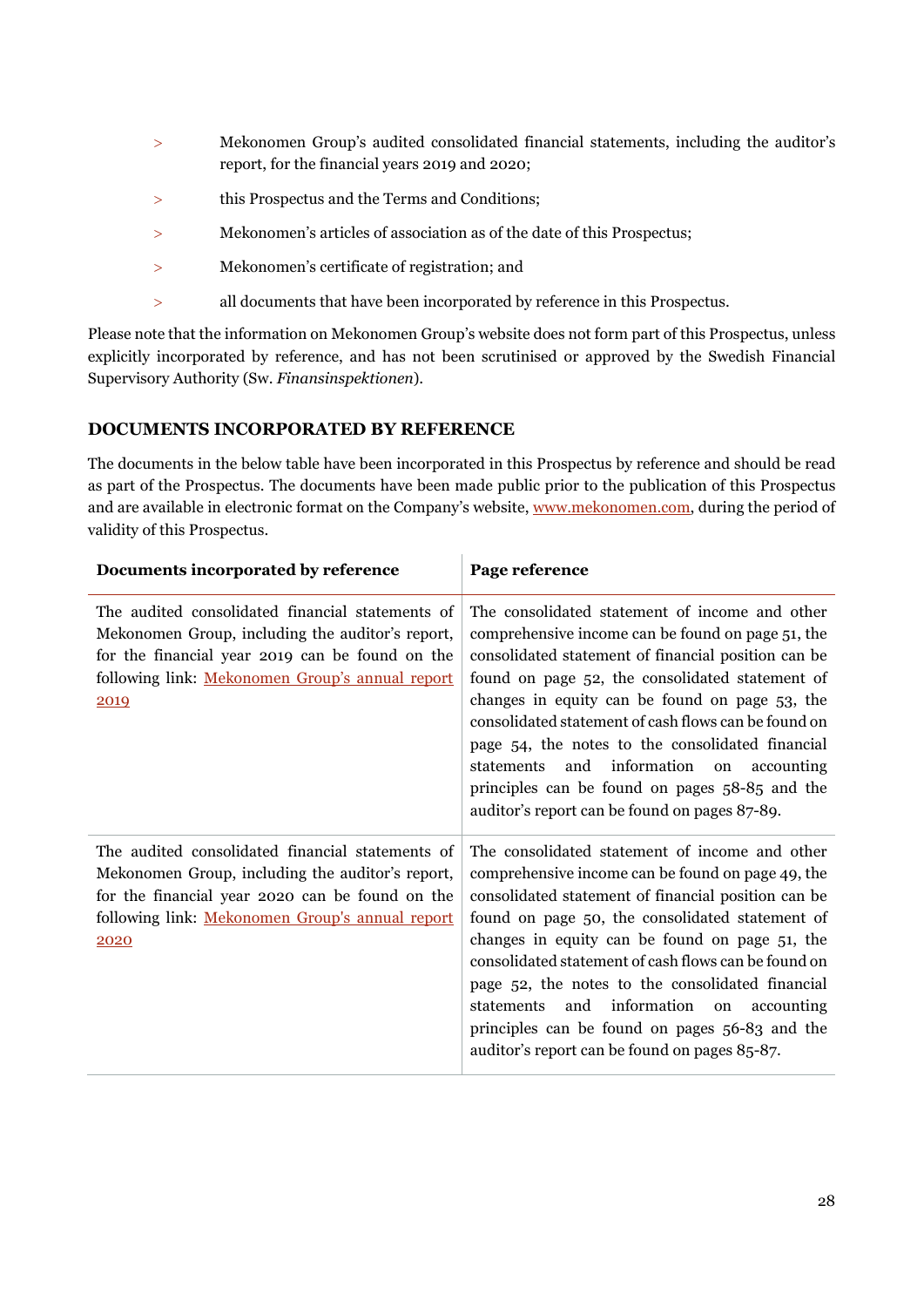# **Presentation of financial information**

Investors should read all information which is incorporated in the Prospectus by reference. Information in the above documents that have not been incorporated by reference is either deemed by the Company not to be relevant for the investors of the Bonds or is covered elsewhere in the Prospectus.

The audited consolidated financial statements of Mekonomen Group, including the auditor's report, for the financial years 2019 and 2020 have been prepared in accordance with International Financial Reporting Standards (IFRS) and have been audited by the Company's auditor.

Except where expressly stated otherwise, no information in this Prospectus has been reviewed or audited by the Company's auditor.

# **Age of the most recent financial information**

The most recent audited financial information incorporated into this Prospectus by reference derives from Mekonomen Group's annual report for 2020.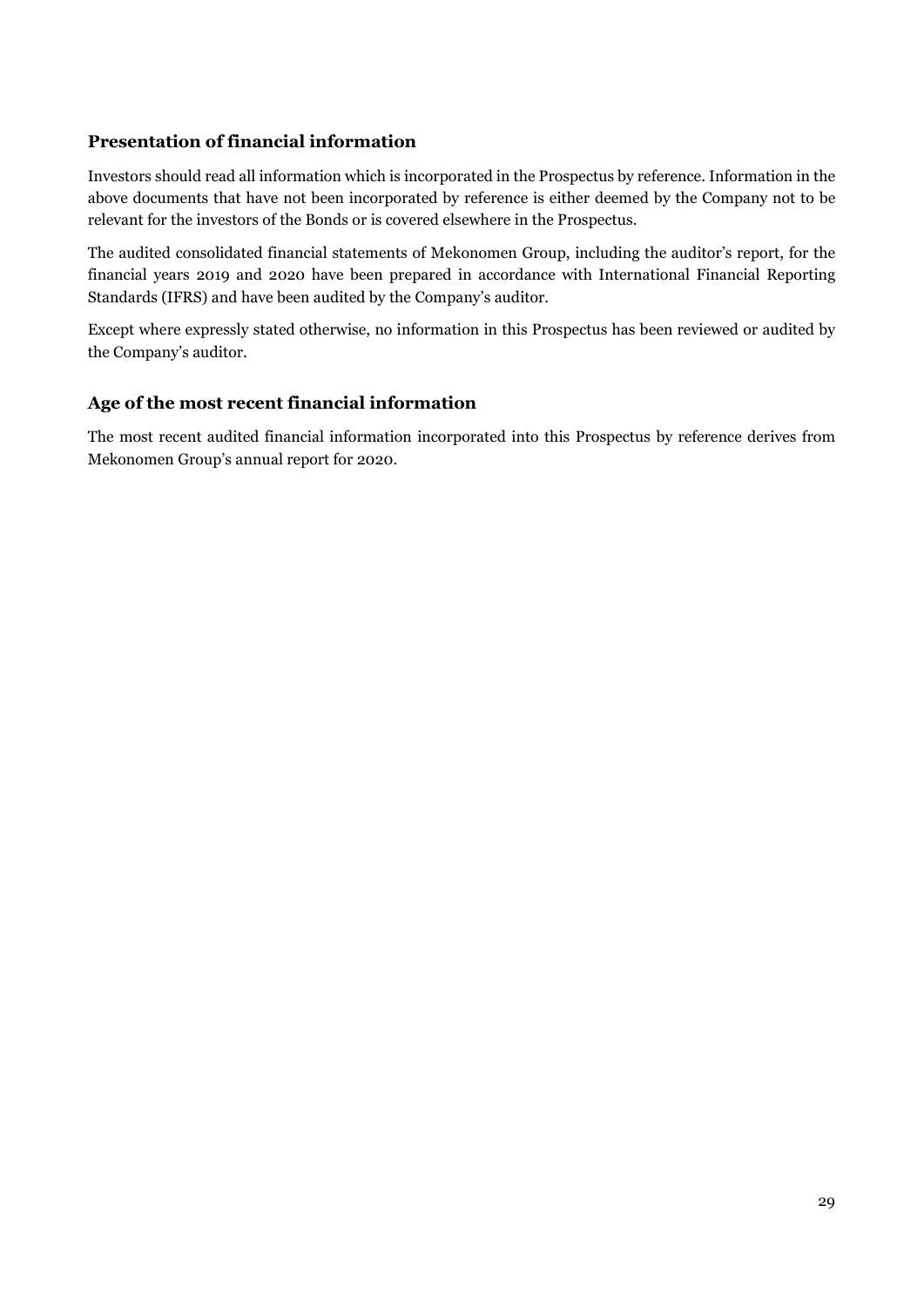# <span id="page-32-0"></span>**TERMS AND CONDITIONS**

# Mekonomen Aktiebolag (publ)

# dated 11 March 2021

# TERMS AND CONDITIONS FOR

#### MEKONOMEN AKTIEBOLAG (PUBL)

#### UP TO SEK 2,000,000,000 SENIOR UNSECURED FLOATING RATE BONDS

#### ISIN: SE0015660022

Issuing agent: Skandinaviska Enskilda Banken AB (publ)

*No action is being taken in any jurisdiction that would or is intended to permit a public offering of the Bonds or the possession, circulation or distribution of any document or other material relating to the Issuer or the Bonds in any jurisdiction other than Sweden, where action for that purpose is required. Persons into whose possession this document comes are required to inform themselves about, and to observe, such restrictions.* 

*The Bonds have not been and will not be registered under the U.S. Securities Act of 1933, as amended, and are subject to U.S. tax law requirements. The Bonds may not be offered, sold or delivered within the United States of America or to, or for the account or benefit of, U.S. persons.*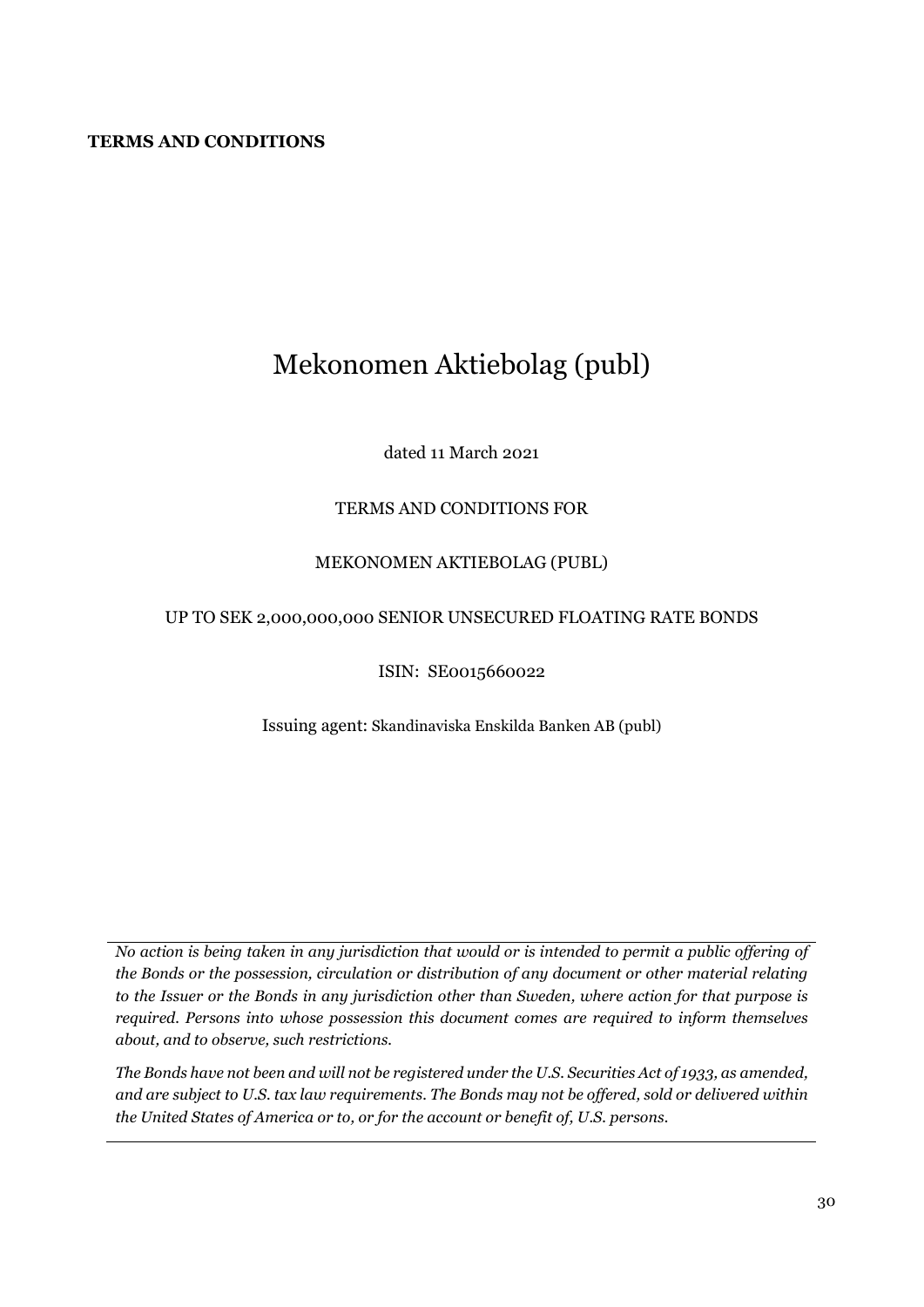# HANNES SNELLMAN

# **PRIVACY NOTICE**

The Issuer, the Issuing Agent and the Agent may collect and process personal data relating to the Bondholders, the Bondholders' representatives or agents, and other persons nominated to act on behalf of the Bondholders pursuant to the Finance Documents (name, contact details and, when relevant, holding of Bonds). The personal data relating to the Bondholders is primarily collected from the registry kept by the CSD. The personal data relating to other persons is primarily collected directly from such persons.

The personal data collected will be processed by the Issuer, the Issuing Agent and the Agent for the following purposes:

- (a) to exercise their respective rights and fulfil their respective obligations under the Finance Documents;
- (b) to manage the administration of the Bonds and payments under the Bonds;
- (c) to enable the Bondholders to exercise their rights under the Finance Documents; and
- (d) to comply with their obligations under applicable laws and regulations.

The processing of personal data by the Issuer, the Issuing Agent and the Agent in relation to items (a) - (c) is based on their legitimate interest to exercise their respective rights and to fulfil their respective obligations under the Finance Documents. In relation to item (d), the processing is based on the fact that such processing is necessary for compliance with a legal obligation incumbent on the Issuer, the Issuing Agent or Agent, respectively. Unless otherwise required or permitted by law, the personal data collected will not be kept longer than necessary given the purpose of the processing.

Personal data collected may be shared with third parties, such as the CSD, when necessary to fulfil the purpose for which such data is processed.

Subject to any legal preconditions, the applicability of which have to be assessed in each individual case, data subjects have the rights as follows. Data subjects have right to get access to their personal data and may request the same in writing at the address of the Issuer, the Issuing Agent and the Agent, respectively. In addition, data subjects have the right to (i) request that personal data is rectified or erased, (ii) object to specific processing, (iii) request that the processing be restricted and (iv) receive personal data provided by themselves in machinereadable format. Data subjects are also entitled to lodge complaints with the relevant supervisory authority if dissatisfied with the processing carried out.

The Issuer's and the Agent's addresses, and the contact details for their respective Data Protection Officers (if applicable), are found on their websites www.mekonomen.com and www.nordictrustee.com.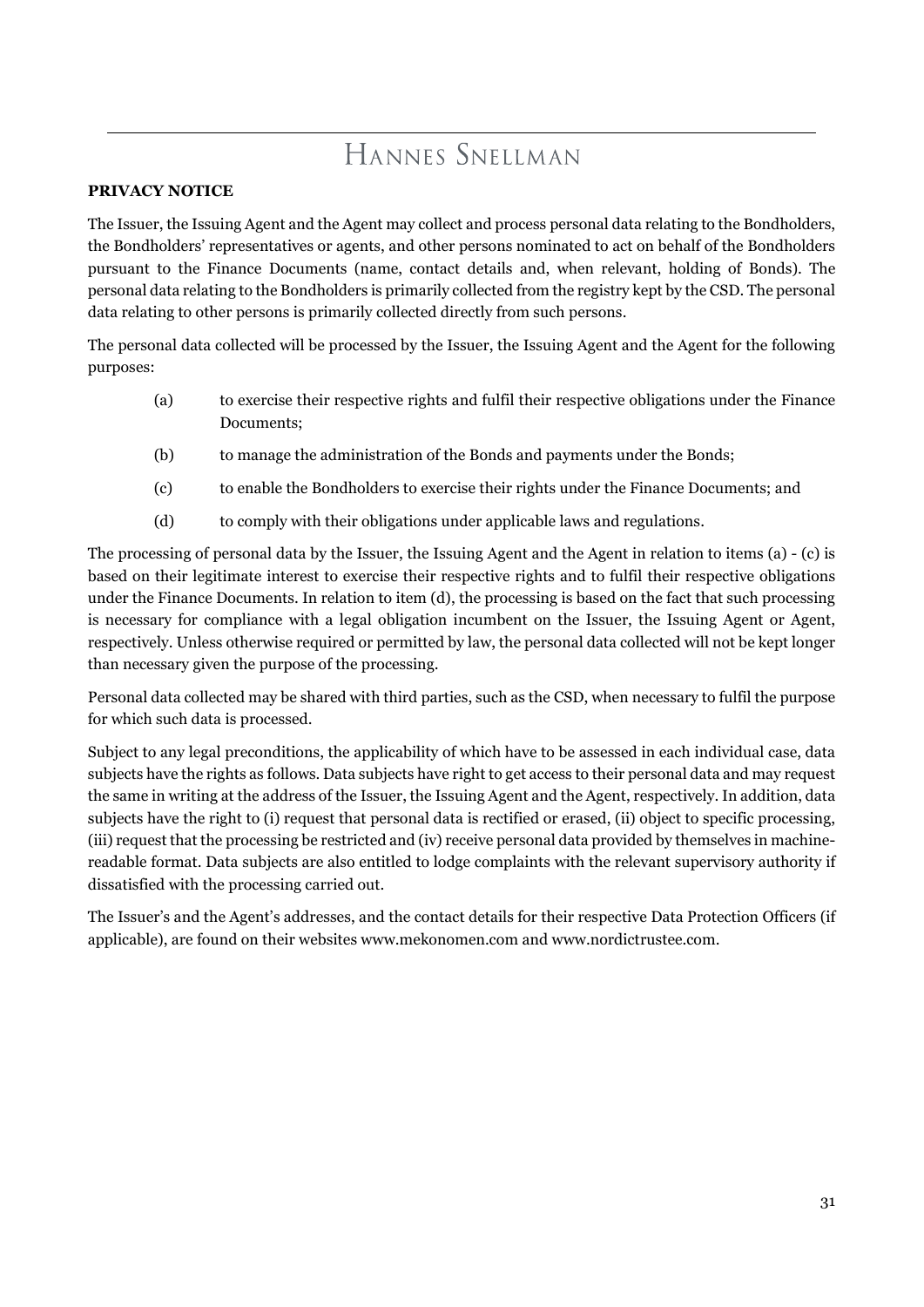# **1 DEFINITIONS AND CONSTRUCTION**

#### **1.1 Definitions**

In these terms and conditions (the "**Terms and Conditions"):** 

"**Account Operator"** means a bank or other party duly authorised to operate as an account operator pursuant to the Financial Instruments Accounts Act and through which a Bondholder has opened a Securities Account in respect of its Bonds.

"**Accounting Principles"** means the international financial reporting standards (IFRS) within the meaning of Regulation 1606/2002/EC.

"**Adjusted Nominal Amount"** means the Total Nominal Amount less the aggregate Nominal Amount of all Bonds owned by a Group Company, irrespective of whether such person is directly registered as owner of such Bonds.

"**Affiliates"** means (i) an entity controlling or under common control with the Issuer, other than a Group Company, and (ii) any other person or entity owning any Bonds (irrespective of whether such person is directly registered as owner of such Bonds) that has undertaken towards a Group Company or an entity referred to in item (i) to vote for such Bonds in accordance with the instructions given by a Group Company or an entity referred to in item (i). For the purposes of this definition, "control" means the possession, directly or indirectly, of the power to direct or cause the direction of the management or policies of an entity, whether through ownership of voting securities, by agreement or otherwise.

"**Agency Agreement"** means the agency agreement entered into on or before the First Issue Date, between the Issuer and the Agent, or any replacement agency agreement entered into after the First Issue Date between the Issuer and an agent.

"**Agent"** means Nordic Trustee & Agency AB (publ), Swedish Reg. No. 556882-1879, or another party replacing it, as Agent, in accordance with these Terms and Conditions.

"**Bank Loans**" means any existing or future loan incurred by the Issuer or any Group Company in relation to any reputable bank.

"**Bondholder**" means the person who is registered on a Securities Account as direct registered owner (*direktregistrerad ägare*) or nominee (*förvaltare*) with respect to a Bond.

"**Bondholders' Meeting**" means a meeting among the Bondholders held in accordance with Clause [16](#page-56-0) (*Bondholders' Meeting*).

"**Bond Loan**" means the loan constituted by these Terms and Conditions and evidenced by the Bonds.

"**Bonds**" means debt instruments (*skuldförbindelse*) for the Nominal Amount and of the type set forth in Chapter 1 Section 3 of the Financial Instruments Accounts Act and which are governed by and issued under these Terms and Conditions including the Initial Bonds and any Subsequent Bonds.

"**Business Day**" means a day in Sweden other than a Sunday or other public holiday. Saturdays, Midsummer Eve (*midsommarafton*), Christmas Eve (*julafton*) and New Year's Eve (*nyårsafton*) shall for the purpose of this definition be deemed to be public holidays.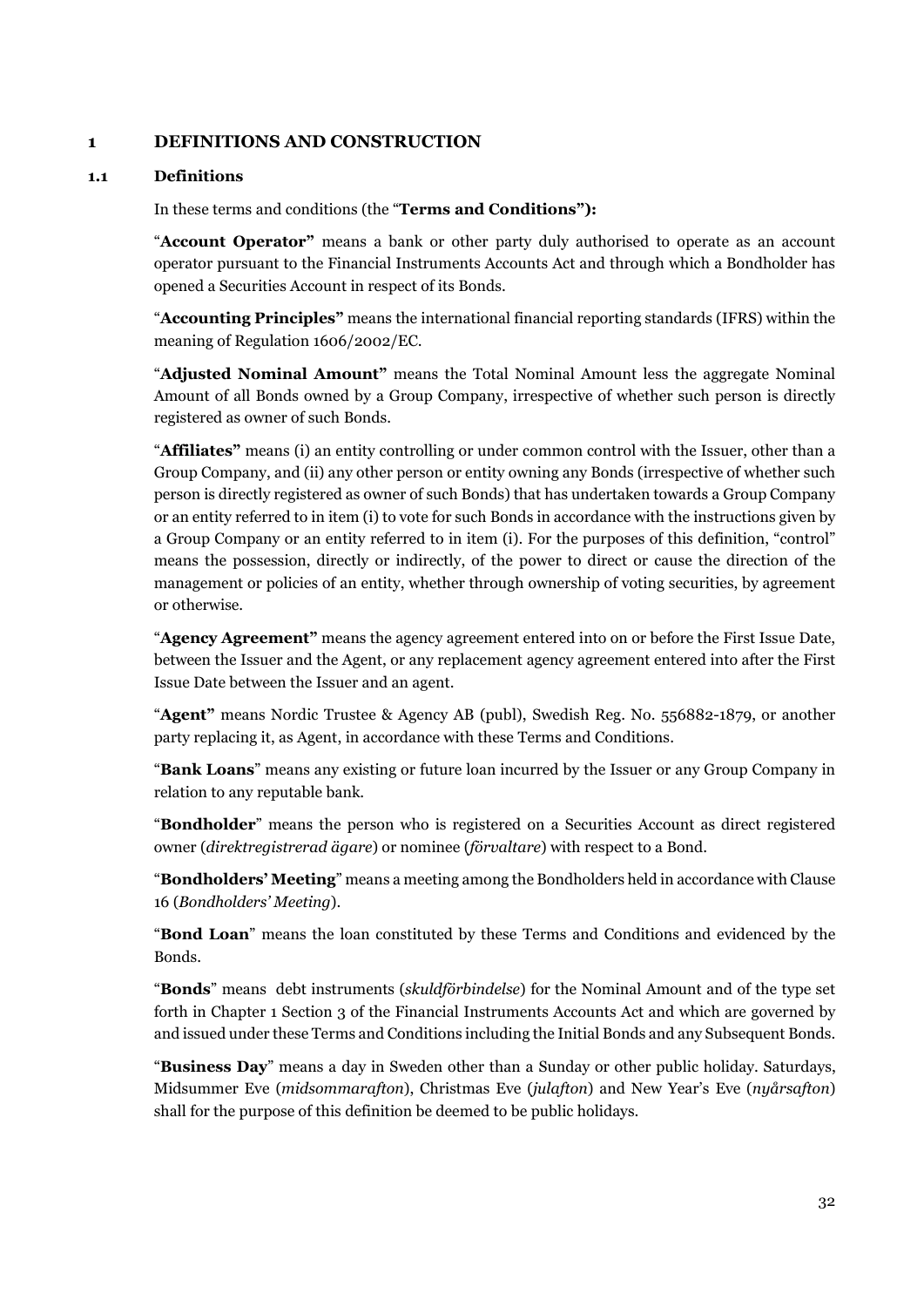"**Business Day Convention**" means the first following day that is a Business Day unless that day falls in the next calendar month, in which case that date will be the first preceding day that is a Business Day.

"**Cash and Cash Equivalents**" means the cash and cash equivalents as shown in the Financial Report.

"**Change of Control Event**" means, in relation to shares of the Issuer, an event or series of events resulting in one person (or several persons who either (i) are, in respect of individuals, related, (ii) are, in respect of legal entities, members of the same group, or (iii) who act or have agreed to act in concert), in each case, acquiring fifty (50) per cent or more of the shares in the Issuer or otherwise establishing control over fifty (50) per cent. or more of the shares and/or votes in the Issuer.

"**Compliance Certificate**" means a certificate, in form and substance satisfactory to the Agent, signed by the CFO, CEO or an authorized signatory of the Issuer certifying that so far as it is aware no Event of Default is continuing or, if it is aware that such event is continuing, specifying the event and steps, if any, being taken to remedy it, and which shall include a list of each Material Company.

"**CSD**" means the Issuer's central securities depository and registrar in respect of the Bonds, from time to time, initially Euroclear Sweden AB, Swedish Reg. No. 556112-8074, P.O. Box 191, 101 23 Stockholm, Sweden.

"**CSD Rules**" means the CSD's rules and regulations applicable to the Issuer, the Agent and the Bonds from time to time.

"**Debt Register**" means the debt register (*skuldbok*) kept by the CSD in respect of the Bonds in which (i) an owner of Bonds is directly registered or (ii) an owner's holding of Bonds is registered in the name of a nominee.

"**De-listing Event**" means an event that occurs if all or part of the shares in the Issuer cease to be listed on a Regulated Market.

"**EBITDA**" means the consolidated earnings before interest, taxes and depreciation and amortization on tangible and intangible assets of the Group, as shown in the Financial Report;

- (i) **before** taking into account the Restructuring Costs; and
- (ii) **deducting** the cost for any Operating Lease.

"**EBITDA to Net Interest Expenses Ratio**" means the ratio of EBITDA to Net Interest Expenses.

"**Event of Default**" means an event or circumstance specified in Clause [13.1.](#page-51-0)

"**Final Maturity Date**" means the date falling five (5) years after the First Issue Date.

"**Finance Documents**" means these Terms and Conditions and any other document designated by the Issuer and the Agent as a Finance Document.

"**Finance Lease**" means any lease or hire purchase contract which would, in accordance with the Accounting Principles (as applied as 31 December 2018), be treated as a finance lease or a capital lease. For the avoidance of doubt, any type of leases treated as operating leases under the Accounting Principles as applied at such date shall not, regardless of any subsequent changes or amendments of the Accounting Principles, be considered as a Finance Lease.

"**Financial Indebtedness**" means any indebtedness for or in respect of: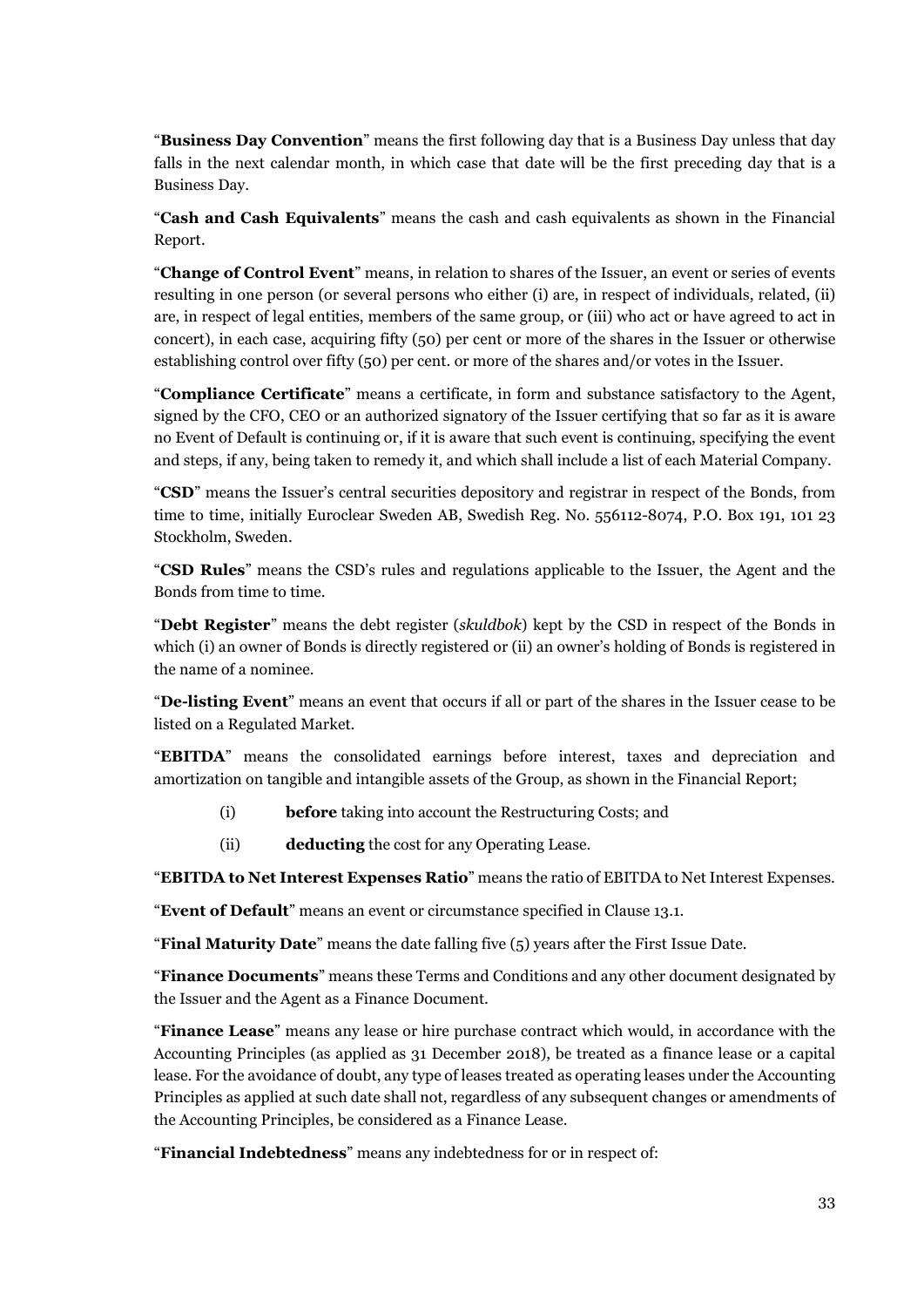- (a) moneys borrowed (including under any bank financing);
	- (iii) the amount of any liability under any Finance Lease;
	- (iv) receivables sold or discounted (other than on a non-recourse basis, provided that the requirements for de-recognition under the Accounting Principles are met);
	- (v) any other transaction (including the obligation to pay deferred purchase price) having the commercial effect of a borrowing or otherwise being classified as borrowing under the Accounting Principles;
	- (vi) the marked-to-market value of derivative transactions entered into in connection with protection against, or in order to benefit from, the fluctuation in any rate or price (if any actual amount is due as a result of a termination or a close-out, such amount shall be used instead);
	- (vii) counter-indemnity obligations in respect of guarantees or other instruments issued by a bank or financial institution; and
	- (viii) without double-counting, liabilities under guarantees or indemnities for any of the obligations referred to in paragraphs (a) to (f) above.

"**Financial Instruments Accounts Act**" means the Swedish Financial Instruments Accounts Act (*lag (1998:1479) om värdepapperscentraler och kontoföring av finansiella instrument*).

"**Financial Report**" means the Group's annual audited financial statements and quarterly interim unaudited reports which shall be prepared in accordance with international financial reporting standards (IFRS) within the meaning of Regulation 1606/2002/EC.

"**First Issue Date**" means 18 March 2021.

"**Force Majeure Event**" has the meaning set forth in Clause [25.1.](#page-63-0)

"**Group**" means the Issuer and its Subsidiaries from time to time (each a "**Group Company**").

"**Initial Bonds**" means the Bonds issued on the First Issue Date.

"**Insolvent**" means, in respect of a relevant person, that it is deemed to be insolvent, or admits inability to pay its debts as they fall due, in each case within the meaning of Chapter 2, Sections 7-9 of the Swedish Bankruptcy Act (*konkurslagen (1987:672)*) (or its equivalent in any other relevant jurisdiction).

"**Interest**" means the interest on the Bonds calculated in accordance with Clauses [8.1](#page-45-0) t[o 0.](#page-17-1)

"**Interest Payment Date**" means 18 March, 18 June, 18 September and 18 December of each year or, to the extent such day is not a Business Day, the Business Day following from an application of the Business Day Convention. The first Interest Payment Date for the Bonds shall be 18 June 2021 and the last Interest Payment Date shall be the relevant Redemption Date.

"**Interest Period**" means (i) in respect of the first Interest Period, the period from (but excluding) the First Issue Date to (and including) the first Interest Payment Date, and (ii) in respect of subsequent Interest Periods, the period from (but excluding) an Interest Payment Date to (and including) the next succeeding Interest Payment Date (or a shorter period if relevant) in each case not taking into account the Business Day Convention.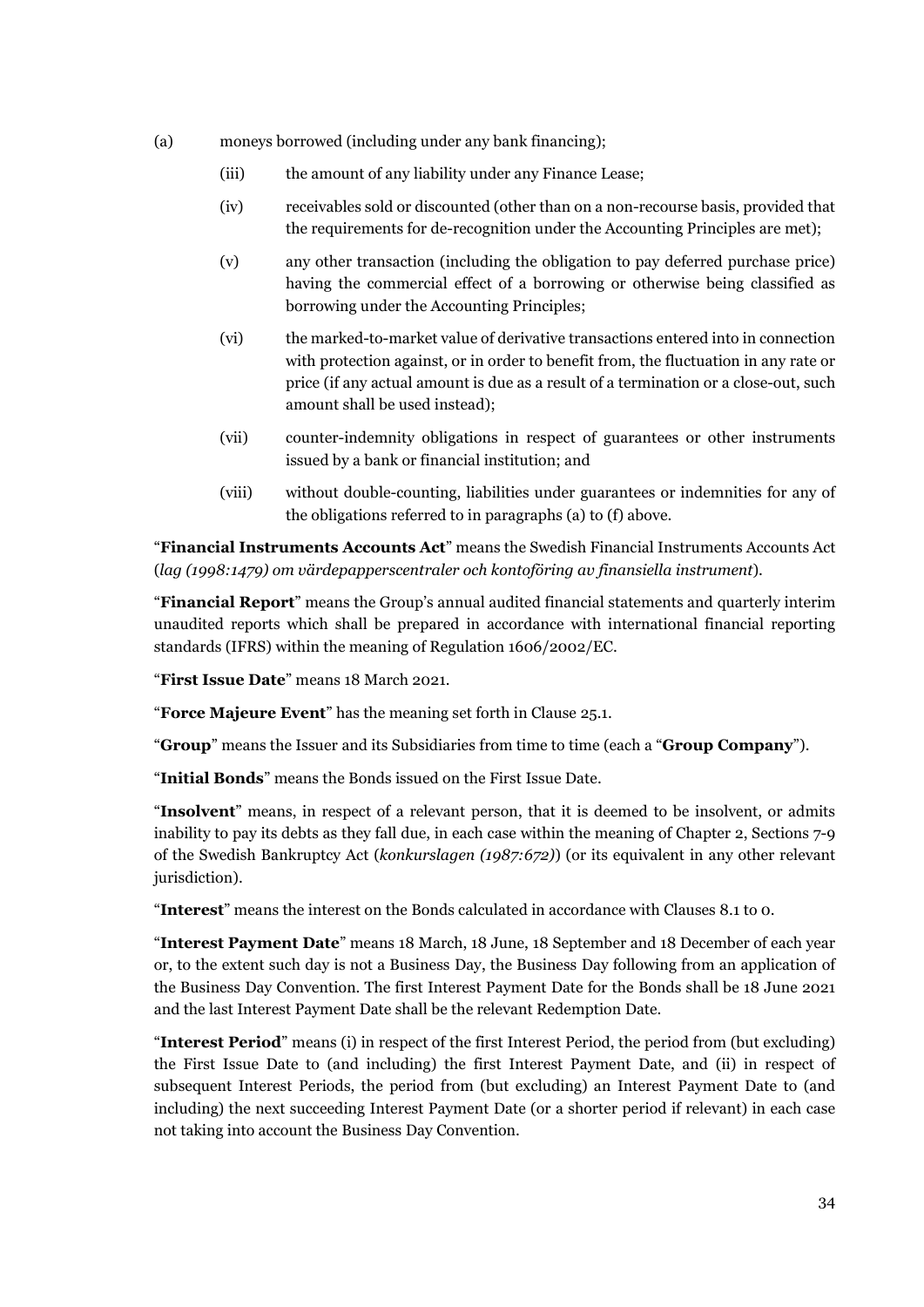"**Interest Rate**" means STIBOR (3 months) plus 2.5 per cent. per annum. For the avoidance of doubt, if the Interest Rate is below zero then the Interest Rate will be deemed to be zero.

"**Issue Date**" means the First Issue Date or any subsequent date when issuance of subsequent Bonds take place.

"**Issuer**" means Mekonomen AB (publ), a public limited liability company incorporated under the laws of Sweden with Reg. No. 556392-1971.

"**Issuing Agent**" means Skandinaviska Enskilda Banken AB (publ) or another party replacing it, as Issuing Agent, in accordance with these Terms and Conditions.

"**Listing Failure Event**" means (i) that the Initial Bonds are not admitted to trading on a Regulated Market within sixty (60) days following the First Issue Date, or (ii) that any Subsequent Bonds are not admitted to trading on a Regulated Market within sixty (60) days following their Issue Date, and (iii) in the case of a successful admission, that a period of sixty (60) days has elapsed since the Bonds ceased to be admitted to trading on a Regulated Market.

"**Market Loans**" means bonds, notes or other debt securities (however defined), which are or are intended to be quoted, listed, traded or otherwise admitted to trading on a Regulated Market, multilateral trading facility or an organised trading facility (each as defined in Directive 2014/65/EU on markets in financial instruments) .

"**Material Adverse Effect**" means a material adverse effect on (a) the business, financial condition or operations of the Group taken as a whole, (b) the Issuer's ability to perform and comply with its obligations under the Finance Documents, or (c) the validity or enforceability of the Finance Documents.

"**Material Company**" means the Issuer and each member of the Group:

- (a) which together with its Subsidiaries on a consolidated basis, has a turnover representing six (6) per cent. or more of the consolidated turnover of the Group; and/or
- (b) which together with its Subsidiaries on a consolidated basis, has gross assets representing six (6) per cent. or more of the consolidated gross assets of the Group,

in each case as according to the latest Financial Report.

"**Net Debt**" means (i) the consolidated interest-bearing debt of the Group as shown in the Financial Report (excluding pension liabilities, Operating Lease, liabilities under Finance Leases, liabilities under hedging arrangements and subordinated debt), less (ii) Cash and Cash Equivalents.

"**Net Debt to EBITDA Ratio**" means the ratio of Net Debt to EBITDA.

"**Net Interest Expenses**" means the consolidated interest expenses minus interest income of the Group excluding any capitalized interest as shown in the Financial Report (deducting any costs for any Operating Leases).

"**Net Proceeds**" means the gross proceeds from the offering of the relevant Bonds, minus (i) in respect of the Initial Bonds, the costs incurred by the Issuer in conjunction with the issuance thereof and (ii) in respect of any Subsequent Bonds, the costs incurred by the Issuer in conjunction with the issuance thereof.

"**Nominal Amount**" has the meaning set forth in Clause [2.3.](#page-42-0)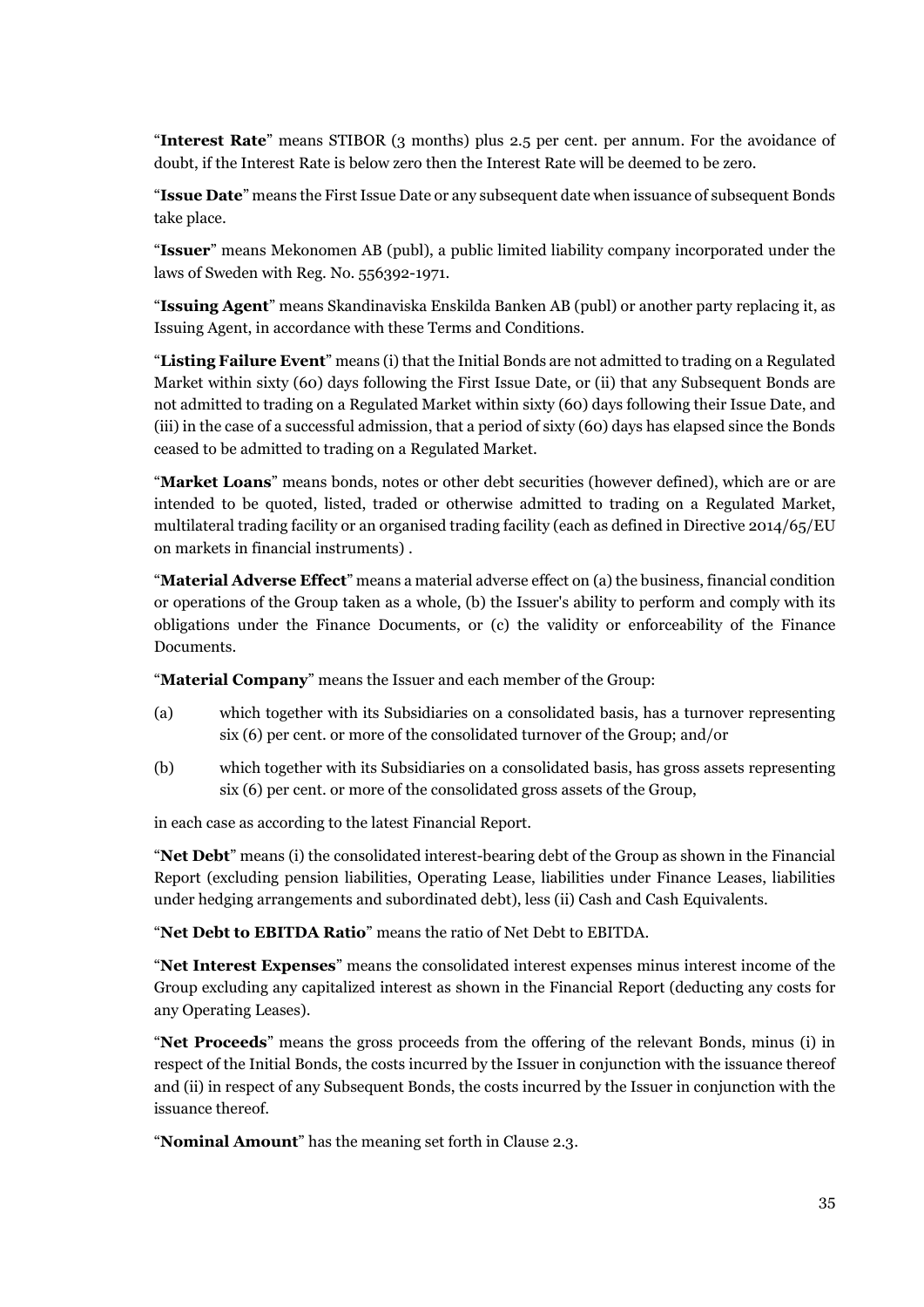"**Operating Lease**" means any lease which is not a Finance Lease.

"**Permitted Debt**" means any Financial Indebtedness:

- (a) incurred under the Finance Documents;
	- (ix) incurred under a SEK 100,000,000 and EUR 405,000,000 Term Loan Facilities Agreement originally dated 28 August 2018, as amended by amendment requests dated 26 March 2020, 30 June 2020 and on or about the First Issue Date, between the Issuer and a number of Nordic banks or any new facilities refinancing such Financial Indebtedness;
	- (x) until five (5) Business Days following the First Issue Date, incurred under a SEK 1,650,000,000 Term and Revolving Facilities Agreement originally dated 12 June 2017, as amended by an amendment agreement dated 28 August 2018 and amendment requests dated 5 February 2019, 26 March 2020 and 30 June 2020, between the Issuer and a number of Nordic banks (the "**TRF Agreement**") ;
	- (xi) incurred under any working capital facilities (including inter alia overdrafts and revolving credit facilities) with the Issuer as borrower in an aggregate amount not at any time exceeding SEK 1,320,000,000 (or its equivalent in other currencies);
	- (xii) incurred under a SEK 1,000,000,000 (or its equivalent in other currencies) accordion facility with the Issuer as borrower in connection with agreements entered into under (d) above;
	- (xiii) debt subordinated to the obligations of the Issuer under these Terms and Conditions and under the Agency Agreement;
	- (xiv) related to any agreements under which a Group Company leases office space (Sw. kontorshyresavtal) or other premises provided that such Financial Indebtedness is incurred in the ordinary course of such Group Company's business;
	- (xv) of the Group incurred pursuant to any Finance Lease;
	- (xvi) owed by a Group Company to another Group Company;
	- (xvii) arising under (i) a derivative transaction entered into by a Group Company in connection with protection against or benefit from fluctuation in any currency, rate or price where such exposure arises in the ordinary course of business or in respect of payments to be made under these Terms and Conditions or (ii) any interest rate hedging transactions in respect of payments to be made under any Permitted Debt, but not any transaction for investment or speculative purposes;
	- (xviii) incurred as a result of any Group Company acquiring another entity and which is due to that such acquired entity holds Financial Indebtedness, provided that the Incurrence Test is met, calculated pro forma including the acquired entity in question, and such Financial Indebtedness is unwound within a clean-up period of six (6) calendar months from completion of the relevant acquisition;
	- (xix) incurred by the Issuer if such Financial Indebtedness (i) meets the Incurrence Test and (ii) ranks pari passu with or is subordinated to the obligations of the Issuer under these Terms and Conditions and under the Agency Agreement;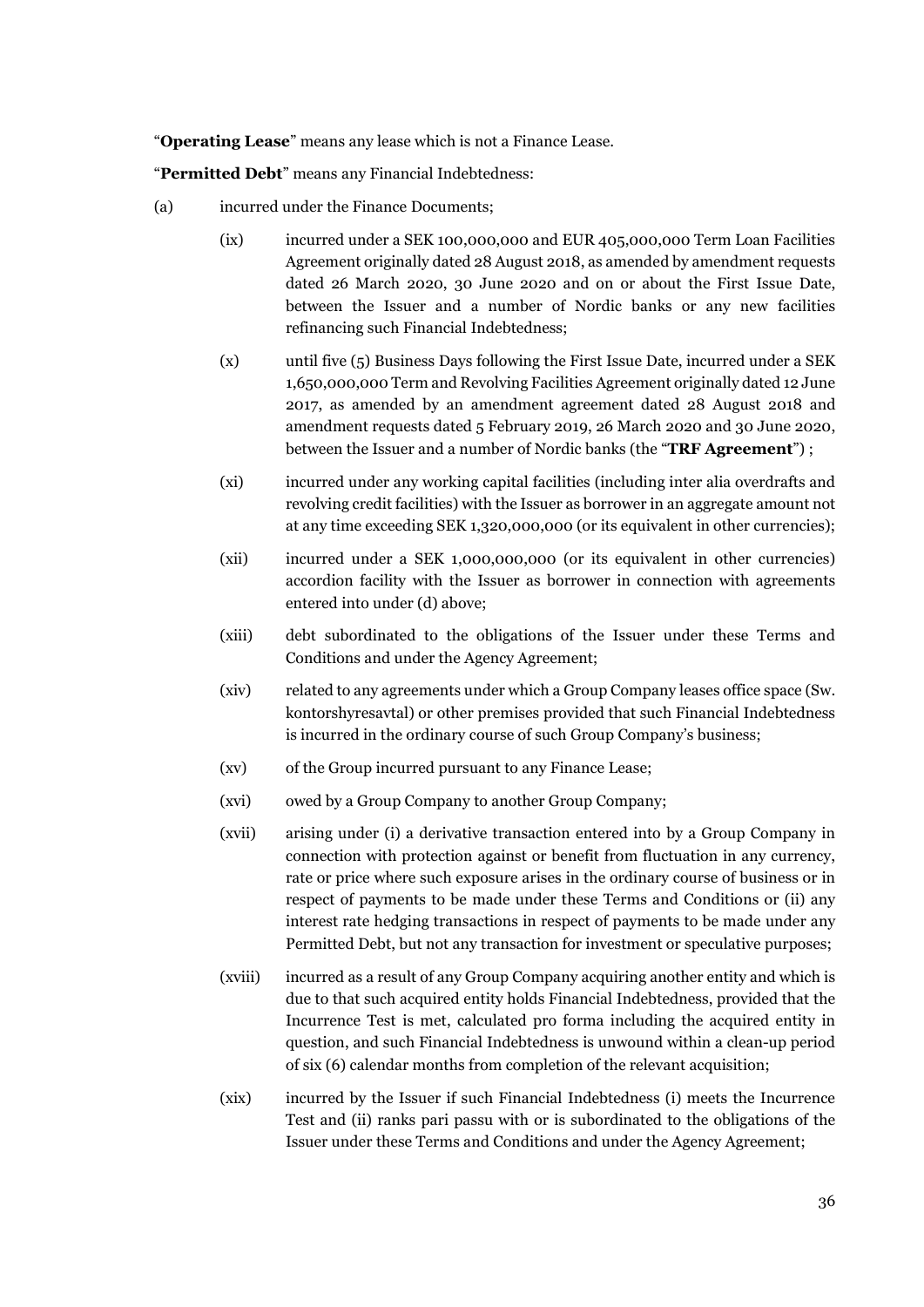- (xx) incurred in connection with the redemption of the Bonds in order to fully refinance the Bonds;
- (xxi) guarantees issued by a Group Company for the obligations of a third party incurred in the ordinary course of business in an aggregate amount not exceeding SEK 100,000,000 (or its equivalent in other currencies);
- (xxii) of the Group under any tax or pensions liabilities incurred in the ordinary course of business if such tax or pension liabilities would be regarded as Financial Indebtedness; and
- (xxiii) not permitted by paragraphs (a) to (o) above incurred in the ordinary course of the Group's business and in an aggregate amount not at any time exceeding SEK 150,000,000 (or its equivalent in other currencies).

"**Permitted Security**" means any guarantee or Security:

- (a) arising by operation of law (including collateral or retention of title arrangements, conditional sales or hire purchase but, for the avoidance of doubt, not including guarantees or security in respect of any monies borrowed or raised);
- (b) any netting or set-off arrangement entered into by any Group Company in the ordinary course of its banking arrangements or non-speculative hedging;
- (c) over any assets acquired or granted by any entity becoming a Group Company following the First Issue Date provided that such Security or guarantee is not created or increased due to such acquisition or transaction and is discharge within six (6) months from the acquisition or that entity becoming a Group Company;
- (d) provided in relation to any lease agreement (*hyresavtal*) entered into by a Group Company in the ordinary course of business or in relation to any tax or custom authorities;
- (e) comprising counter-indemnity obligations under any bank guarantees or letters of credit issued by a bank or financial institution and drawings under any such bank guarantees or letters of credit, which in each case is provided in the ordinary course of business in relation to customers, other business partners, governmental bodies or authorities on terms and conditions customary for counter-indemnity obligations;
- (f) comprising bank guarantees in relation to undertakings incurred in any Group Company's ordinary course of business;
- (g) comprising parent company guarantees in relation to Subsidiary undertakings; and
- (h) other than as permitted under paragraphs (a)-(g) above securing indebtedness the principal amount of which in aggregate does not exceed SEK 150,000,000 (or its equivalent in other currencies).

"**Quotation Day**" means, in relation to any period for which an interest rate is to be determined, two (2) Business Days before the first day of that period.

"**Record Date**" means the fifth (5) Business Day prior to (i) an Interest Payment Date, (ii) a Redemption Date, (iii) a date on which a payment to the Bondholders is to be made under Claus[e 14](#page-52-0) (*Distribution of proceeds),* (iv) the date of a Bondholders' Meeting, or (v) another relevant date, or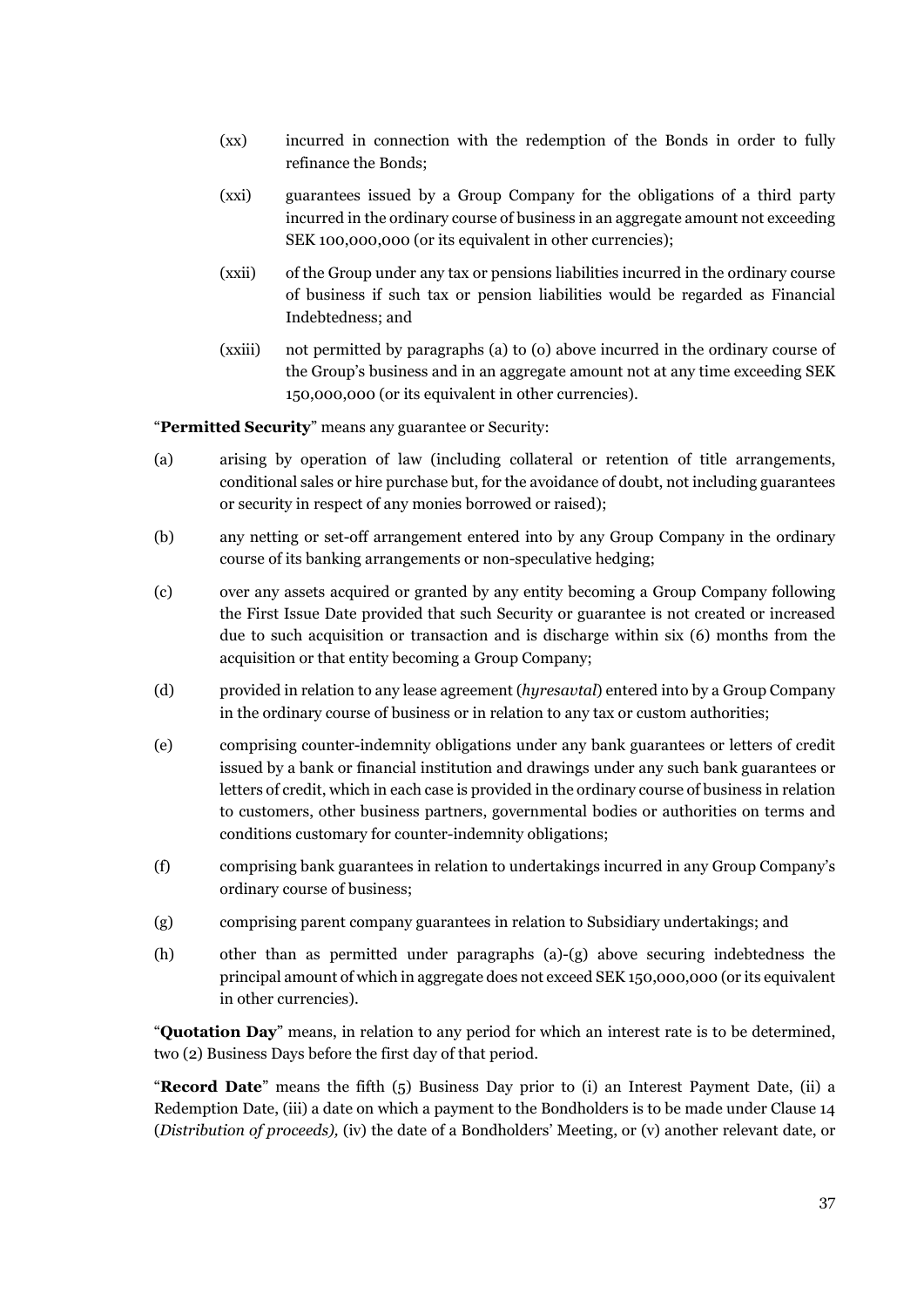in each case such other Business Day falling prior to a relevant date if generally applicable on the Swedish bond market.

"**Redemption Date**" means the date on which the relevant Bonds are to be redeemed or repurchased in accordance with Clause [9](#page-45-1) (*Redemption and repurchase of the Bonds*).

"**Refinancing Debt**" means any Financial Indebtedness which refinances existing Financial Indebtedness of the Group, provided that the outstanding nominal amount of such Financial Indebtedness does not increase as a result of the refinancing.

"**Regulated Market**" means any regulated market (as defined in Directive 2014/65/EU on markets in financial instruments and amending Directive 2002/92/EC and Directive 2011/61/EU).

"**Relevant Period**" means each relevant period of 12 consecutive calendar months.

"**Restructuring Costs**" means any restructuring costs of the Group incurred during the period 1 April 2020 to 30 September 2020 in a maximum aggregate amount of SEK 63,500,000.

"**Securities Account**" means the account for dematerialised securities (*avstämningsregister*) maintained by the CSD pursuant to the Financial Instruments Accounts Act in which (i) an owner of such security is directly registered or (ii) an owner's holding of securities is registered in the name of a nominee.

"**Security**" means a mortgage, charge, pledge, lien, security assignment or other security interest securing any obligation of any person, or any other agreement or arrangement having a similar effect.

"**STIBOR**" means:

- (a) the Stockholm interbank offered rate for STIBOR fixing administered and calculated by Swedish Financial Benchmark Facility (or any other person which takes over the administration of that rate) for the offering of deposits in Swedish Kronor and for a period equal to the relevant Interest Period (before any correction, recalculation or republication by the administrator) as of or around 11.00 a.m. on the Quotation Day on page STIBOR= of the Thomson Reuters screen (or any replacement Thomson Reuters page which displays that rate) or on the appropriate page of such other information service which publishes that rate from time to time in place of Thomson Reuters;
- (b) if no rate as described in (a) is available for the relevant Interest Period, the rate determined by the Issuing Agent by interpolation between the two closest rates displayed on Thomson Reuters screen (or any replacement Thomson Reuters page which displays that rate) for STIBOR fixing (or on the appropriate page of such other information service which publishes that rate from time to time in place of Thomson Reuters) as of or around 11.00 a.m. on the Quotation Day for the offering of deposits in Swedish Kronor;
- (c) if no rate as described in (b) is available for the relevant Interest Period, the arithmetic mean of the rates (rounded upwards to four decimal places) as supplied to the Issuing Agent at its request quoted by leading banks in the Stockholm interbank market reasonably selected by the Issuing Agent for deposits of SEK 100,000,000 for the relevant period; or
- (d) if no quotation is available pursuant to paragraph (c), the interest rate which according to the reasonable assessment of the Issuing Agent best reflects the interest rate for deposits in Swedish Kronor offered in the Stockholm interbank market for the relevant period.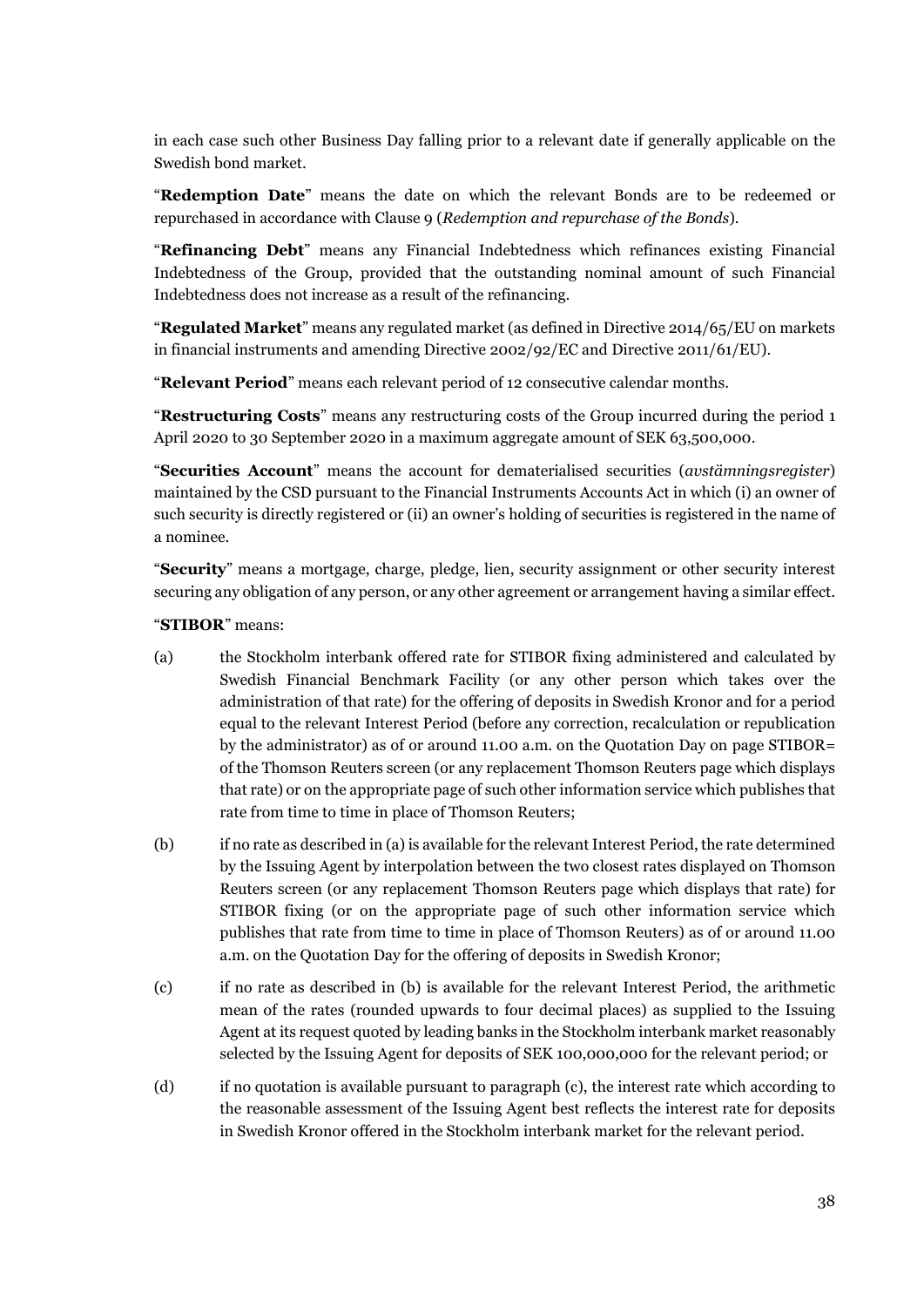"**Subordinated Loans**" means any loans which is (i) subordinated under an agreement, such as an intercreditor agreement, (ii) legally subordinated, or (iii) in its nature subordinated (*Sw.* förlagslån).

"**Subsequent Bonds**" means any Bonds issued after the First Issue Date on one or more occasions.

"**Subsidiary**" means, in relation to any person, any Swedish or foreign legal entity (whether incorporated or not), which at the time is a subsidiary (*dotterföretag*) to such person, directly or indirectly, as defined in the Swedish Companies Act (*aktiebolagslagen (2005:551)*).

"**Swedish Kronor**" and "**SEK**" means the lawful currency of Sweden.

"**Test Period"** means each twelve month period ending on 31 March, 30 June, 30 September and 31 December of each year.

"**Total Nominal Amount**" means the total aggregate Nominal Amount of the Bonds outstanding at the relevant time.

"**Written Procedure**" means the written or electronic procedure for decision making among the Bondholders in accordance with Clause [17 \(](#page-57-0)*Written Procedure*).

# **1.2 Construction**

- 1.2.1 Unless a contrary indication appears, any reference in these Terms and Conditions to:
	- (a) "**assets"** includes present and future properties, revenues and rights of every description;
	- (b) any agreement or instrument is a reference to that agreement or instrument as supplemented, amended, novated, extended, restated or replaced from time to time;
	- (c) a "**regulation"** includes any law, regulation, rule or official directive, request or guideline (whether or not having the force of law) of any governmental, intergovernmental or supranational body, agency, department or regulatory, self-regulatory or other authority or organisation;
	- (d) a provision of law or regulation is a reference to that provision as amended or re-enacted; and
	- (e) a time of day is a reference to Stockholm time.
- 1.2.2 An Event of Default is continuing if it has not been remedied or waived.
- 1.2.3 When ascertaining whether a limit or threshold specified in Swedish Kronor has been attained or broken, an amount in another currency shall be counted on the basis of the rate of exchange for such currency against Swedish Kronor for the previous Business Day, as published by the Swedish Central Bank (*Riksbanken)* on its website (.www.riksbank.se.). If no such rate is available, the most recently published rate shall be used instead.
- 1.2.4 A notice shall be deemed to be sent by way of press release if it is made available to the public within Sweden promptly and in a non-discriminatory manner.
- 1.2.5 No delay or omission of the Agent or of any Bondholder to exercise any right or remedy under the Finance Documents shall impair or operate as a waiver of any such right or remedy.
- 1.2.6 The selling restrictions, the privacy notice and any other information contained in this document before the table of contents section do not form part of these Terms and Conditions and may be updated without the consent of the Bondholders and the Agent.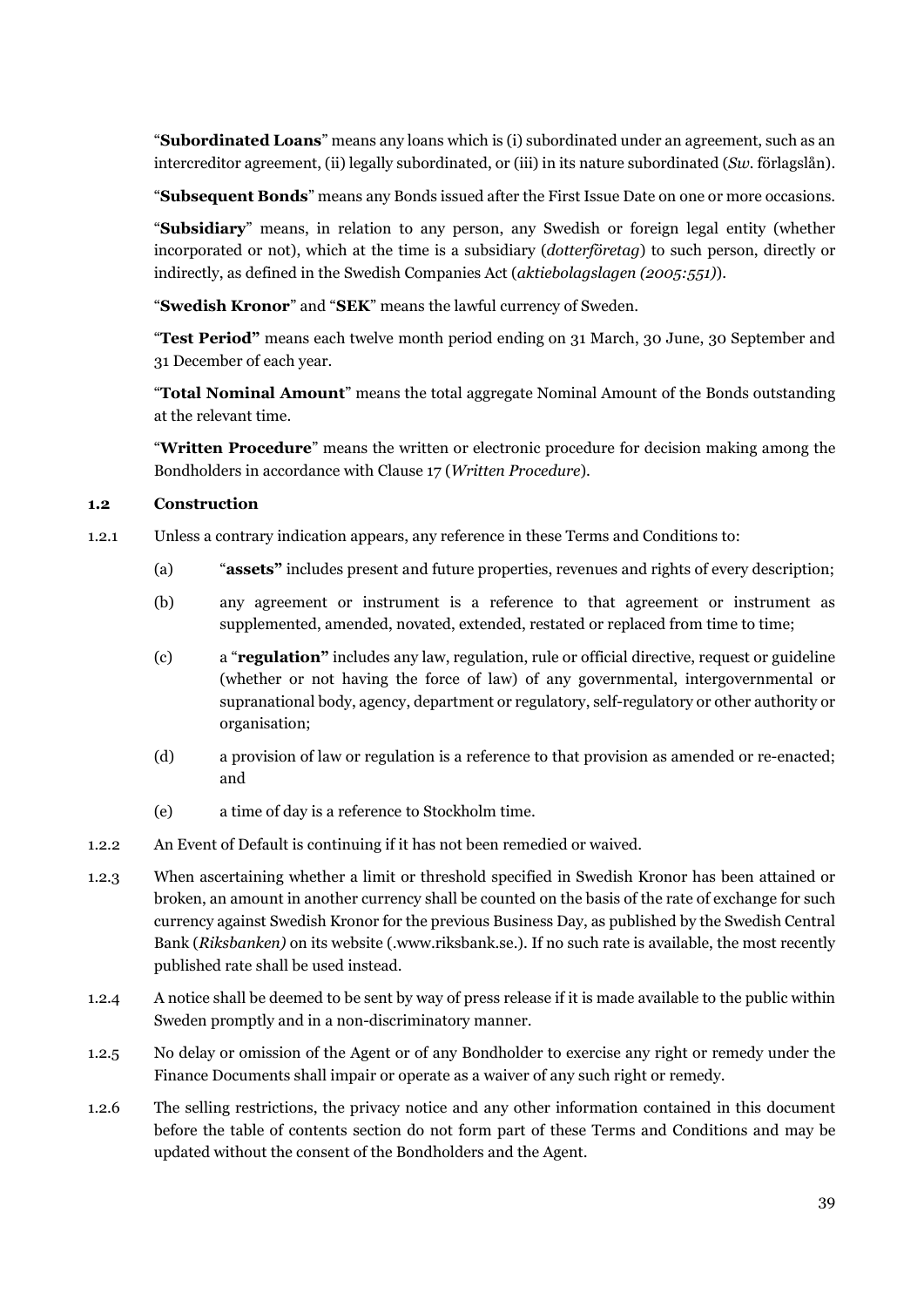# **2 STATUS OF THE BONDS**

- <span id="page-42-1"></span>2.1 The Bonds are denominated in Swedish Kronor and each Bond is constituted by these Terms and Conditions. The Issuer undertakes to make payments in relation to the Bonds and to comply with these Terms and Conditions.
- 2.2 By subscribing for Bonds, each Bondholder agrees that the Bonds shall benefit from and be subject to the Finance Documents and by acquiring Bonds, each subsequent Bondholder confirms such agreement.
- <span id="page-42-0"></span>2.3 The nominal amount of each Bond is SEK 1,250,000 (the "**Nominal Amount").** The Total Nominal Amount of the Initial Bonds is SEK 1,250,000,000. All Initial Bonds are issued on a fully paid basis at an issue price of 100 per cent. of the Nominal Amount.
- <span id="page-42-2"></span>2.4 Provided that (i) no Event of Default is continuing or would result from the expiry of a grace period, the giving of a notice, the making of any determination (or any combination of the foregoing) or from the relevant issue of Subsequent Bonds, the Issuer may, on one or several occasions, issue Subsequent Bonds. Subsequent Bonds shall benefit from and be subject to the Finance Documents, and, for the avoidance of doubt, the ISIN, the interest rate, the currency, the nominal amount and the final maturity applicable to the Initial Bonds shall apply to Subsequent Bonds. The issue price of the Subsequent Bonds may be set at the Nominal Amount, a discount or a premium compared to the Nominal Amount. The maximum Total Nominal Amount of the Bonds (the Initial Bonds and all Subsequent Bonds) may not exceed SEK 2,000,000,000 unless a consent from the Bondholders is obtained in accordance with Clause [15.8.](#page-54-0) Each Subsequent Bond shall entitle its holder to Interest in accordance with Clause [8.1,](#page-45-0) and otherwise have the same rights as the Initial Bonds.
- <span id="page-42-3"></span>2.5 The Bonds constitute direct, general, unconditional, unsubordinated and unsecured obligations of the Issuer and shall at all times rank *pari passu* with all direct, general, unconditional, unsubordinated and unsecured obligations of the Issuer, except those obligations which are mandatorily preferred by law, and without any preference among them.
- 2.6 The Bonds are freely transferable, but the Bondholders may be subject to purchase or transfer restrictions with regard to the Bonds, as applicable, under local laws to which a Bondholder may be subject. Each Bondholder must ensure compliance with such restrictions at its own cost and expense.
- <span id="page-42-4"></span>2.7 No action is being taken in any jurisdiction that would or is intended to permit a public offering of the Bonds or the possession, circulation or distribution of any document or other material relating to the Issuer or the Bonds in any jurisdiction other than Sweden, where action for that purpose is required. Each Bondholder must inform itself about, and observe, any applicable restrictions to the transfer of material relating to the Issuer or the Bonds.

# **3 USE OF PROCEEDS**

#### **3.1 Use of proceeds**

The Issuer shall use the Net Proceeds from the issuance of the Initial Bonds (i) for the prepayment of Bank Loans and (ii) for general corporate purposes of the Group (including acquisitions). The Net Proceeds from the issuance of any Subsequent Bonds issue shall be used to finance general corporate purposes (including acquisitions) or for the repayment of Financial Indebtedness.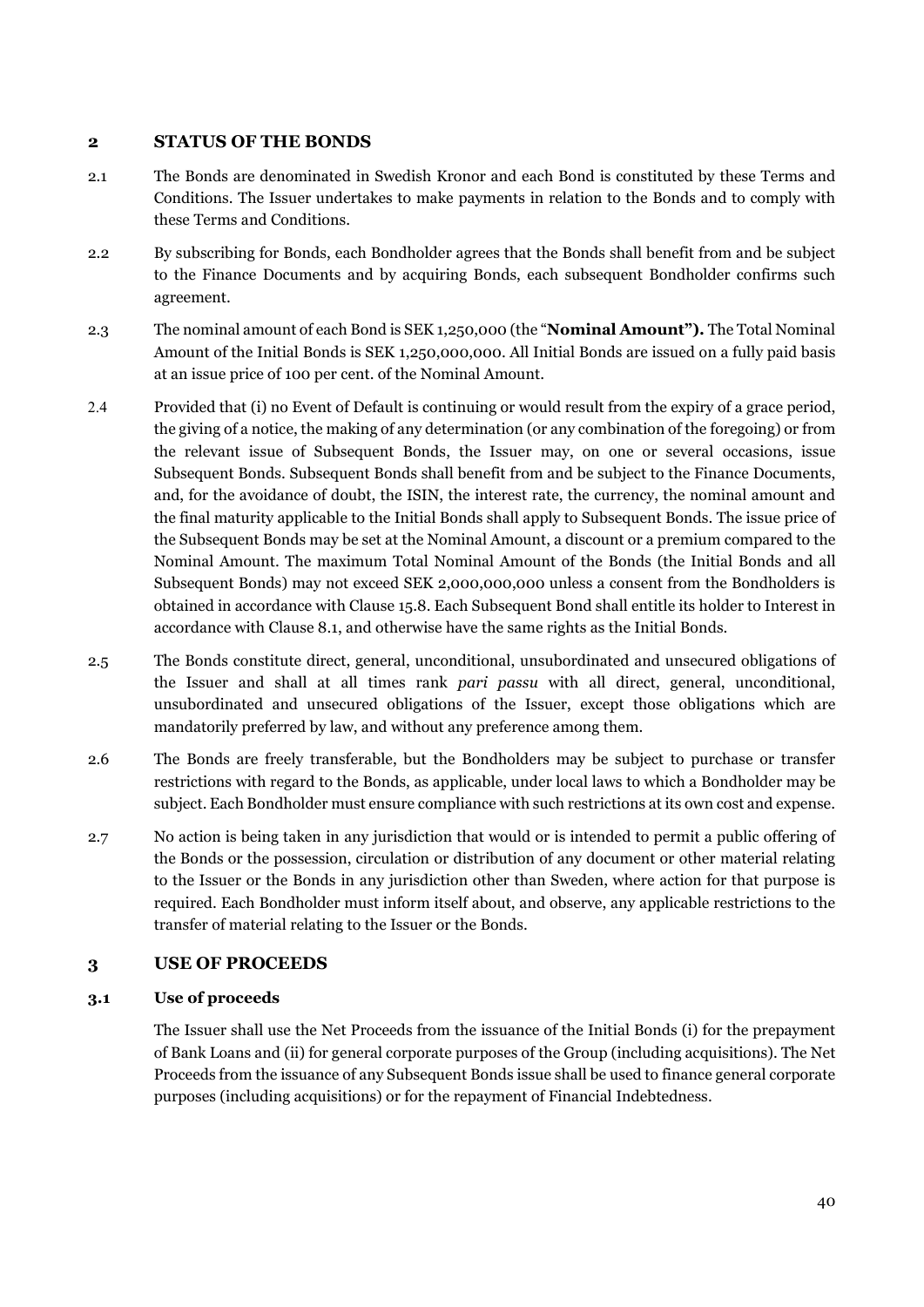# **4 CONDITIONS**

#### <span id="page-43-0"></span>**4.1 Conditions for disbursement**

- 4.1.1 The Issuer shall provide to the Agent, prior to the issuance of the Initial Bonds the following:
	- (a) the Finance Documents and the Agency Agreement duly executed by the parties thereto;
	- (b) a copy of a resolution of the board of directors of the Issuer approving the issue of the Initial Bonds and resolving to enter into documents necessary in connection therewith;
	- (c) copies of the articles of association and certificate of incorporation of the Issuer;
	- (d) evidence that the persons who have signed the Finance Documents, the Agency Agreement and any other documents in connection therewith on behalf of the Issuer are duly authorised to do so;
	- (e) an agreed form of Compliance Certificate; and
	- (f) such other documents and information as is agreed between the Agent and the Issuer.
- 4.1.2 The Issuer shall provide to the Agent, prior to the issuance of any Subsequent Bonds the following:
	- (a) a copy of a resolution of the board of directors of the Issuer approving the issue of the Subsequent Bonds and resolving to enter into documents necessary in connection therewith;
	- (b) a Compliance Certificate from the Issuer confirming that no Event of Default is continuing or would result from the issue of the Subsequent Bonds; and
	- (c) such other documents and information as is agreed between the Agent and the Issuer.
- <span id="page-43-1"></span>4.2 The Agent shall confirm to the Issuing Agent when it is satisfied that the conditions in Clause [4.1](#page-43-0) have been fulfilled (or amended or waived in accordance with Claus[e 18 \(](#page-57-1)*Amendments and waivers*).
- 4.3 Following receipt by the Issuing Agent of the confirmation in accordance with Claus[e 4.2,](#page-43-1) the Issuing Agent shall settle the issuance of the Initial Bonds and pay the Net Proceeds to the Issuer on the Issue Date. Following receipt by the Issuing Agent of the confirmation in accordance with Clause [4.2,](#page-43-1) the Issuing Agent shall settle the issuance of any Subsequent Bonds and pay the Net Proceeds to the Issuer on the relevant Issue Date.

# **5 BONDS IN BOOK-ENTRY FORM**

- 5.1 The Bonds will be registered for the Bondholders on their respective Securities Accounts and no physical notes will be issued. Accordingly, the Bonds will be registered in accordance with the Financial Instruments Accounts Act. Registration requests relating to the Bonds shall be directed to an Account Operator. The Debt Register shall constitute conclusive evidence of the persons who are Bondholders and their holdings of Bonds.
- 5.2 Those who according to assignment, Security, the provisions of the Swedish Children and Parents Code (*föräldrabalken (1949:381*)*),* conditions of will or deed of gift or otherwise have acquired a right to receive payments in respect of a Bond shall register their entitlements to receive payment in accordance with the Financial Instruments Accounts Act.
- <span id="page-43-2"></span>5.3 The Issuer and the Agent shall at all times be entitled to obtain information from the Debt Register. At the request of the Agent, the Issuer shall promptly obtain such information and provide it to the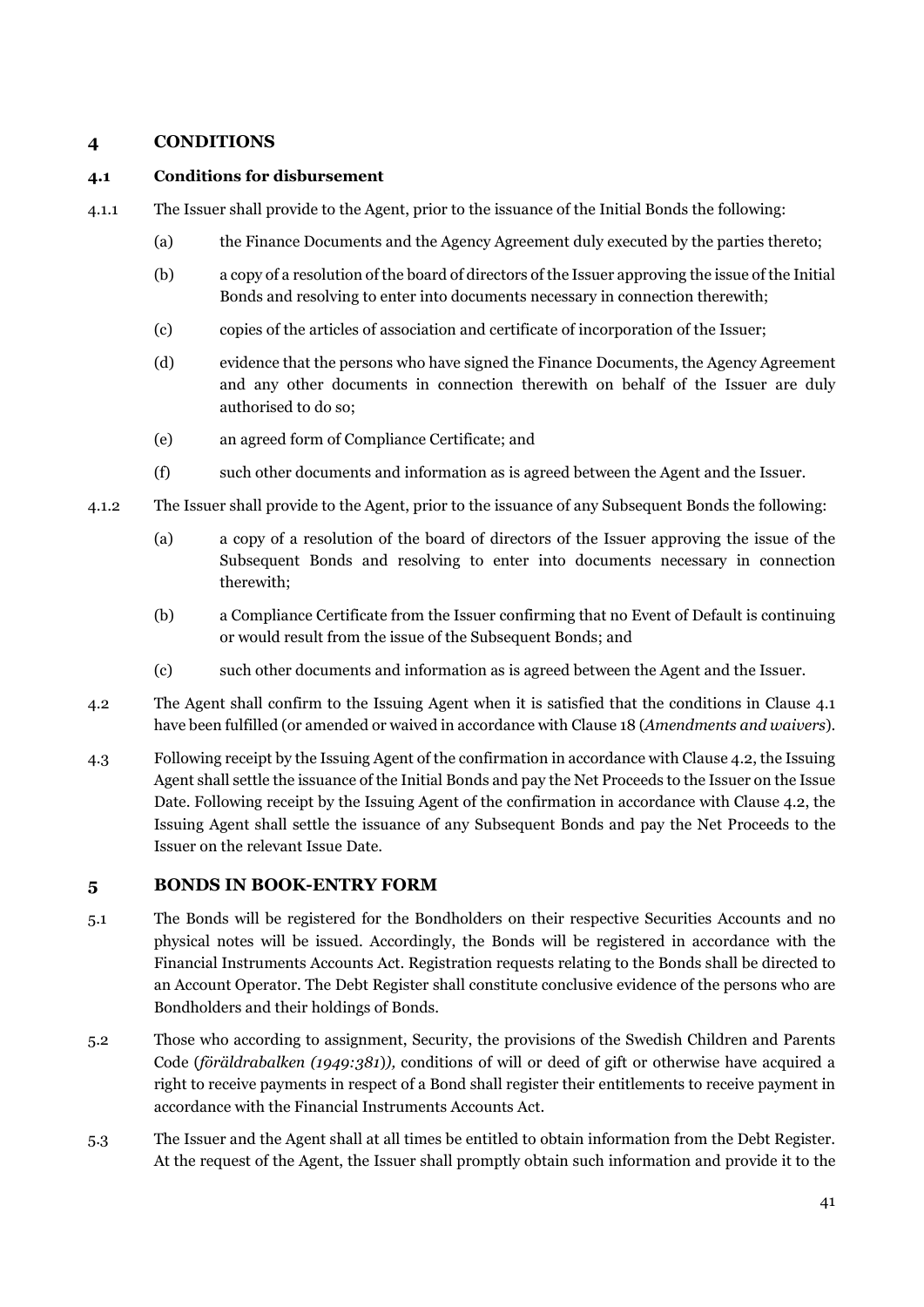Agent. For the purpose of or in connection with any Bondholders' Meeting or any Written Procedure, the Issuing Agent shall be entitled to obtain information from the Debt Register.

- <span id="page-44-0"></span>5.4 The Issuer shall issue any necessary power of attorney to such persons employed by the Agent, as notified by the Agent, in order for such individuals to independently obtain information directly from the Debt Register kept by the CSD in respect of the Bonds. The Issuer may not revoke any such power of attorney unless directed by the Agent or unless consent thereto is given by the Bondholders.
- 5.5 The Issuer and the Agent may use the information referred to in Clause [5.3](#page-43-2) and [5.4](#page-44-0) only for the purposes of carrying out their duties and exercising their rights in accordance with the Finance Documents and the Agency Agreement and shall not disclose such information to any Bondholder or third party unless necessary for such purposes.

# <span id="page-44-3"></span>**6 RIGHT TO ACT ON BEHALF OF A BONDHOLDER**

- <span id="page-44-1"></span>6.1 If any person other than a Bondholder wishes to exercise any rights under the Finance Documents, it must obtain a power of attorney or other authorisation from the Bondholder or a successive, coherent chain of powers of attorney or authorisations starting with the Bondholder and authorising such person.
- 6.2 A Bondholder may issue one or several powers of attorney or other authorisations to third parties to represent it in relation to some or all of the Bonds held by it. Any such representative may act independently under the Finance Documents in relation to the Bonds for which such representative is entitled to represent the Bondholder.
- 6.3 The Agent shall only have to examine the face of a power of attorney or other authorisation that has been provided to it pursuant to Clause [6.1](#page-44-1) and may assume that such document has been duly authorised, is valid, has not been revoked or superseded and that it is in full force and effect, unless otherwise is apparent from its face or the Agent has actual knowledge to the contrary.
- 6.4 These Terms and Conditions shall not affect the relationship between a Bondholder who is the nominee (*förvaltare)* with respect to a Bond and the owner of such Bond, and it is the responsibility of such nominee to observe and comply with any restrictions that may apply to it in this capacity.

# **7 PAYMENTS IN RESPECT OF THE BONDS**

- <span id="page-44-2"></span>7.1 Any payment or repayment under the Finance Documents, or any amount due in respect of a repurchase of any Bonds, shall be made to such person who is registered as a Bondholder on the Record Date prior to the relevant payment date, or to such other person who is registered with the CSD on such date as being entitled to receive the relevant payment, repayment or repurchase amount.
- 7.2 If a Bondholder has registered, through an Account Operator, that principal, interest or any other payment shall be deposited in a certain bank account, such deposits will be effected by the CSD on the relevant payment date. Should the CSD, due to a delay on behalf of the Issuer or some other obstacle, not be able to effect payments as aforesaid, the Issuer shall procure that such amounts are paid to the persons who are registered as Bondholders on the relevant Record Date as soon as possible after such obstacle has been removed.
- 7.3 If, due to any obstacle for the CSD, the Issuer cannot make a payment or repayment, such payment or repayment may be postponed until the obstacle has been removed. Interest shall accrue in accordance with Clause [8.4 d](#page-45-2)uring such postponement.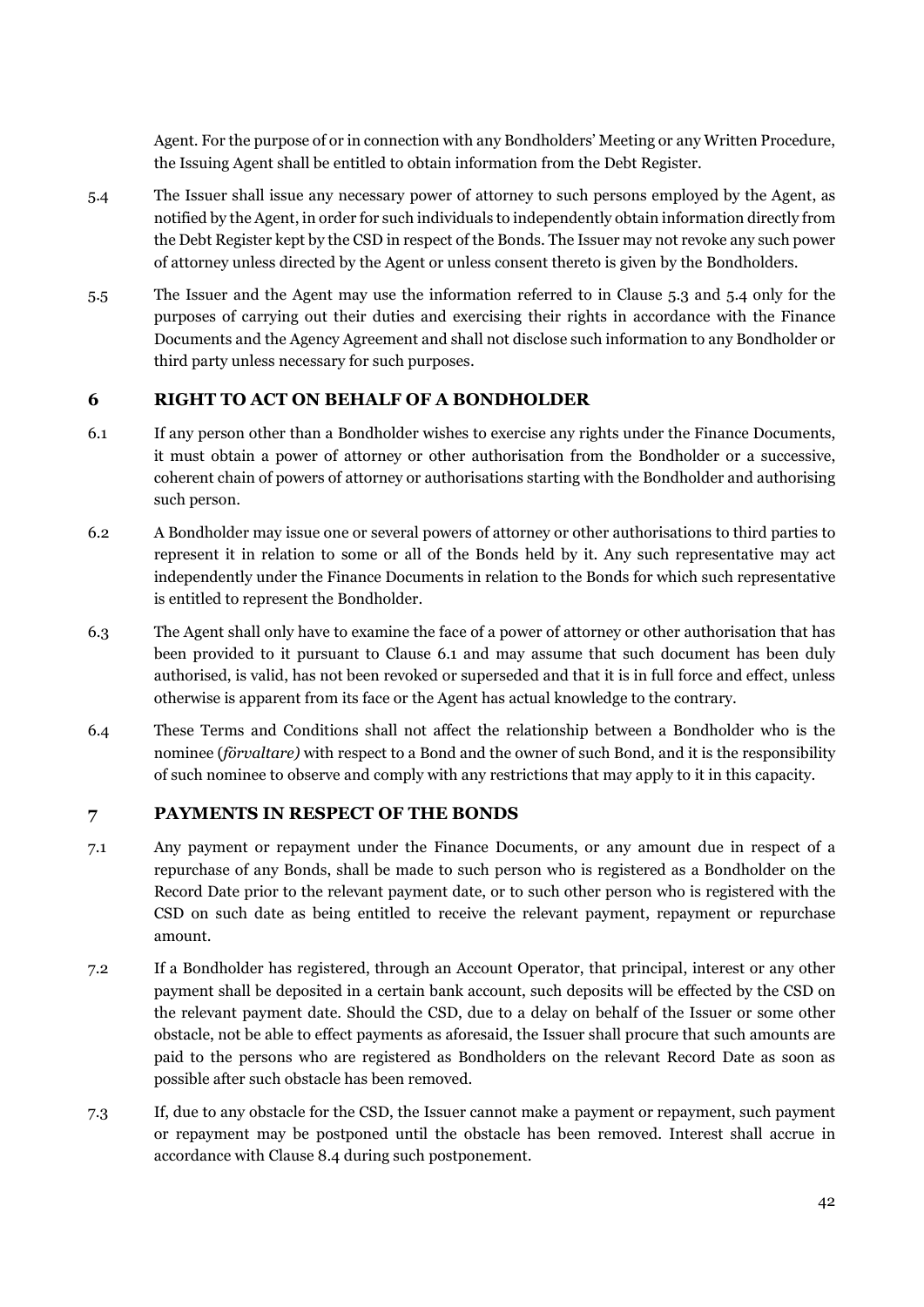- 7.4 If payment or repayment is made in accordance with this Clause 7, the Issuer and the CSD shall be deemed to have fulfilled their obligation to pay, irrespective of whether such payment was made to a person not entitled to receive such amount.
- 7.5 The Issuer is not liable to gross-up any payments under the Finance Documents by virtue of any withholding tax, public levy or the similar.

# **8 INTEREST**

- <span id="page-45-0"></span>8.1 Each Initial Bond carries Interest at the Interest Rate from (but excluding) the First Issue Date up to (and including) the relevant Redemption Date. Any Subsequent Bond will carry Interest as the Interest Rate from (but excluding) the Interest Payment Date falling immediately prior to its issuance up to (and including) the relevant Redemption Date.
- 8.2 Interest accrues during an Interest Period. Payment of Interest in respect of the Bonds shall be made to the Bondholders on each Interest Payment Date for the preceding Interest Period.
- 8.3 Interest shall be calculated on the basis of the actual number of days in the Interest Period in respect of which payment is being made divided by 360 (actual/360-days basis).
- <span id="page-45-2"></span>8.4 If the Issuer fails to pay any amount payable by it on its due date, default interest shall accrue on the overdue amount from (but excluding) the due date up to (and including) the date of actual payment at a rate which is 200 bps (2 per centage points) higher than the Interest Rate. Accrued default interest shall not be capitalised. No default interest shall accrue where the failure to pay was solely attributable to the Agent or the CSD, in which case the Interest Rate shall apply instead.

# <span id="page-45-1"></span>**9 REDEMPTION AND REPURCHASE OF THE BONDS**

#### **9.1 Redemption at maturity**

The Issuer shall redeem all, but not some only, of the outstanding Bonds in full on the Final Maturity Date with an amount per Bond equal to the Nominal Amount together with accrued but unpaid Interest. If the Final Maturity Date is not a Business Day, then the redemption shall occur on the Business Day following from the application of the Business Day Convention if permitted under the CDS Rules or otherwise on the first following Business Day.

# **9.2 Issuer's purchase and holding of Bonds**

The Issuer may, subject to applicable law, at any time and at any price purchase Bonds on the market or in any other way. Bonds held by the Issuer may at the Issuer's discretion be retained or sold but not cancelled (except in connection with a redemption in full or repurchase of all Bonds not already held by the Issuer).

# **9.3 Voluntary total redemption (call option)**

- <span id="page-45-3"></span>9.3.1 The Issuer may redeem all, but not some only, of the outstanding Bonds in full any time from and including the first Business Day falling six (6) months prior to the Final Maturity Date to, but excluding, the Final Maturity Date, at an amount per Bond equal to 100 per cent. of the Nominal Amount together with accrued but unpaid Interest, provided that the Bonds are in full or in part refinanced with one or several new Market Loans.
- 9.3.2 Redemption pursuant to Clause [9.3.1](#page-45-3) shall be made by the Issuer giving not less than fifteen (15) Business Days' notice to the Bondholders and the Agent, in each case calculated from the effective date of the notice. The notice from the Issuer shall specify the Redemption Date and also the Record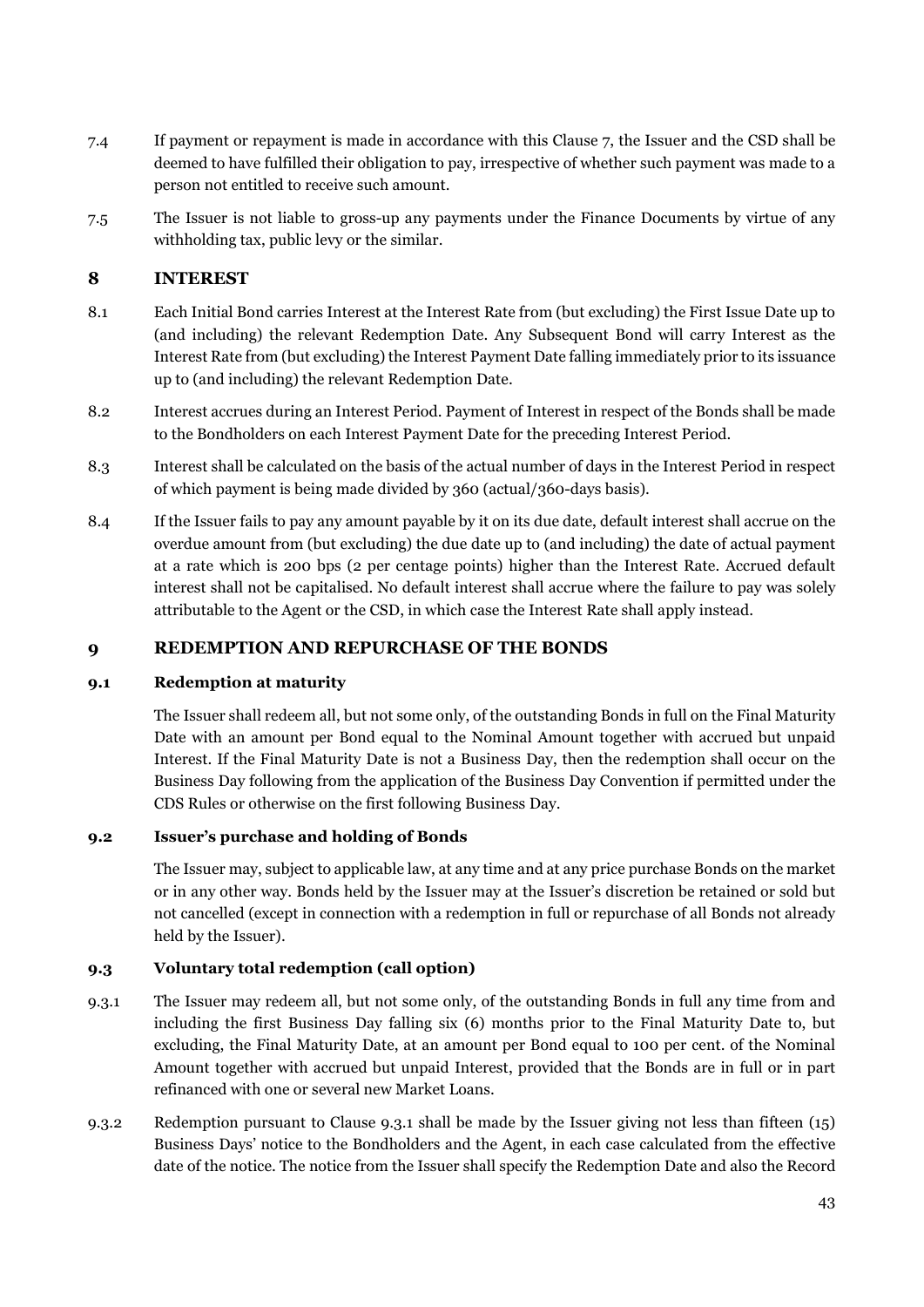Date on which a person shall be registered as a Bondholder to receive the amounts due on such Redemption Date. The notice from the Issuer is irrevocable, but may, at the Issuer's discretion, contain one or more conditions precedent that shall be satisfied prior to the Record Date. Upon expiry of such notice and the fulfilment of the conditions precedent (if any) the Issuer is bound to redeem (in which case each relevant Bondholder is bound to sell), the Bonds in full at the applicable amount on the specified Redemption Date.

# <span id="page-46-2"></span>**9.4 Early redemption due to illegality (call option)**

- <span id="page-46-0"></span>9.4.1 The Issuer may redeem all, but not some only, of the outstanding Bonds in full at an amount per Bond equal to 100 per cent. of the Nominal Amount together with accrued but unpaid Interest on a Redemption Date determined by the Issuer if it is or becomes unlawful for the Issuer to perform its obligations under the Finance Documents.
- 9.4.2 The Issuer shall give notice of any redemption pursuant to Clause [9.4.1](#page-46-0) no later than twenty (20) Business Days after having received actual knowledge of any event specified therein (after which time period such right shall lapse). The notice from the Issuer is irrevocable, shall specify the Redemption Date and also the Record Date on which a person shall be registered as a Bondholder to receive the amounts due on such Redemption Date. The Issuer is bound to redeem (in which case each relevant Bondholder is bound to sell), the Bonds in full at the applicable amount on the specified Redemption Date.

# <span id="page-46-3"></span>**9.5 Mandatory repurchase due to a Change of Control Event, a De-listing Event or a Listing Failure Event (put option)**

- <span id="page-46-1"></span>9.5.1 Upon the occurrence of a Change of Control Event, a De-listing Event or a Listing Failure Event, each Bondholder shall during a period of twenty (20) Business Days from the effective date of a notice from the Issuer of the Change of Control Event, a De-listing Event or Listing Failure Event, as the case may be, pursuant to Clause [10.1.2 \(](#page-47-0)after which time period such right shall lapse), have the right to request that all, or some only, of its Bonds be repurchased at a price per Bond equal to 101 per cent. of the Nominal Amount together with accrued but unpaid Interest. However, such period may not start earlier than upon the occurrence of the Change of Control Event, the De-listing Event or the Listing Failure Event, as the case may be.
- 9.5.2 The notice from the Issuer pursuant to Clause [10.1.2 s](#page-47-0)hall specify the Record Date on which a person shall be registered as a Bondholder to receive interest and principal, the Redemption Date and include instructions about the actions that a Bondholder needs to take if it wants Bonds held by it to be repurchased. If a Bondholder has so requested and acted in accordance with the instructions in the notice from the Issuer, the Issuer shall, or shall procure that a person designated by the Issuer will, repurchase the relevant Bonds and the repurchase amount shall fall due on the Redemption Date specified in the notice given by the Issuer pursuant to Claus[e 10.1.2.](#page-47-0) The Redemption Date must fall no later than forty (40) Business Days after the end of the period referred to in Clause [9.5.1.](#page-46-1)
- 9.5.3 The Issuer shall comply with the requirements of any applicable securities laws or regulations in connection with the repurchase of Bonds. To the extent that the provisions of such laws and regulations conflict with the provisions in this Clause 9.5, the Issuer may comply with the applicable securities laws and regulations and will not be deemed to have breached its obligations under this Clause 9.5 by virtue of the conflict.
- 9.5.4 The Issuer shall not be required to repurchase any Bonds pursuant to this Clause 9.5, if a third party in connection with the occurrence of a Change of Control Event offers to purchase all the Bonds in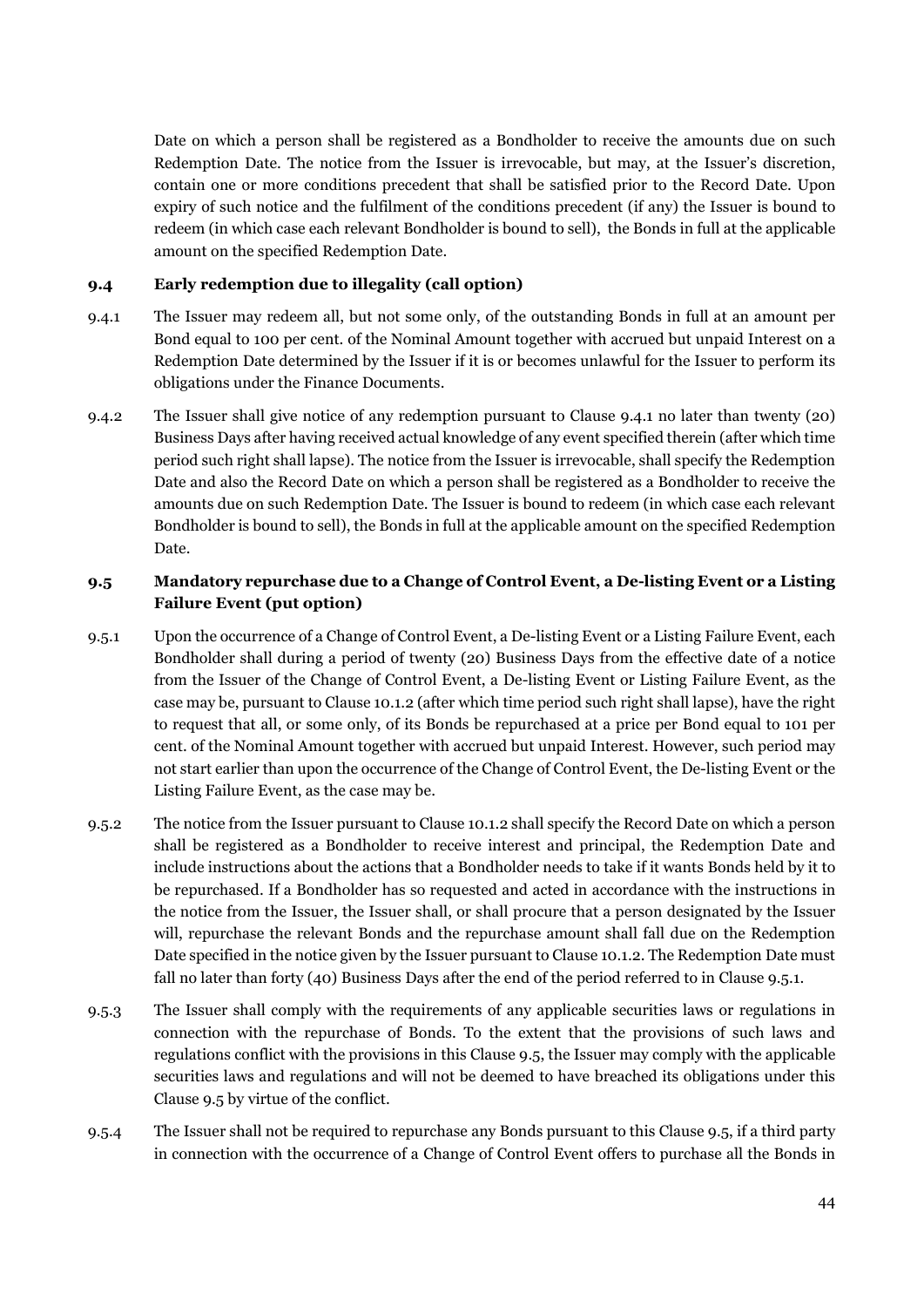the manner and on the terms set out in this Clause 9.5 (or on terms more favourable to the Bondholders) and purchases all Bonds validly tendered in accordance with such offer. If Bonds tendered are not purchased within the time limits stipulated in this Clause 9.5, the Issuer shall repurchase any such Bonds within five (5) Business Days after the expiry of the time limit.

# **10 INFORMATION TO BONDHOLDERS**

#### **10.1 Information from the Issuer**

- 10.1.1 The Issuer shall make the following information available to the Bondholders by way of press release and by publication on the website of the Issuer:
	- (a) as soon as the same become available, but in any event within four (4) months after the end of each financial year, its audited consolidated financial statements for that financial year;
		- (xxiv) as soon as the same become available, but in any event within two (2) months after the end of each quarter of its financial year, its unaudited consolidated financial statements or the year-end report (*bokslutskommuniké*) (as applicable) for such period;
		- (xxv) as soon as practicable following an acquisition or disposal of Bonds by a Group Company, the aggregate Nominal Amount held by Group Companies; and
		- (xxvi) any other information required by the Swedish Securities Markets Act (*lag (2007:582) om värdepappersmarknaden*) and the rules and regulations of the Regulated Market on which the Bonds are admitted to trading.
- <span id="page-47-0"></span>10.1.2 The Issuer shall immediately notify the Bondholders and the Agent upon becoming aware of the occurrence of a Change of Control Event, a De-listing Event or a Listing Failure Event.
- 10.1.3 When the financial statements and other information are made available to the Bondholders pursuant to Cause 10.1.1, the Issuer shall send copies of such financial statements and other information to the Agent. Together with the financial statements, the Issuer shall submit to the Agent a Compliance Certificate. The Compliance Certificate shall be in a form agreed between the Issuer and the Agent.

#### **10.2 Information from the Agent**

Subject to the restrictions of a non-disclosure agreement entered into by the Agent, the Agent is entitled to disclose to the Bondholders any event or circumstance directly or indirectly relating to the Issuer or the Bonds. Notwithstanding the foregoing, the Agent may if it considers it to be beneficial to the interests of the Bondholders delay disclosure or refrain from disclosing certain information (save for that any delay in disclosing an Event of Default shall be dealt with in accordance with Clause [13.4 a](#page-52-1)nd [13.5\)](#page-52-2).

#### **10.3 Information among the Bondholders**

Subject to applicable regulations, the Agent shall promptly upon request by a Bondholder forward by post any information from such Bondholder to the Bondholders which relates to the Bonds. The Agent may require that the requesting Bondholder reimburses any costs or expenses incurred, or to be incurred, by it in doing so (including a reasonable fee for its work).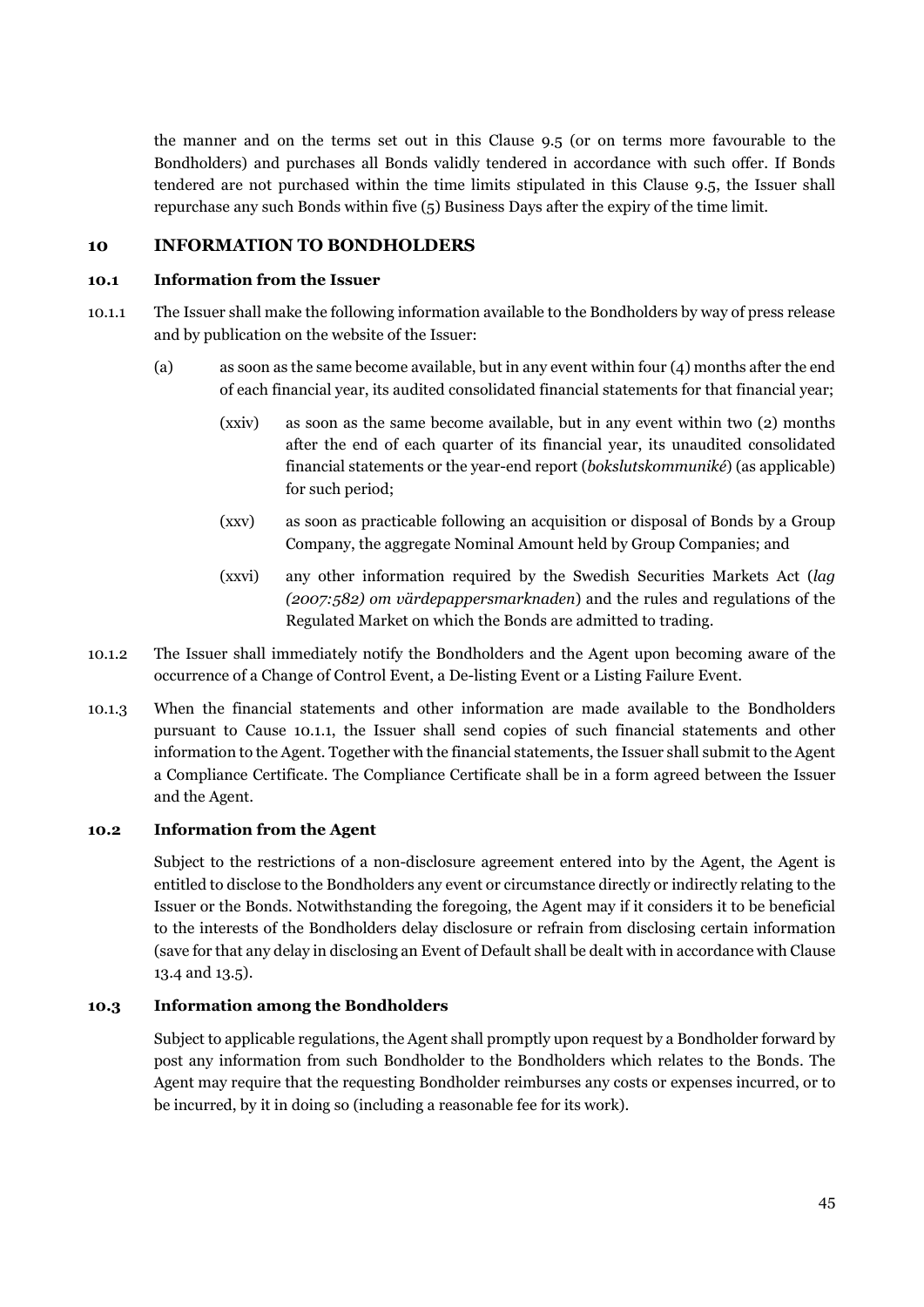#### <span id="page-48-2"></span>**10.4 Publication of Finance Documents**

- 10.4.1 The latest version of these Terms and Conditions (including any document amending these Terms and Conditions) shall be available on the websites of the Issuer and the Agent.
- 10.4.2 The latest versions of the Finance Documents shall be available to the Bondholders at the office of the Agent during normal business hours.

# **11 INCURRENCE TEST**

# **11.1 Incurrence Test**

- 11.1.1 The Incurrence Test is met if:
	- (a) the Net Debt to EBITDA Ratio for the latest Test Period is not greater than three point five (3.50); and
	- (b) EBITDA to Net Interest Expenses Ratio for the latest Test Period is equal to or greater than 3.00:1.00,

in each case calculated and adjusted in accordance with Claus[e 11.3 b](#page-48-0)elow.

# **11.2 Application of the Incurrence Test**

- 11.2.1 The Incurrence Test shall be applied in connection with:
	- (a) the incurrence of Financial Indebtedness which requires that the Incurrence Test is met; or
	- (b) a Restricted Payment being made which requires that the Incurrence Test is met, as specified in Clause [12.1.2,](#page-49-0)

until and including the Final Redemption Date.

# <span id="page-48-0"></span>**11.3 Calculation and adjustment**

- 11.3.1 The figures for EBITDA and Net Interest Expenses, for purposes of the Incurrence Test, to be adjusted so that:
	- (a) entities acquired or disposed of by the Group during the Test Period and up until and including the date of the Incurrence Test shall be included or excluded (as applicable), pro forma, for the entire Test Period; and
		- (xxvii) any entity to be acquired with the proceeds from new Financial Indebtedness shall be included, pro forma, for the entire Test Period.
- 11.3.2 The calculation of Net Debt shall include the Restricted Payment or the new Financial Indebtedness (save for any Refinancing Debt) (as applicable), provided such Financial Indebtedness is an interest bearing obligation to be included in Net Debt (however, any cash balance resulting from the incurrence of the new Financial Indebtedness shall not reduce the Net Debt).

# **12 GENERAL UNDERTAKINGS**

#### **12.1 Distribution**

<span id="page-48-1"></span>12.1.1 The Issuer shall not, and shall procure that none of its Subsidiaries will (i) pay any dividend on its shares, (ii) repurchase any of its own shares, (iii) redeem its share capital or other restricted equity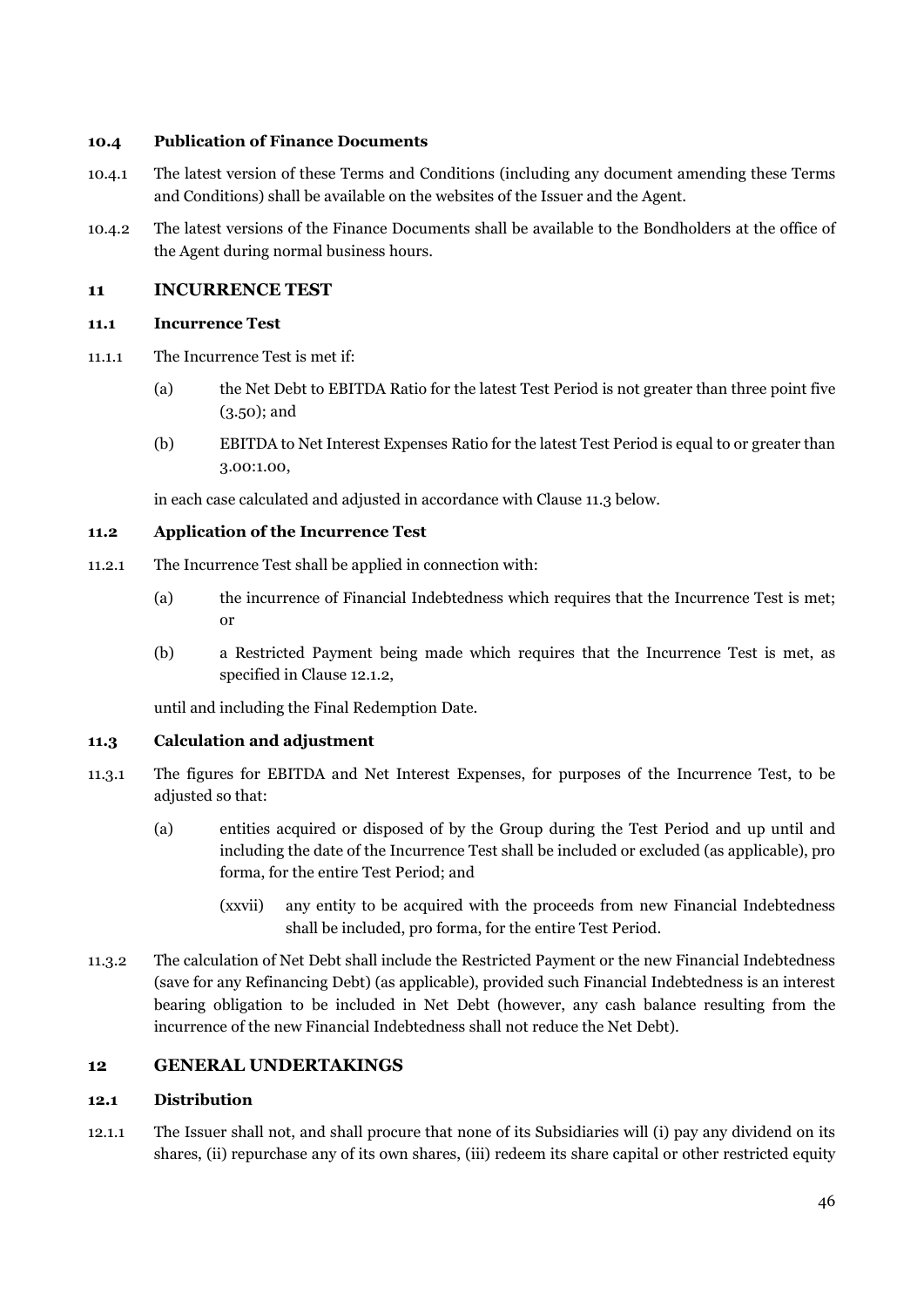with repayment to shareholders, (iv) repay principal or pay interest under any Subordinated Loans, or (iv) make any other similar distributions or transfers of value (*Sw. värdeöverföringar*) to the Issuer's or its Subsidiaries' direct or indirect shareholders or to any Affiliates of the Issuer other than a Group Company (paragraphs (i)-(iv) each being a "**Restricted Payment**".

- <span id="page-49-0"></span>12.1.2 Notwithstanding the above set out in Clause [12.1.1,](#page-48-1) if a Restricted Payment is permitted by law and no Event of Default is continuing or would result from such Restricted Payment, a Restricted Payment may be made by:
	- (a) any of the Subsidiaries which is not directly or indirectly wholly-owned by the Issuer, provided that it is made to all its shareholders on a pro rata basis;
	- (b) the Issuer in order for the Issuer to manage, by purchasing its own shares, it's long term incentive program up to SEK 50,000,000 (or its equivalent in other currencies) per financial year; or
	- (c) the Issuer, provided that the Incurrence Test (calculated on a pro forma basis including the relevant Restricted Payment) is met.

# **12.2 Nature of business**

The Issuer shall procure that no substantial change is made to the general nature of the business carried on by the Group, which falls outside the scope of the business objective set forth in the Issuer's articles of association as of the First Issue Date.

#### **12.3 Disposals of assets**

The Issuer shall not, and shall procure that no Material Company shall, sell or otherwise dispose of shares in any Material Company or of all or substantially all of its or that Material Company's assets, or operations to any person not being the Issuer or any of its wholly-owned Subsidiaries, unless the transaction is carried out on terms and conditions customary for such transaction and at fair market value and provided that it does not have a Material Adverse Effect. The Issuer shall notify the Agent of any such transaction and, upon request by the Agent, provide the Agent with any information relating to the transaction which the Agent deems necessary (acting reasonably).

#### **12.4 Compliance with laws etcetera**

The Issuer shall, and shall procure that its Subsidiaries, (i) comply in all material respects with all laws and regulations applicable from time to time, and (ii) obtain, maintain, and in all material respects comply with, any authorisation, approval, licence or other permit required for the business carried out by the respective Group Company.

#### **12.5 Negative pledge**

The Issuer shall not, and shall procure that no other Group Company will, create or allow to subsist, retain, provide, prolong or renew any guarantee or Security over any of its/their present or future assets, provided that the Issuer and the Group Companies have a right to retain, provide, prolong or renew any Permitted Security.

#### **12.6 Financial Indebtedness**

The Issuer shall not, and shall procure that none of the Subsidiaries will, incur any new Financial Indebtedness, or maintain or prolong any existing Financial Indebtedness, provided however that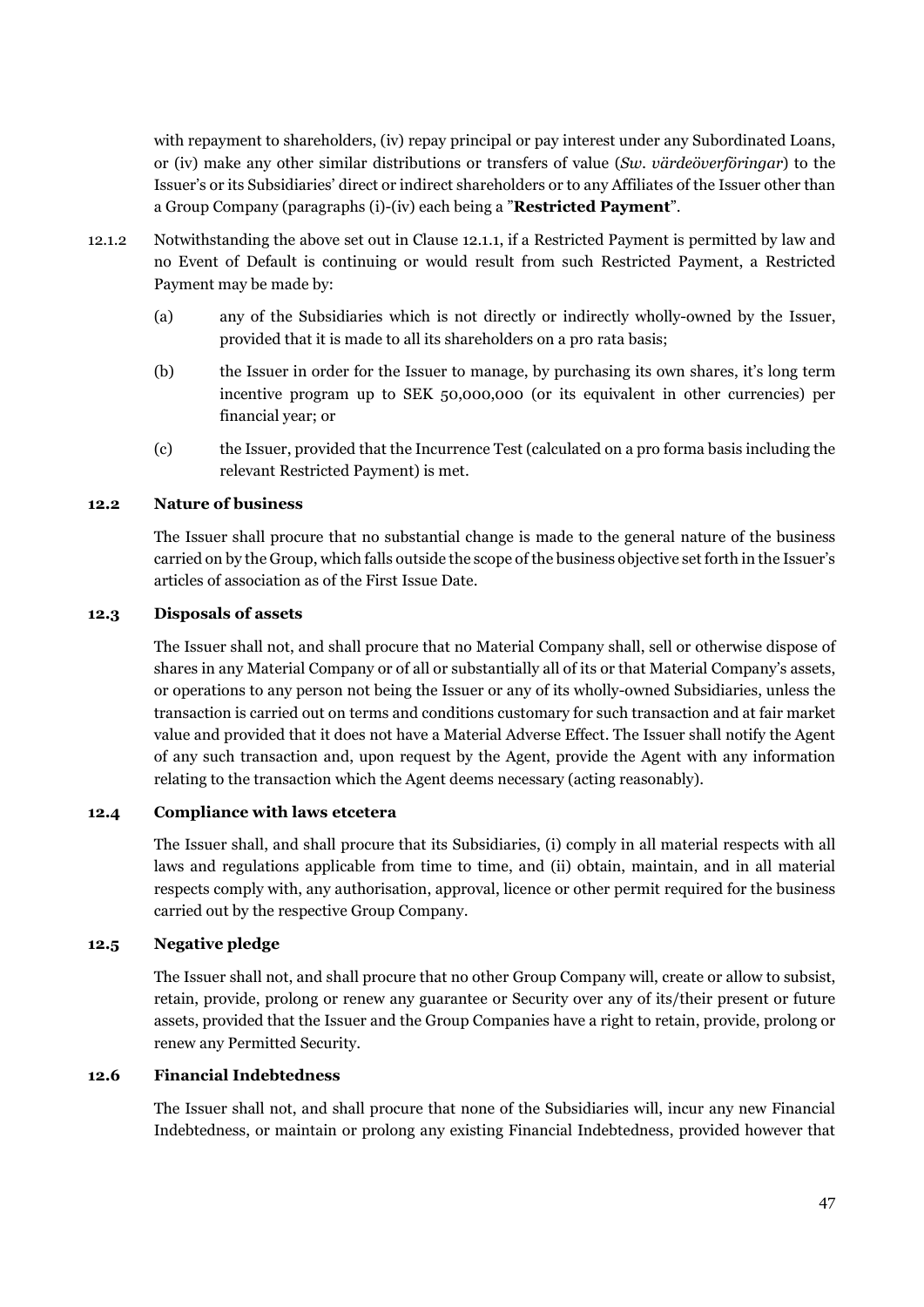the Group Companies have a right to incur, maintain, refinance and prolong Financial Indebtedness which constitute Permitted Debt.

#### **12.7 Dealings with related parties**

The Issuer shall, and shall procure that its Subsidiaries, conduct all dealings with the direct and indirect shareholders of the Group Companies (excluding other Group Companies) and/or any Affiliates of such direct and indirect shareholders at arm's length terms.

# **12.8 Mergers and demergers**

- 12.8.1 The Issuer shall not, and shall and shall procure that no Group Company will, enter into any amalgamation, demerger, merger, consolidation, unless (i) between Group Companies (other than the Issuer), or (ii) between the Issuer and a Group Company, provided that the Issuer is the surviving entity.
- 12.8.2 Notwithstanding, Clause 12.8.1 above, any Group Company may be demerged, merged, amalgamated or consolidated into a company which is not a Group Company as long as such amalgamation, demerger, merger or consolidation and the transaction (taken as a whole also taking into account any transaction ancillary or related thereto) is carried out at fair market value and on terms and conditions customary for such transaction and provided that it does not have a Material Adverse Effect. For the avoidance of doubt, any such amalgamation, demerger, merger or consolidation involving the Issuer, where the Issuer is not the surviving entity, is not permitted.

# **12.9 Admission to trading**

- 12.9.1 The Issuer has the intention to list the Bond Loan represented by the Initial Bonds and any Subsequent Bonds (as applicable) on the corporate bond list of Nasdaq Stockholm within thirty (30) days after the First Issue Date, or in respect of Subsequent Bonds, following the relevant subsequent issue date. For the avoidance of doubt, failure to complete listing within the intended aforementioned timeframe shall not constitute an Event of Default.
- 12.9.2 Following an admission to trading, the Issuer shall use its best efforts to maintain the admission as long as any Bonds are outstanding, but no longer than up to and including the last day on which the admission to trading reasonably can, pursuant to the then applicable regulations of the Regulated Market and the CSD, subsist.

#### **12.10 CSD related undertakings**

The Issuer shall keep the Bonds affiliated with a CSD and comply with all applicable CSD Rules.

#### **12.11 Undertakings relating to the Agency Agreement**

- 12.11.1 The Issuer shall, in accordance with the Agency Agreement:
	- (a) pay fees to the Agent;
	- (b) indemnify the Agent for costs, losses and liabilities;
	- (c) furnish to the Agent all information requested by or otherwise required to be delivered to the Agent; and
	- (d) not act in a way which would give the Agent a legal or contractual right to terminate the Agency Agreement.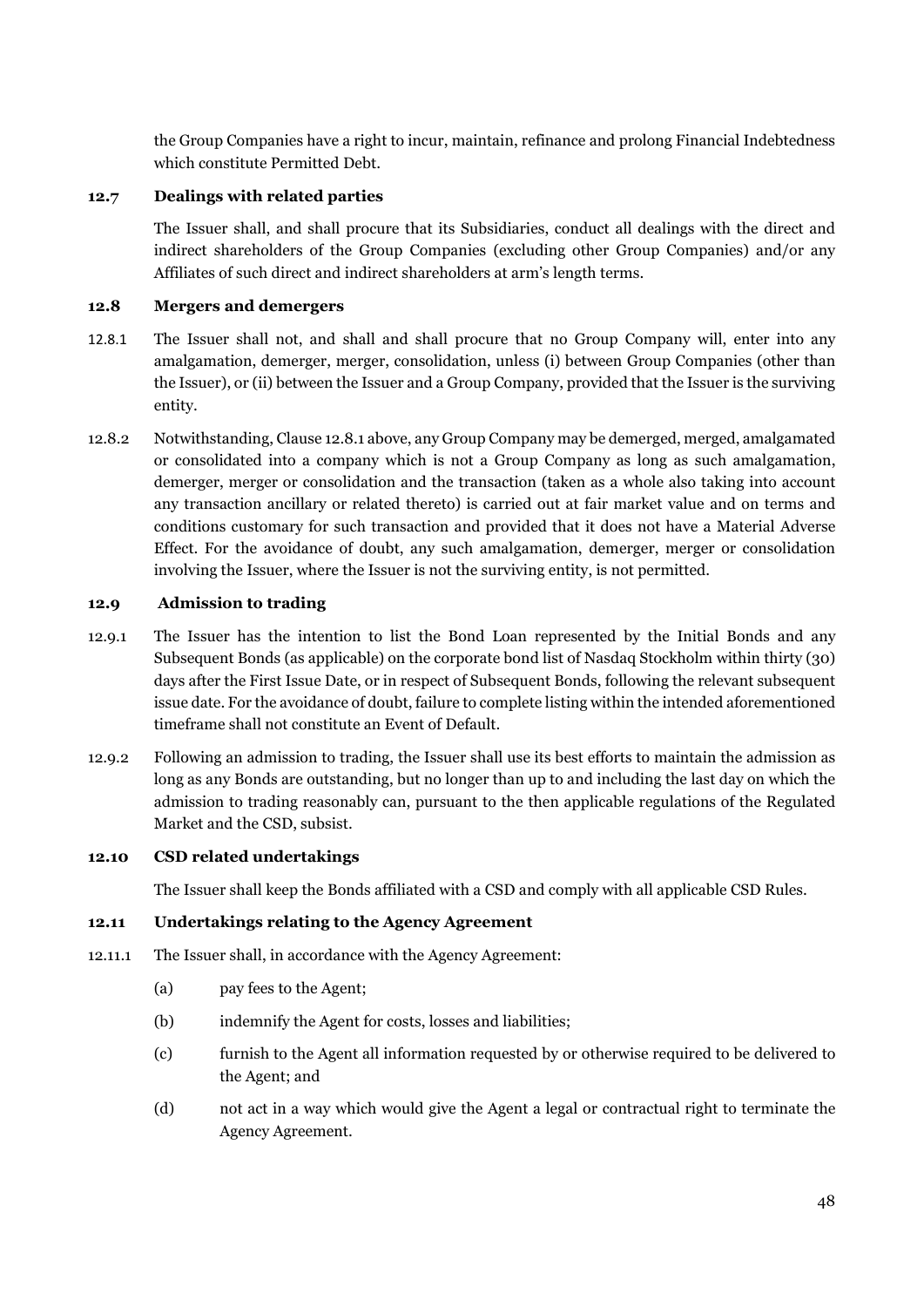12.11.2 The Issuer and the Agent shall not agree to amend any provisions of the Agency Agreement without the prior consent of the Bondholders if the amendment would be detrimental to the interests of the Bondholders.

# <span id="page-51-1"></span>**13 ACCELERATION OF THE BONDS**

- <span id="page-51-0"></span>13.1 The Agent is entitled to and shall following a demand in writing from a Bondholder (or Bondholders) representing at least fifty (50) per cent. of the Adjusted Nominal Amount (such demand may only be validly made by a person who is a Bondholder on the Business Day immediately following the day on which the demand is received by the Agent and shall, if made by several Bondholders, be made by them jointly) or following an instruction given pursuant to Claus[e 13.6,](#page-52-3) on behalf of the Bondholders (i) by notice to the Issuer, declare all, but not some only, of the outstanding Bonds due and payable together with any other amounts payable under the Finance Documents, immediately or at such later date as the Agent determines, and (ii) exercise any or all of its rights, remedies, powers and discretions under the Finance Documents, if:
	- (a) the Issuer does not pay on the due date any amount payable by it under the Finance Documents, unless the non-payment:
		- 1. is caused by technical or administrative error; and
		- 2. is remedied within five (5) Business Days from the due date;
	- (b) the Issuer does not comply with any terms or conditions of the Finance Documents to which it is a party (other than those terms referred to in paragraph (a) above), unless the noncompliance:
		- (i) is capable of remedy; and
			- 3. is remedied within twenty (20) Business Days of the earlier of the Agent giving notice and the Issuer becoming aware of the non-compliance;
	- (c) (i) any Financial Indebtedness of a Group Company is not paid when due nor within any originally applicable grace period, or is declared to be or otherwise becomes due and payable prior to its specified maturity as a result of an event of default (however described) or (ii) any commitment for any Financial Indebtedness of a Group Company is cancelled or suspended by a creditor as a result of an event of default (however described) provided that no Event of Default will occur under this paragraph (c) if the aggregate amount of Financial Indebtedness referred to herein is less than SEK 50,000,000 (or its equivalent in other currencies);
	- (d) any Finance Document becomes invalid, ineffective or varied (other than in accordance with the provisions of the Finance Documents), and such invalidity, ineffectiveness or variation has a detrimental effect on the interests of the Bondholders;
	- (e) any Material Company is, or is deemed for the purposes of any applicable law to be, Insolvent;
	- (f) any corporate action, legal proceedings or other procedures are taken (other than proceedings or petitions which are being disputed in good faith and are discharged, stayed or dismissed within thirty (30) calendar days of commencement or, if earlier, the date on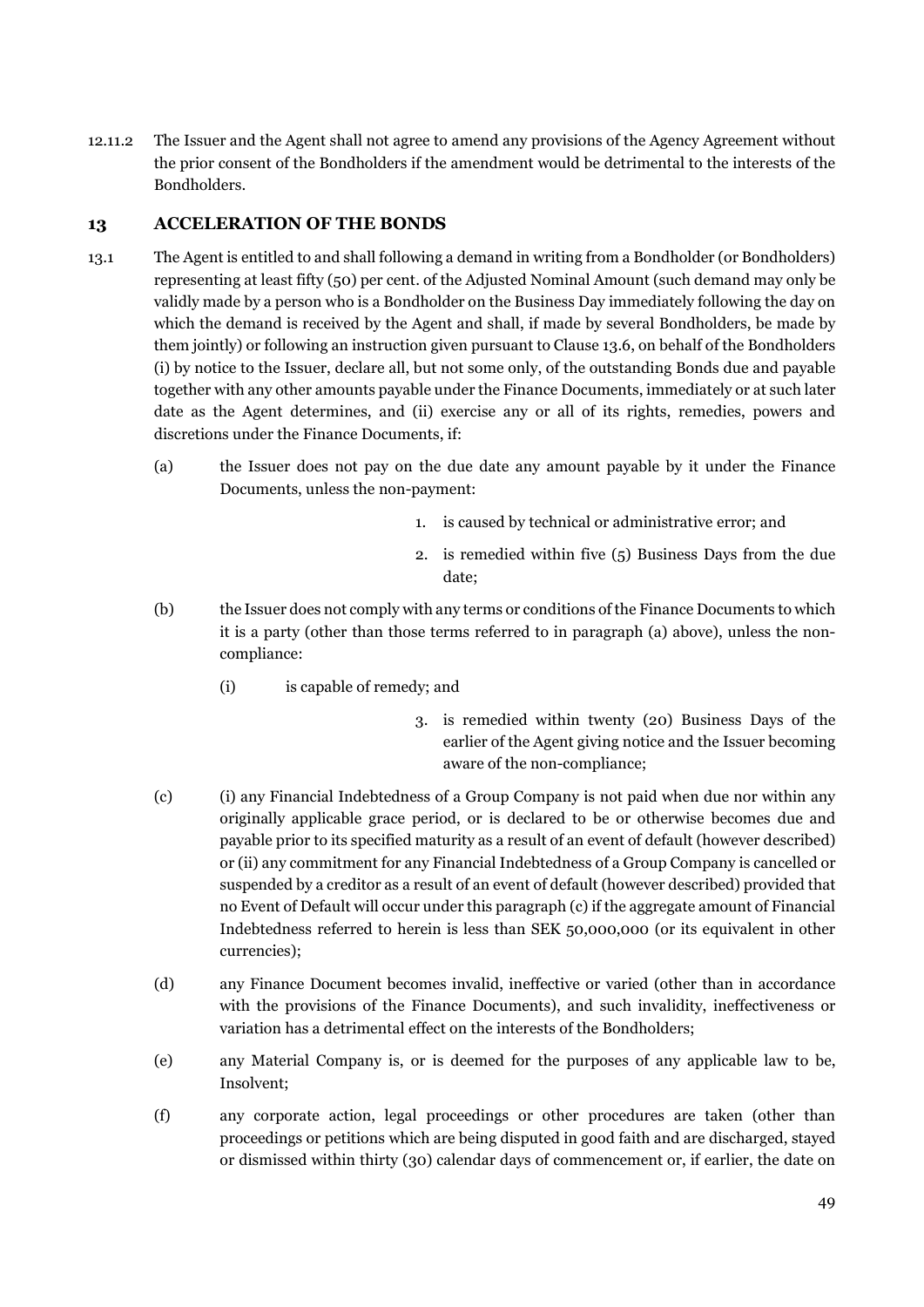which it is advertised) in relation to any Material Company (i) the suspension of payments, winding-up, dissolution, administration or reorganisation (*företagsrekonstruktion*) (by way of voluntary agreement, scheme of arrangement or otherwise); (ii) the appointment of a liquidator, receiver, administrator, administrative receiver, compulsory manager or other similar officer in respect or any of its assets; or (iii) any analogous procedure or step is taken in any jurisdiction.

- 13.2 The Agent may not accelerate the Bonds in accordance with Clause [13.1](#page-51-0) by reference to a specific Event of Default if it is no longer continuing or if it has been decided, on a Bondholders Meeting or by way of a Written Procedure, to waive such Event of Default (temporarily or permanently).
- 13.3 The Issuer shall immediately notify the Agent (with full particulars) upon becoming aware of the occurrence of any event or circumstance which constitutes an Event of Default, or any event or circumstance which would (with the expiry of a grace period, the giving of notice, the making of any determination or any combination of any of the foregoing) constitute an Event of Default, and shall provide the Agent with such further information as it may reasonably request in writing following receipt of such notice.
- <span id="page-52-1"></span>13.4 The Agent shall notify the Bondholders of an Event of Default within five (5) Business Days of the date on which the Agent received actual knowledge of that an Event of Default has occurred and is continuing. Notwithstanding the aforesaid, the Agent may postpone a notification of an Event of Default (other than in relation to payments) up until the time stipulated in Claus[e 13.5](#page-52-2) for as long as, in the reasonable opinion of the Agent such postponement is in the interests of the Bondholders as a group. The Agent shall always be entitled to take the time necessary to determine whether an event constitutes an Event of Default.
- <span id="page-52-2"></span>13.5 The Agent shall, within twenty (20) Business Days of the date on which the Agent received actual knowledge of that an Event of Default has occurred and is continuing, decide if the Bonds shall be accelerated. If the Agent decides not to accelerate the Bonds, the Agent shall promptly seek instructions from the Bondholders in accordance with Clause [15](#page-53-0) (*Decisions by Bondholders).*
- <span id="page-52-3"></span>13.6 If the Bondholders instruct the Agent to accelerate the Bonds, the Agent shall promptly declare the Bonds due and payable and take such actions as may, in the opinion of the Agent, be necessary or desirable to enforce the rights of the Bondholders under the Finance Documents, unless the relevant Event of Default is no longer continuing.
- 13.7 If the right to accelerate the Bonds is based upon a decision of a court of law or a government authority, it is not necessary that the decision has become enforceable under law or that the period of appeal has expired in order for cause of acceleration to be deemed to exist.
- 13.8 In the event of an acceleration of the Bonds in accordance with this Clause 13, the Issuer shall redeem all Bonds at an amount per Bond equal to 100 per cent. of the Nominal Amount, together with accrued but unpaid Interest.

# <span id="page-52-0"></span>**14 DISTRIBUTION OF PROCEEDS**

- <span id="page-52-5"></span><span id="page-52-4"></span>14.1 All payments by the Issuer relating to the Bonds and the Finance Documents following an acceleration of the Bonds in accordance with Clause [13](#page-51-1) (*Acceleration of the Bonds)* shall be distributed in the following order of priority, in accordance with the instructions of the Agent:
	- (a) *first,* in or towards payment *pro rata* of (i) all unpaid fees, costs, expenses and indemnities payable by the Issuer to the Agent in accordance with the Agency Agreement and the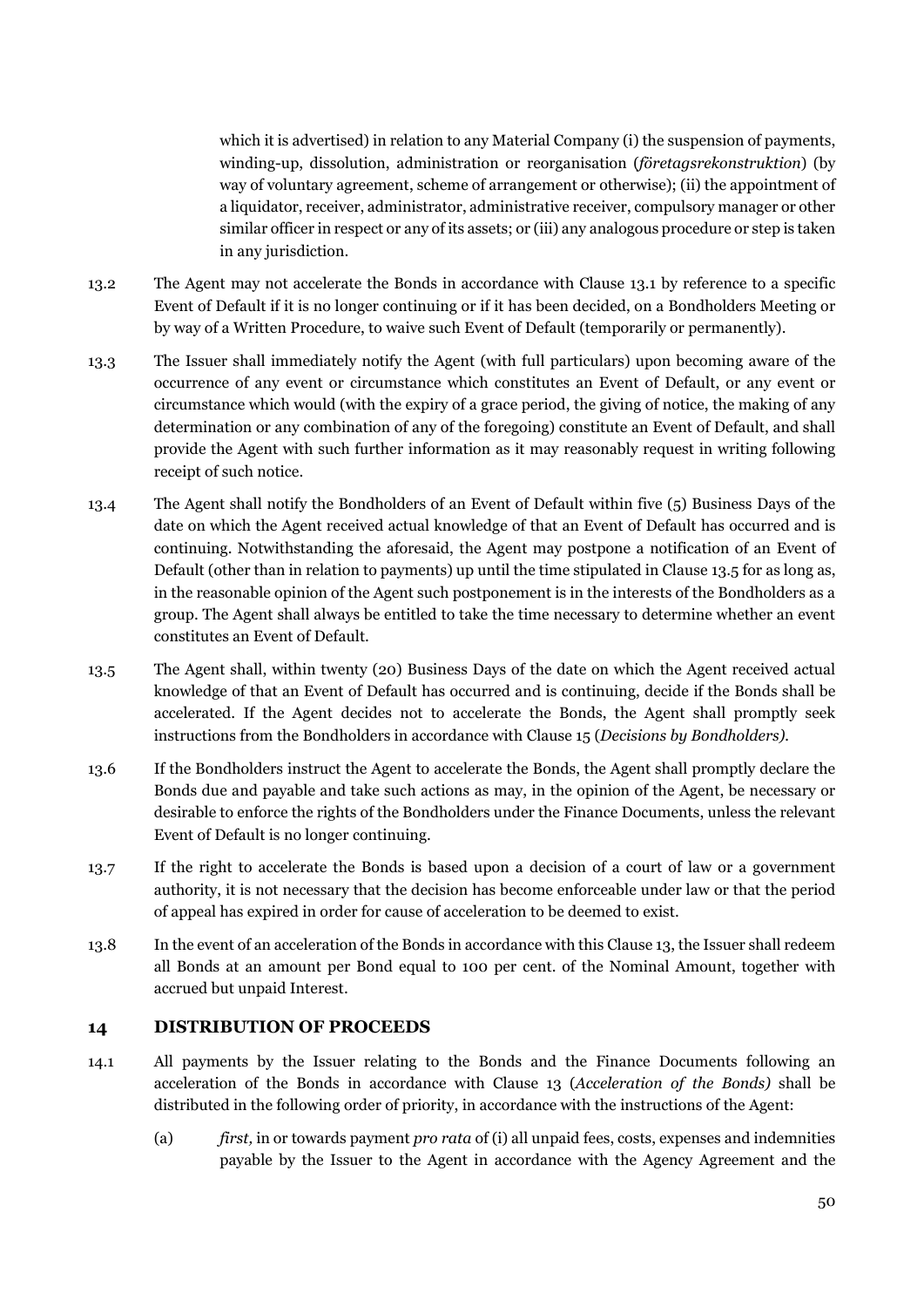Finance Documents (other than any indemnity given for liability against the Bondholders), (ii) other costs, expenses and indemnities relating to the acceleration of the Bonds, or the protection of the Bondholders' rights as may have been incurred by the Agent, (iii) any costs incurred by the Agent for external experts that have not been reimbursed by the Issuer in accordance with Clause [19.2.4,](#page-58-0) and (iv) any costs and expenses incurred by the Agent in relation to a Bondholders' Meeting or a Written Procedure that have not been reimbursed by the Issuer in accordance with Clause [15.16;](#page-56-1)

- (b) (b) *secondly,* in or towards payment *pro rata* of any cost and expenses incurred by a committee arranged by the Bondholders that have not been reimbursed by the Issuer;
- (c) (c) *thirdly,* in or towards payment *pro rata* of accrued but unpaid Interest under the Bonds (Interest due on an earlier Interest Payment Date to be paid before any Interest due on a later Interest Payment Date);
- (d) (d) *fourthly,* in or towards payment *pro rata* of any unpaid principal under the Bonds; and
- (e) (e) *fifthly,* in or towards payment *pro rata* of any other costs or outstanding amounts unpaid under the Finance Documents.

Any excess funds after the application of proceeds in accordance with paragraphs (a) to (e) above shall be paid to the Issuer.

- 14.2 If a Bondholder or another party has paid any fees, costs, expenses or indemnities referred to in Clause [14.1](#page-52-4)[\(a\),](#page-52-5) such Bondholder or other party shall be entitled to reimbursement by way of a corresponding distribution in accordance with Claus[e 14.1](#page-52-4)[\(a\).](#page-52-5)
- <span id="page-53-1"></span>14.3 Funds that the Agent receives (directly or indirectly) in connection with the acceleration of the Bonds constitute escrow funds (*redovisningsmedel*) and must be held on a separate account on behalf of the Bondholders and the other interested parties. The Agent shall arrange for payments of such funds in accordance with this Clause 14 as soon as reasonably practicable.
- 14.4 If the Issuer or the Agent shall make any payment under this Clause 14, the Issuer or the Agent, as applicable, shall notify the Bondholders of any such payment at least fifteen (15) Business Days before the payment is made. The Notice from the Issuer shall specify the Redemption Date and also the Record Date on which a person shall be registered as a Bondholder to receive the amounts due on such Redemption Date. Notwithstanding the foregoing, for any Interest due but unpaid the Record Date specified in Clause [7.1](#page-44-2) shall apply.

# <span id="page-53-0"></span>**15 DECISIONS BY BONDHOLDERS**

- 15.1 A request by the Agent for a decision by the Bondholders on a matter relating to the Finance Documents shall (at the option of the Agent) be dealt with at a Bondholders' Meeting or by way of a Written Procedure.
- 15.2 Any request from the Issuer or a Bondholder (or Bondholders) representing at least ten (10) per cent. of the Adjusted Nominal Amount (such request may only be validly made by a person who is a Bondholder on the Business Day immediately following the day on which the request is received by the Agent and shall, if made by several Bondholders, be made by them jointly) for a decision by the Bondholders on a matter relating to the Finance Documents shall be directed to the Agent and dealt with at a Bondholders' Meeting or by way of a Written Procedure, as determined by the Agent. The person requesting the decision may suggest the form for decision making, but if it is in the Agent's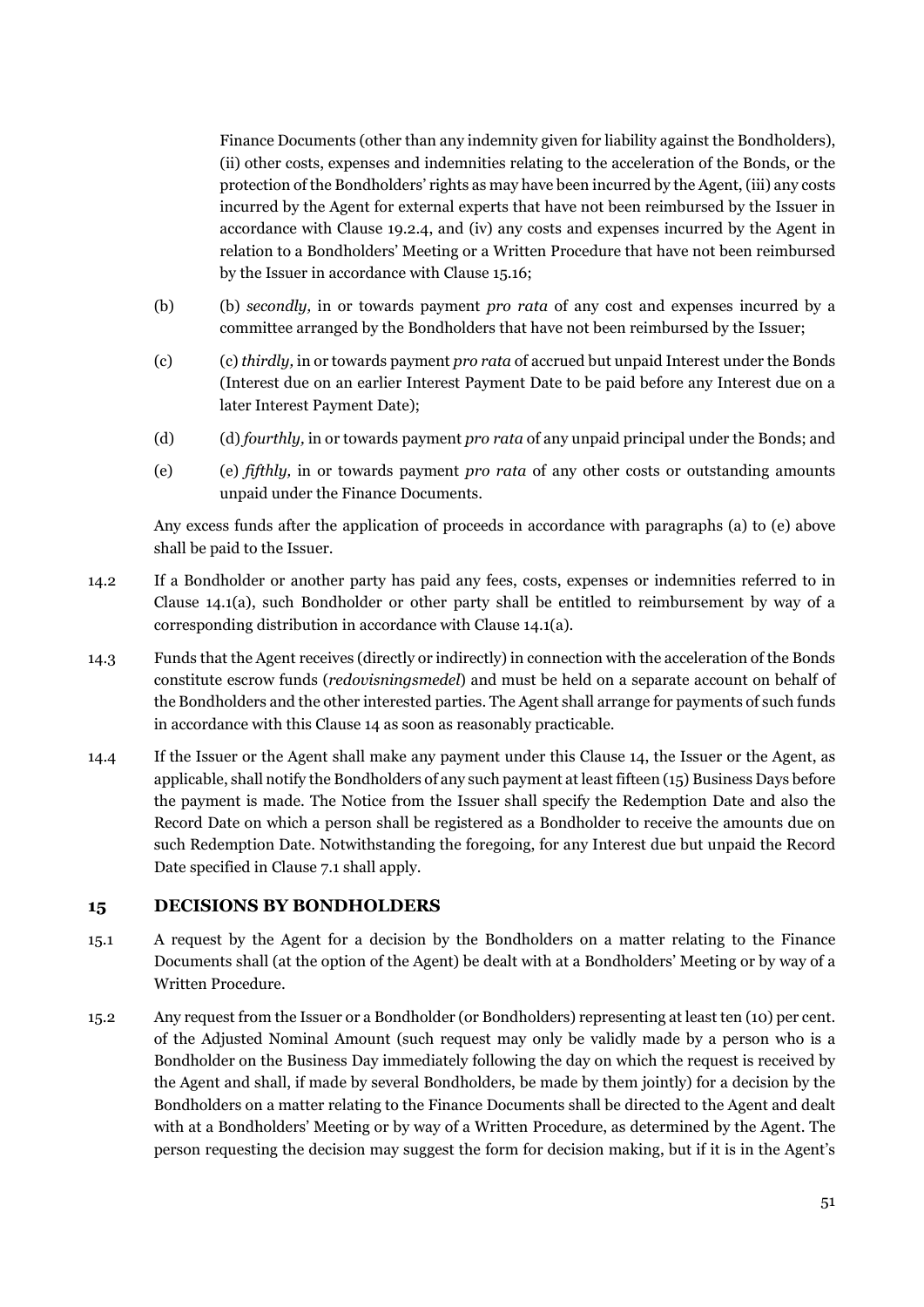opinion more appropriate that a matter is dealt with at a Bondholders' Meeting than by way of a Written Procedure, it shall be dealt with at a Bondholders' Meeting.

- 15.3 The Agent may refrain from convening a Bondholders' Meeting or instigating a Written Procedure if (i) the suggested decision must be approved by any person in addition to the Bondholders and such person has informed the Agent that an approval will not be given, or (ii) the suggested decision is not in accordance with applicable laws.
- 15.4 The Agent shall not be responsible for the content of a notice for a Bondholders' Meeting or a communication regarding a Written Procedure unless and to the extent it contains information provided by the Agent.
- 15.5 Should the Agent not convene a Bondholders' Meeting or instigate a Written Procedure in accordance with these Terms and Conditions, without Clause [14.3](#page-53-1) being applicable, the Issuer or the Bondholder(s) requesting a decision by the Bondholders may convene such Bondholders' Meeting or instigate such Written Procedure, as the case may be, instead. The Issuer or the Issuing Agent shall upon request provide the Issuer or the convening Bondholder(s) with the information available in the Debt Register in order to convene and hold the Bondholders' Meeting or instigate and carry out the Written Procedure, as the case may be. The Issuer or Bondholder(s), as applicable, shall supply to the Agent a copy of the dispatched notice or communication.
- 15.6 Should the Issuer want to replace the Agent, it may (i) convene a Bondholders' Meeting in accordance with Clause [16.1](#page-56-2) or (ii) instigate a Written Procedure by sending communication in accordance with Claus[e 16.1,](#page-56-2) in both cases with a copy to the Agent. After a request from the Bondholders pursuant to Clause [19.4.3,](#page-60-0) the Issuer shall no later than ten (10) Business Days after receipt of such request (or such later date as may be necessary for technical or administrative reasons) convene a Bondholders' Meeting in accordance with Clause [16.1.](#page-56-2) The Issuer shall inform the Agent before a notice for a Bondholders' Meeting or communication relating to a Written Procedure where the Agent is proposed to be replaced is sent and shall, on the request of the Agent, append information from the Agent together with a notice or the communication. The Issuing Agent shall provide the Issuer with the information available in the Debt Register in order to convene and hold the Bondholders' Meeting or instigate and carry out the Written Procedure, as the case may be. The Issuer or Bondholder(s), as applicable, shall supply to the Agent a copy of the dispatched notice or communication.
- 15.7 Only a Bondholder, or a person who has been provided with a power of attorney or other authorisation pursuant to Claus[e 6](#page-44-3) (*Right to act on behalf of a Bondholder)* from a Bondholder,:
	- (a) on the Record Date prior to the date of the Bondholders' Meeting, in respect of a Bondholders' Meeting, or
	- (b) on the Business Day specified in the communication pursuant to Clause [17.3,](#page-57-2) in respect of a Written Procedure,

may exercise voting rights as a Bondholder at such Bondholders' Meeting or in such Written Procedure, provided that the relevant Bonds are included in the Adjusted Nominal Amount. Each whole Bond entitles to one vote and any fraction of a Bond voted for by a person shall be disregarded.

<span id="page-54-0"></span>15.8 The following matters shall require the consent of Bondholders representing at least sixty-six and two thirds (66 2/3) per cent. of the Adjusted Nominal Amount for which Bondholders are voting at a Bondholders' Meeting or for which Bondholders reply in a Written Procedure in accordance with the instructions given pursuant to Claus[e 17.3:](#page-57-2)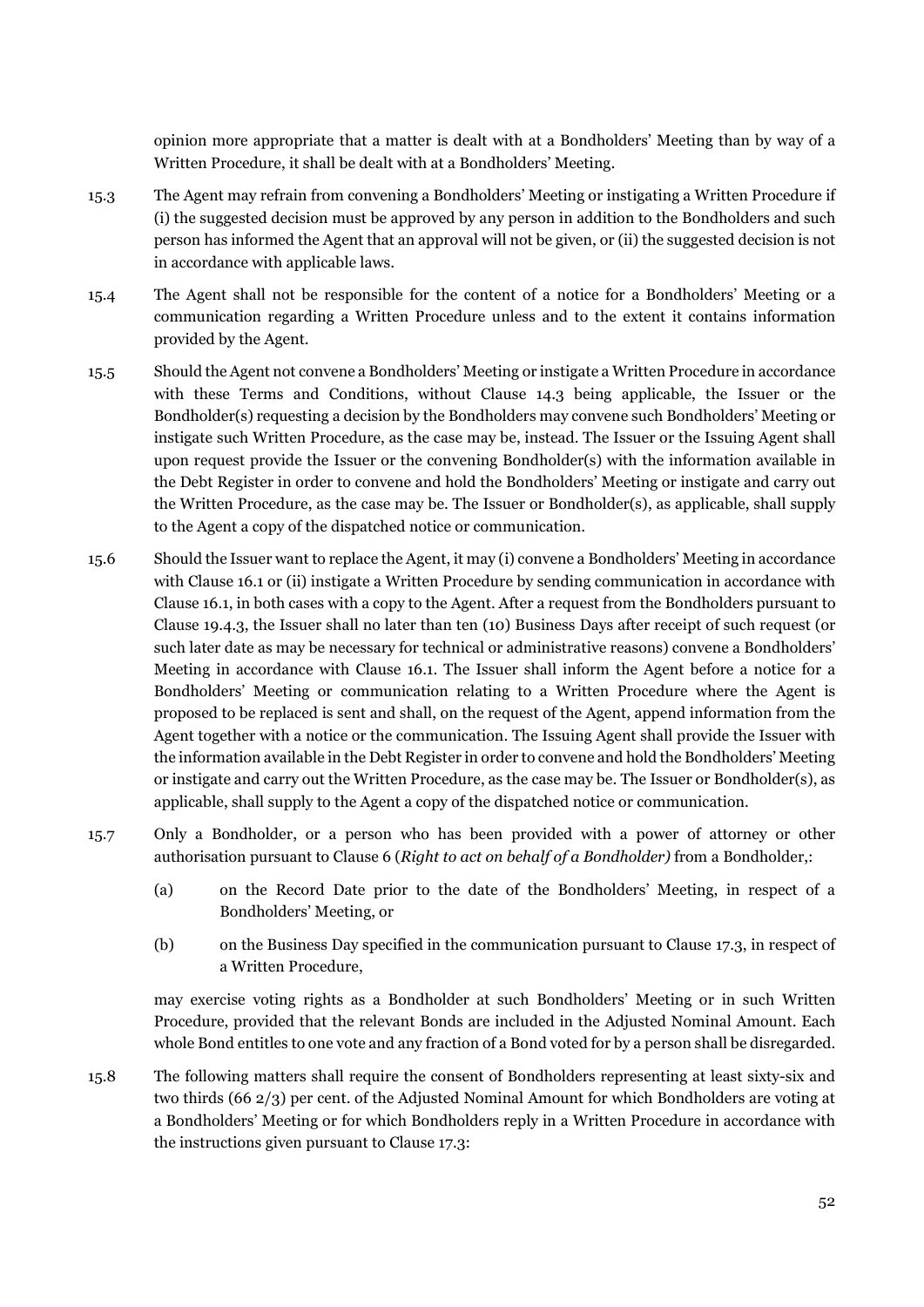- (a) the issue of any Subsequent Bonds after the Issue Date, if the total nominal amount of the Bonds exceeds, or if such issue would cause the total nominal amount of the Bonds to at any time exceed, SEK 2,000,000,000 (for the avoidance of doubt, for which consent shall be required at each occasion such Subsequent Bonds are issued);
- (b) a change to the terms of any of Claus[e 2.1,](#page-42-1) [2.4](#page-42-2) and Clause[s 2.5](#page-42-3) to [2.7;](#page-42-4)
- (c) a change to the Interest Rate or the Nominal Amount;
- *(d)* a change to the terms for the distribution of proceeds set out in Clause [14](#page-52-0) (*Distribution of proceeds);*
- (e) a change to the terms dealing with the requirements for Bondholders' consent set out in this Clause 15;
- (f) a change of issuer, an extension of the tenor of the Bonds or any delay of the due date for payment of any principal or interest on the Bonds;
- (g) a mandatory exchange of the Bonds for other securities; and
- (h) early redemption of the Bonds, other than upon an acceleration of the Bonds pursuant to Clause [13 \(](#page-51-1)*Acceleration of the Bonds)* or as otherwise permitted or required by these Terms and Conditions.
- 15.9 Any matter not covered by Clause [15.8 s](#page-54-0)hall require the consent of Bondholders representing more than fifty (50) per cent. of the Adjusted Nominal Amount for which Bondholders are voting at a Bondholders' Meeting or for which Bondholders reply in a Written Procedure in accordance with the instructions given pursuant to Clause [17.3.](#page-57-2) This includes, but is not limited to, any amendment to, or waiver of, the terms of any Finance Document that does not require a higher majority (other than an amendment permitted pursuant to Claus[e 18.1](#page-57-3)[\(a\),](#page-57-4) [\(b\) o](#page-57-5)r [\(c\)\)](#page-57-6), or an acceleration of the Bonds.
- <span id="page-55-0"></span>15.10 Quorum at a Bondholders' Meeting or in respect of a Written Procedure only exists if a Bondholder (or Bondholders) representing at least fifty (50) per cent. of the Adjusted Nominal Amount in case of a matter pursuant to Clause [15.8,](#page-54-0) and otherwise twenty (20) per cent. of the Adjusted Nominal Amount:
	- (a) if at a Bondholders' Meeting, attend the meeting in person or by other means prescribed by the Agent (or appear through duly authorised representatives); or
	- (b) if in respect of a Written Procedure, reply to the request.
- 15.11 If a quorum does not exist at a Bondholders' Meeting or in respect of a Written Procedure, the Agent or the Issuer shall convene a second Bondholders' Meeting (in accordance with Claus[e 16.1\)](#page-56-2) or initiate a second Written Procedure (in accordance with Clause [17.1\)](#page-57-7), as the case may be, provided that the relevant proposal has not been withdrawn by the person(s) who initiated the procedure for Bondholders' consent. The quorum requirement in Clause [15.10](#page-55-0) shall not apply to such second Bondholders' Meeting or Written Procedure.
- 15.12 Any decision which extends or increases the obligations of the Issuer or the Agent, or limits, reduces or extinguishes the rights or benefits of the Issuer or the Agent, under the Finance Documents shall be subject to the Issuer's or the Agent's consent, as applicable.
- 15.13 A Bondholder holding more than one Bond need not use all its votes or cast all the votes to which it is entitled in the same way and may in its discretion use or cast some of its votes only.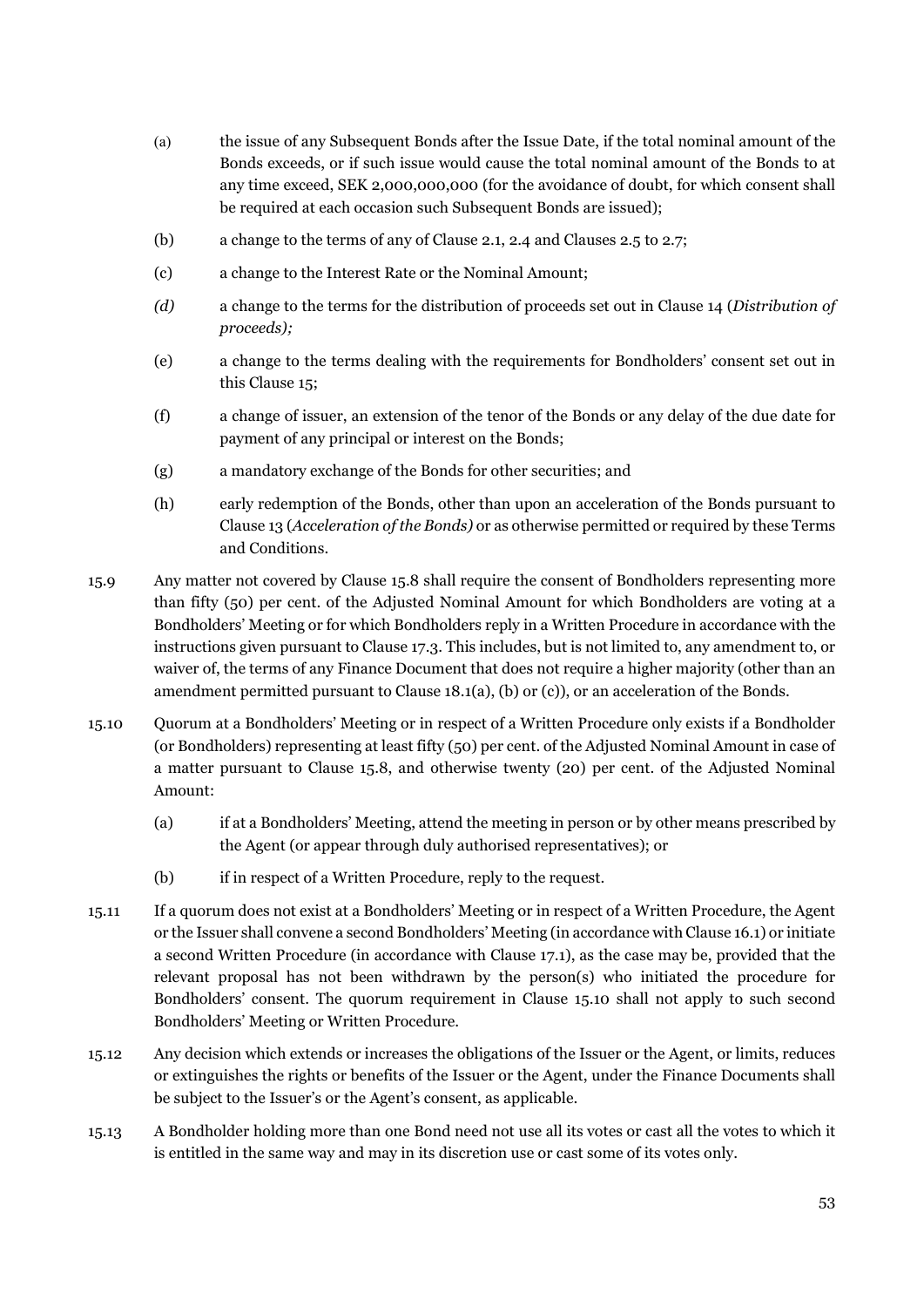- 15.14 The Issuer may not, directly or indirectly, pay or cause to be paid any consideration to or for the benefit of any Bondholder for or as inducement to any consent under these Terms and Conditions, unless such consideration is offered to all Bondholders that consent at the relevant Bondholders' Meeting or in a Written Procedure within the time period stipulated for the consideration to be payable or the time period for replies in the Written Procedure, as the case may be.
- 15.15 A matter decided at a duly convened and held Bondholders' Meeting or by way of Written Procedure is binding on all Bondholders, irrespective of them being present or represented at the Bondholders' Meeting or responding in the Written Procedure. The Bondholders that have not adopted or voted for a decision shall not be liable for any damages that this may cause the Issuer or the other Bondholders.
- <span id="page-56-1"></span>15.16 All costs and expenses incurred by the Issuer or the Agent for the purpose of convening a Bondholders' Meeting or for the purpose of carrying out a Written Procedure, including reasonable fees to the Agent, shall be paid by the Issuer.
- 15.17 If a decision shall be taken by the Bondholders on a matter relating to the Finance Documents, the Issuer shall promptly at the request of the Agent provide the Agent with a certificate specifying the number of Bonds owned by Group Companies per the Record Date for voting, irrespective of whether such person is a Bondholder. The Agent shall not be responsible for the accuracy of such certificate or otherwise be responsible for determining whether a Bond is owned by a Group Company.
- <span id="page-56-3"></span>15.18 Information about decisions taken at a Bondholders' Meeting or by way of a Written Procedure shall promptly be sent by notice to the Bondholders and published on the websites of the Issuer and the Agent, provided that a failure to do so shall not invalidate any decision made or voting result achieved. The minutes from the relevant Bondholders' Meeting or Written Procedure shall at the request of a Bondholder be sent to it by the Issuer or the Agent, as applicable.

# <span id="page-56-0"></span>**16 BONDHOLDERS' MEETING**

- <span id="page-56-2"></span>16.1 The Agent shall convene a Bondholders' Meeting by sending a notice thereof to each Bondholder no later than five (5) Business Days after receipt of a request from the Issuer or the Bondholder(s) (or such later date as may be necessary for technical or administrative reasons).
- 16.2 Should the Issuer want to replace the Agent, it may convene a Bondholders' Meeting in accordance with Clause [16.1](#page-56-2) with a copy to the Agent. After a request from the Bondholders pursuant to Clause [19.4.3,](#page-60-0) the Issuer shall no later than five (5) Business Days after receipt of such request (or such later date as may be necessary for technical or administrative reasons) convene a Bondholders' Meeting in accordance with Clause [16.1.](#page-56-2)
- 16.3 The notice pursuant to Clause [16.1](#page-56-2) shall include (i) time for the meeting, (ii) place for the meeting, (iii) agenda for the meeting (including each request for a decision by the Bondholders) and (iv) a form of power of attorney. Only matters that have been included in the notice may be resolved upon at the Bondholders' Meeting. Should prior notification by the Bondholders be required in order to attend the Bondholders' Meeting, such requirement shall be included in the notice.
- 16.4 The Bondholders' Meeting shall be held no earlier than fifteen (15) Business Days and no later than thirty (30) Business Days from the notice.
- 16.5 Without amending or varying these Terms and Conditions, the Agent may prescribe such further regulations regarding the convening and holding of a Bondholders' Meeting as the Agent may deem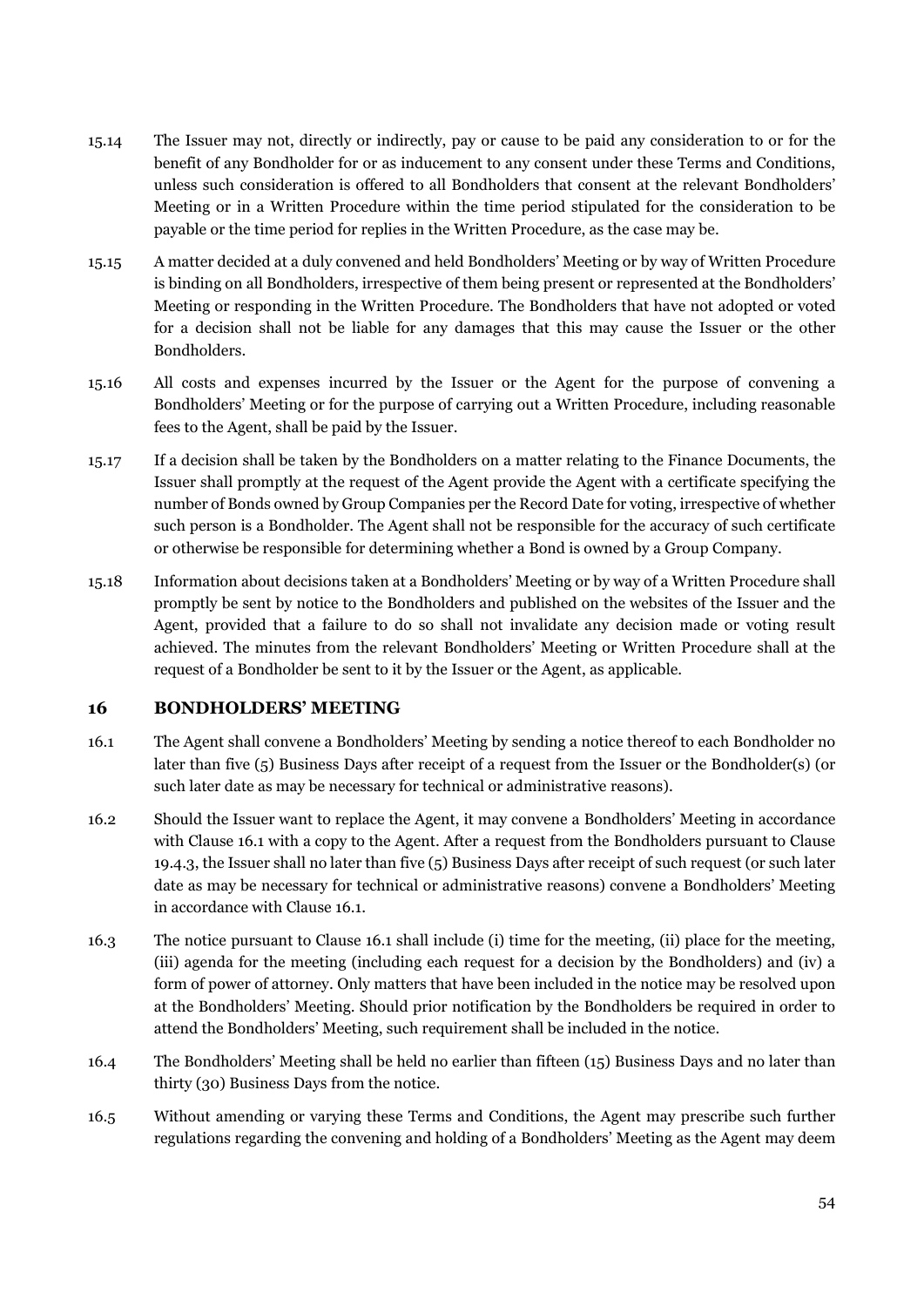appropriate. Such regulations may include a possibility for Bondholders to vote without attending the meeting in person.

# <span id="page-57-0"></span>**17 WRITTEN PROCEDURE**

- <span id="page-57-7"></span>17.1 The Agent shall instigate a Written Procedure no later than five (5) Business Days after receipt of a request from the Issuer or the Bondholder(s) (or such later date as may be necessary for technical or administrative reasons) by sending a communication to each such person who is registered as a Bondholder on the Record Date prior to the date on which the communication is sent.
- 17.2 Should the Issuer want to replace the Agent, it may send a communication in accordance with Clause [17.1 t](#page-57-7)o each Bondholder with a copy to the Agent.
- <span id="page-57-2"></span>17.3 A communication pursuant to Clause [17.1](#page-57-7) shall include (i) each request for a decision by the Bondholders, (ii) a description of the reasons for each request, (iii) a specification of the Business Day on which a person must be registered as a Bondholder in order to be entitled to exercise voting rights, (iv) instructions and directions on where to receive a form for replying to the request (such form to include an option to vote yes or no for each request) as well as a form of power of attorney, and (v) the stipulated time period within which the Bondholder must reply to the request (such time period to last at least fifteen (15) Business Days from the communication pursuant to Clause [17.1\)](#page-57-7). If the voting shall be made electronically, instructions for such voting shall be included in the communication.
- 17.4 When the requisite majority consents of the total Adjusted Nominal Amount pursuant to Clauses 15.8 and 15.9. have been received in a Written Procedure, the relevant decision shall be deemed to be adopted pursuant to Clauses 15.8 and 15.9**,** as the case may be, even if the time period for replies in the Written Procedure has not yet expired.

# <span id="page-57-1"></span>**18 AMENDMENTS AND WAIVERS**

- <span id="page-57-5"></span><span id="page-57-4"></span><span id="page-57-3"></span>18.1 The Issuer and the Agent (acting on behalf of the Bondholders) may agree to amend the Finance Documents or waive any provision in a Finance Document or any other document relating to the Bonds, provided that:
	- (a) the Agent is satisfied that such amendment or waiver is not detrimental to the interest of the Bondholders as a group;
	- (b) the Agent is satisfied that such amendment or waiver is made solely for the purpose of rectifying obvious errors and mistakes;
	- (c) such amendment or waiver is required by any applicable law, a court ruling or a decision by a relevant authority; or
	- (d) such amendment or waiver has been duly approved by the Bondholders in accordance with Clause [15 \(](#page-53-0)*Decisions by Bondholders)* and the Agent has received any conditions precedent specified for the effectiveness of the approval by the Bondholders.
- <span id="page-57-6"></span>18.2 The consent of the Bondholders is not necessary to approve the particular form of any amendment to the Finance Documents. It is sufficient if such consent approves the substance of the amendment.
- 18.3 The Agent shall promptly notify the Bondholders of any amendments or waivers made in accordance with Clause [18.1,](#page-57-3) setting out the date from which the amendment or waiver will be effective, and ensure that any amendments to the Finance Documents are published in the manner stipulated in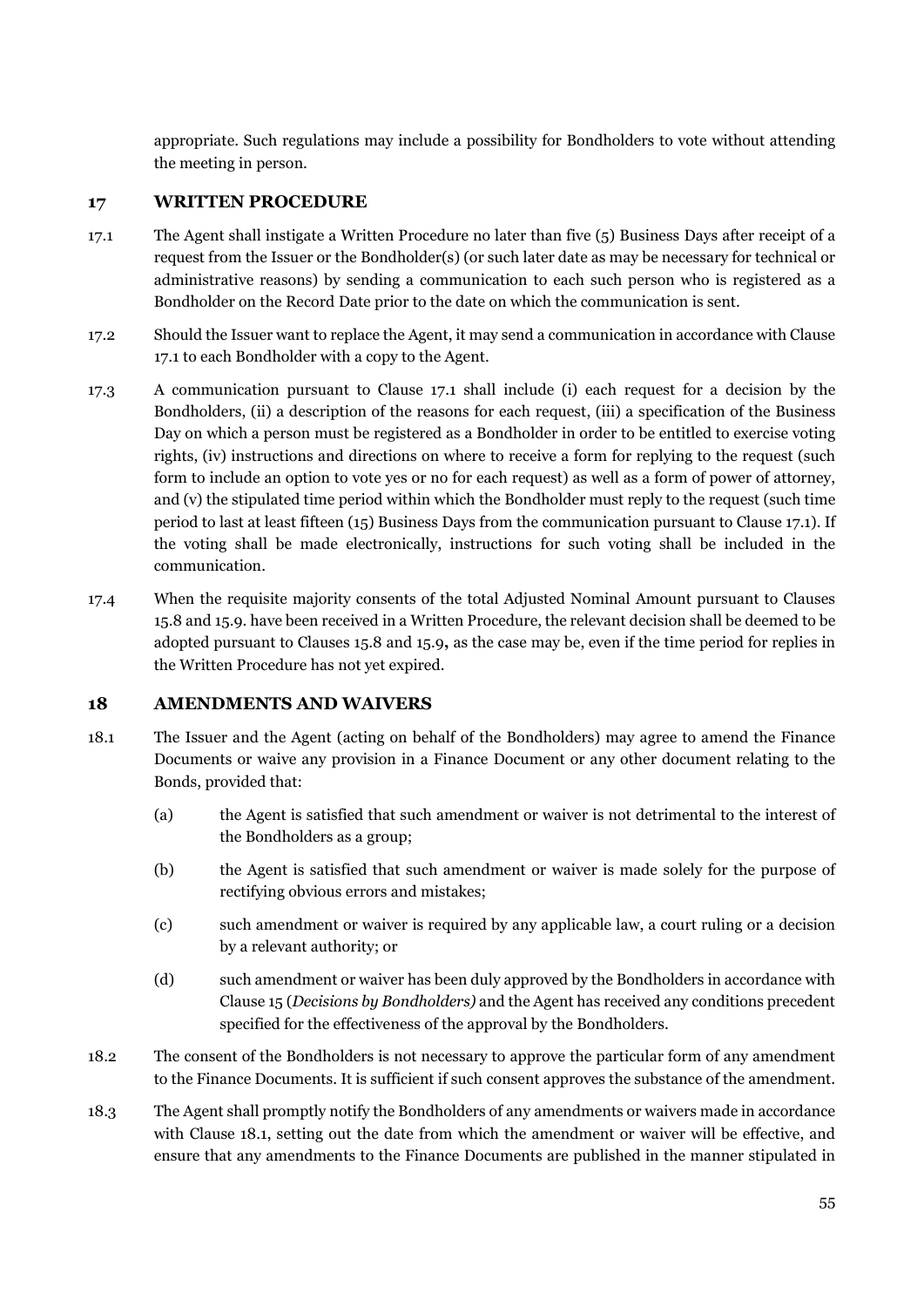Clause [10.4](#page-48-2) (*Publication of Finance Documents).* The Issuer shall ensure that any amendments to the Finance Documents are duly registered with the CSD and each other relevant organisation or authority.

18.4 An amendment to the Finance Documents shall take effect on the date determined by the Bondholders Meeting, in the Written Procedure or by the Agent, as the case may be.

# **19 APPOINTMENT AND REPLACEMENT OF THE AGENT**

#### **19.1 Appointment of Agent**

- 19.1.1 By subscribing for Bonds, each initial Bondholder appoints the Agent to act as its agent in all matters relating to the Bonds and the Finance Documents, and authorises the Agent to act on its behalf (without first having to obtain its consent, unless such consent is specifically required by these Terms and Conditions) in any legal or arbitration proceedings relating to the Bonds held by such Bondholder, including the winding up, dissolution, liquidation, company reorganisation (*företagsrekonstruktion)* or bankruptcy (*konkurs)* (or its equivalent in any other jurisdiction) of the Issuer. By acquiring Bonds, each subsequent Bondholder confirms such appointment and authorisation for the Agent to act on its behalf.
- <span id="page-58-1"></span>19.1.2 Each Bondholder shall immediately upon request provide the Agent with any such documents, including a written power of attorney (in form and substance satisfactory to the Agent), that the Agent deems necessary for the purpose of exercising its rights and/or carrying out its duties under the Finance Documents. The Agent is under no obligation to represent a Bondholder which does not comply with such request.
- 19.1.3 The Issuer shall promptly upon request provide the Agent with any documents and other assistance (in form and substance satisfactory to the Agent), that the Agent deems necessary for the purpose of exercising its rights and/or carrying out its duties under the Finance Documents.
- 19.1.4 The Agent is entitled to fees for all its work in such capacity and to be indemnified for costs, losses and liabilities on the terms set out in the Finance Documents and the Agency Agreement and the Agent's obligations as Agent under the Finance Documents are conditioned upon the due payment of such fees and indemnifications.
- 19.1.5 The Agent may act as agent or trustee for several issues of securities issued by or relating to the Issuer and other Group Companies notwithstanding potential conflicts of interest.

#### **19.2 Duties of the Agent**

- 19.2.1 The Agent shall represent the Bondholders in accordance with the Finance Documents.
- 19.2.2 When acting pursuant to the Finance Documents, the Agent is always acting with binding effect on behalf of the Bondholders. The Agent is never acting as an advisor to the Bondholders or the Issuer. Any advice or opinion from the Agent does not bind the Bondholders or the Issuer.
- 19.2.3 When acting pursuant to the Finance Documents, the Agent shall carry out its duties with reasonable care and skill in a proficient and professional manner.
- <span id="page-58-0"></span>19.2.4 The Agent shall treat all Bondholders equally and, when acting pursuant to the Finance Documents, act with regard only to the interests of the Bondholders as a group and shall not be required to have regard to the interests or to act upon or comply with any direction or request of any other person, other than as explicitly stated in the Finance Documents.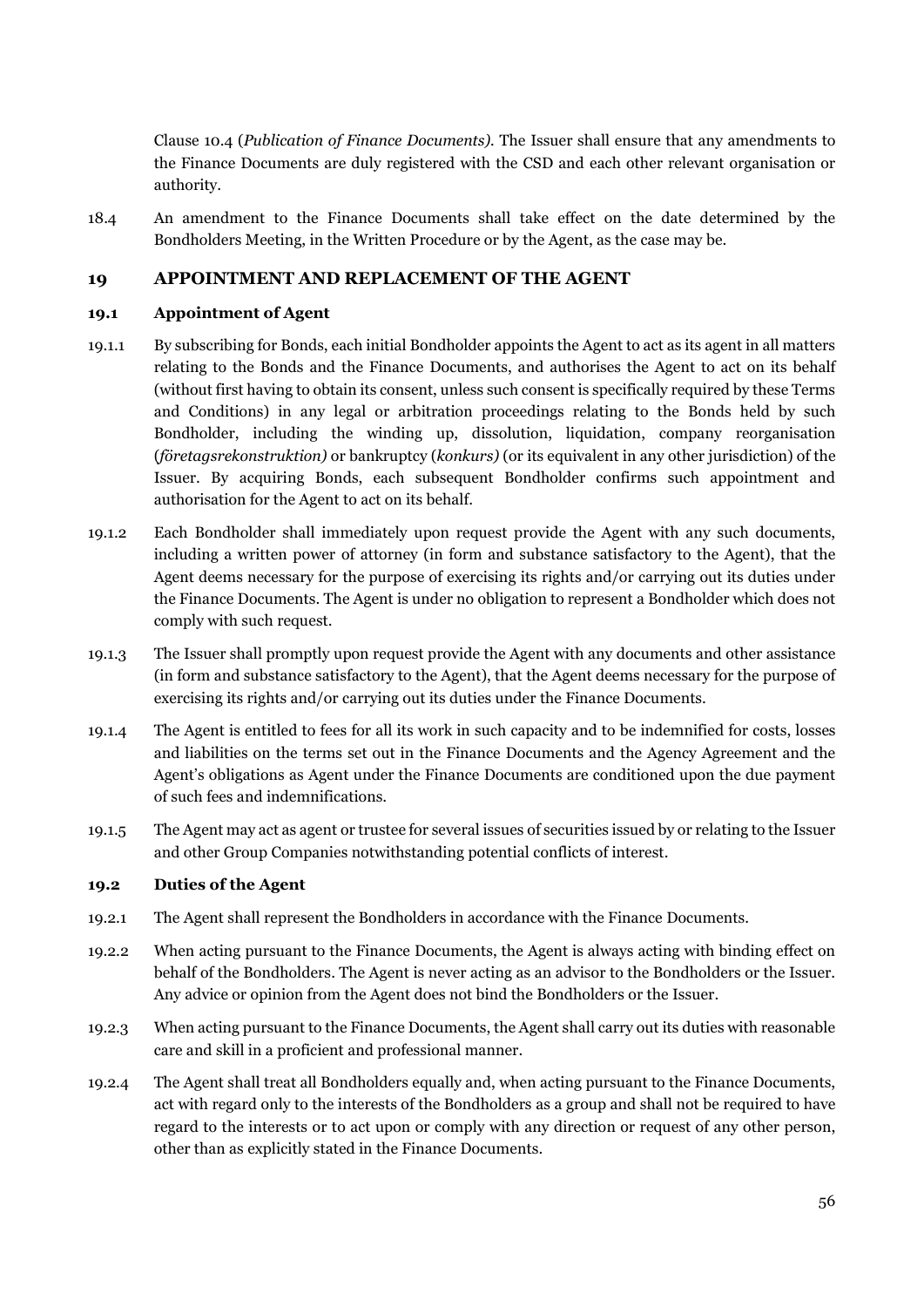- 19.2.5 The Agent is always entitled to delegate its duties to other professional parties and to engage external experts when carrying out its duties as agent, without having to first obtain any consent from the Bondholders or the Issuer. The Agent shall however remain liable for any actions of such parties if such parties are performing duties of the Agent under the Finance Documents.
- 19.2.6 The Issuer shall on demand by the Agent pay all costs for external experts engaged by it (i) after the occurrence of an Event of Default, (ii) for the purpose of investigating or considering (A) an event or circumstance which the Agent reasonably believes is or may lead to an Event of Default or (B) a matter relating to the Issuer or the Finance Documents which the Agent reasonably believes may be detrimental to the interests of the Bondholders under the Finance Documents, and (iii) in connection with any Bondholders' Meeting or Written Procedure, or (iv) in connection with any amendment (whether contemplated by the Finance Documents or not) or waiver under the Finance Documents. Any compensation for damages or other recoveries received by the Agent from external experts engaged by it for the purpose of carrying out its duties under the Finance Documents shall be distributed in accordance with Clause [14 \(](#page-52-0)*Distribution of Proceeds*).
- 19.2.7 The Agent shall, as applicable, enter into agreements with the CSD, and comply with such agreement and the CSD Rules applicable to the Agent, as may be necessary in order for the Agent to carry out its duties under the Finance Documents.
- 19.2.8 Other than as specifically set out in the Finance Documents, the Agent shall not be obliged to monitor (i) whether any Event of Default has occurred, (ii) the performance, default or any breach by the Issuer or any other party of its obligations under the Finance Documents, or (iii) whether any other event specified in any Finance Document has occurred. Should the Agent not receive such information, the Agent is entitled to assume that no such event or circumstance exists or can be expected to occur, provided that the Agent does not have actual knowledge of such event or circumstance.
- 19.2.9 The Agent shall review each Compliance Certificate delivered to it to determine that it meets the requirements as agreed between the Issuer and the Agent.
- 19.2.10 The Agent shall ensure that it receives evidence satisfactory to it that Finance Documents which are required to be delivered to the Agent are duly authorised and executed (as applicable). The Issuer shall promptly upon request provide the Agent with such documents and evidence as the Agent reasonably considers necessary for the purpose of being able to comply with this Clause 19.2.10. Other than as set out above, the Agent shall neither be liable to the Issuer or the Bondholders for damage due to any documents and information delivered to the Agent not being accurate, correct and complete, unless it has actual knowledge to the contrary, nor be liable for the content, validity, perfection or enforceability of such documents.
- <span id="page-59-1"></span>19.2.11 Notwithstanding any other provision of the Finance Documents to the contrary, the Agent is not obliged to do or omit to do anything if it would or might in its reasonable opinion constitute a breach of any regulation.
- <span id="page-59-0"></span>19.2.12 If in the Agent's reasonable opinion the cost, loss or liability which it may incur (including reasonable fees to the Agent) in complying with instructions of the Bondholders, or taking any action at its own initiative, will not be covered by the Issuer, the Agent may refrain from acting in accordance with such instructions, or taking such action, until it has received such funding or indemnities (or adequate Security has been provided therefore) as it may reasonably require.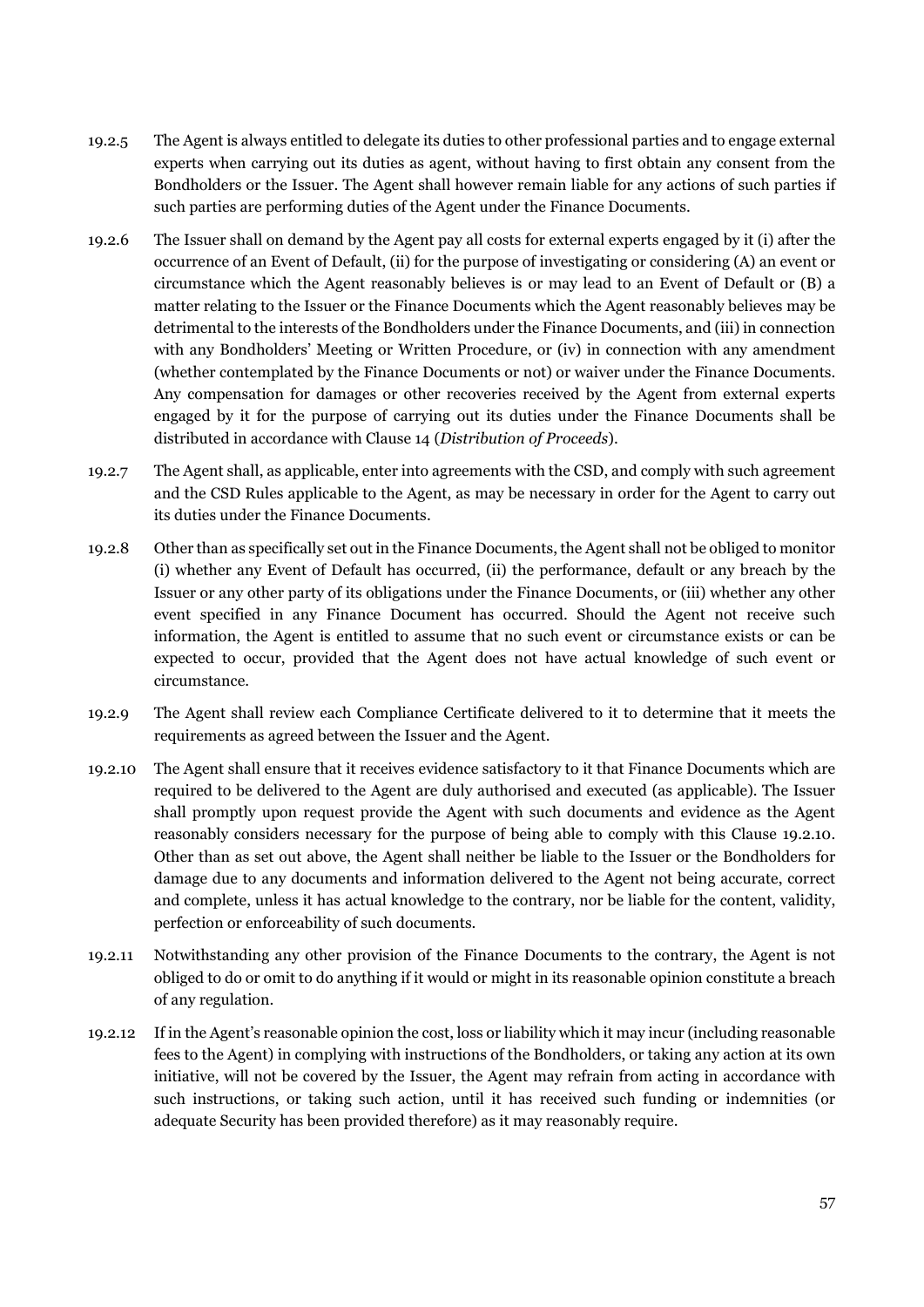19.2.13 The Agent shall give a notice to the Bondholders (i) before it ceases to perform its obligations under the Finance Documents by reason of the non-payment by the Issuer of any fee or indemnity due to the Agent under the Finance Documents or the Agency Agreement or (ii) if it refrains from acting for any reason described in Claus[e 19.2.12.](#page-59-0)

#### **19.3 Limited liability for the Agent**

- 19.3.1 The Agent will not be liable to the Bondholders for damage or loss caused by any action taken or omitted by it under or in connection with any Finance Document, unless directly caused by its negligence or wilful misconduct. The Agent shall never be responsible for indirect or consequential loss.
- 19.3.2 The Agent shall not be considered to have acted negligently if it has acted in accordance with advice from or opinions of reputable external experts or if the Agent has acted with reasonable care in a situation when the Agent considers that it is detrimental to the interests of the Bondholders to delay the action in order to first obtain instructions from the Bondholders.
- 19.3.3 The Agent shall not be liable for any delay (or any related consequences) in crediting an account with an amount required pursuant to the Finance Documents to be paid by the Agent to the Bondholders, provided that the Agent has taken all necessary steps as soon as reasonably practicable to comply with the regulations or operating procedures of any recognised clearing or settlement system used by the Agent for that purpose.
- 19.3.4 The Agent shall have no liability to the Issuer or the Bondholders for damage caused by the Agent acting in accordance with instructions of the Bondholders given in accordance with the Finance Documents.
- 19.3.5 Any liability towards the Issuer which is incurred by the Agent in acting under, or in relation to, the Finance Documents shall not be subject to set-off against the obligations of the Issuer to the Bondholders under the Finance Documents.

# **19.4 Replacement of the Agent**

- 19.4.1 Subject to Clause [19.4.6,](#page-61-0) the Agent may resign by giving notice to the Issuer and the Bondholders, in which case the Bondholders shall appoint a successor Agent at a Bondholders' Meeting convened by the retiring Agent or by way of Written Procedure initiated by the retiring Agent.
- 19.4.2 Subject to Clause [19.4.6,](#page-61-0) if the Agent is Insolvent, the Agent shall be deemed to resign as Agent and the Issuer shall within ten (10) Business Days appoint a successor Agent which shall be an independent financial institution or other reputable company which regularly acts as agent under debt issuances.
- <span id="page-60-0"></span>19.4.3 A Bondholder (or Bondholders) representing at least ten (10) per cent. of the Adjusted Nominal Amount may, by notice to the Issuer (such notice shall, if given by several Bondholders, be given by them jointly), require that a Bondholders' Meeting is held for the purpose of dismissing the Agent and appointing a new Agent. The Issuer may, at a Bondholders' Meeting convened by it or by way of Written Procedure initiated by it, propose to the Bondholders that the Agent be dismissed and a new Agent appointed.
- <span id="page-60-1"></span>19.4.4 If the Bondholders have not appointed a successor Agent within ninety (90) days after (i) the earlier of the notice of resignation was given or the resignation otherwise took place or (ii) the Agent was dismissed through a decision by the Bondholders, the Issuer shall within thirty (30) days thereafter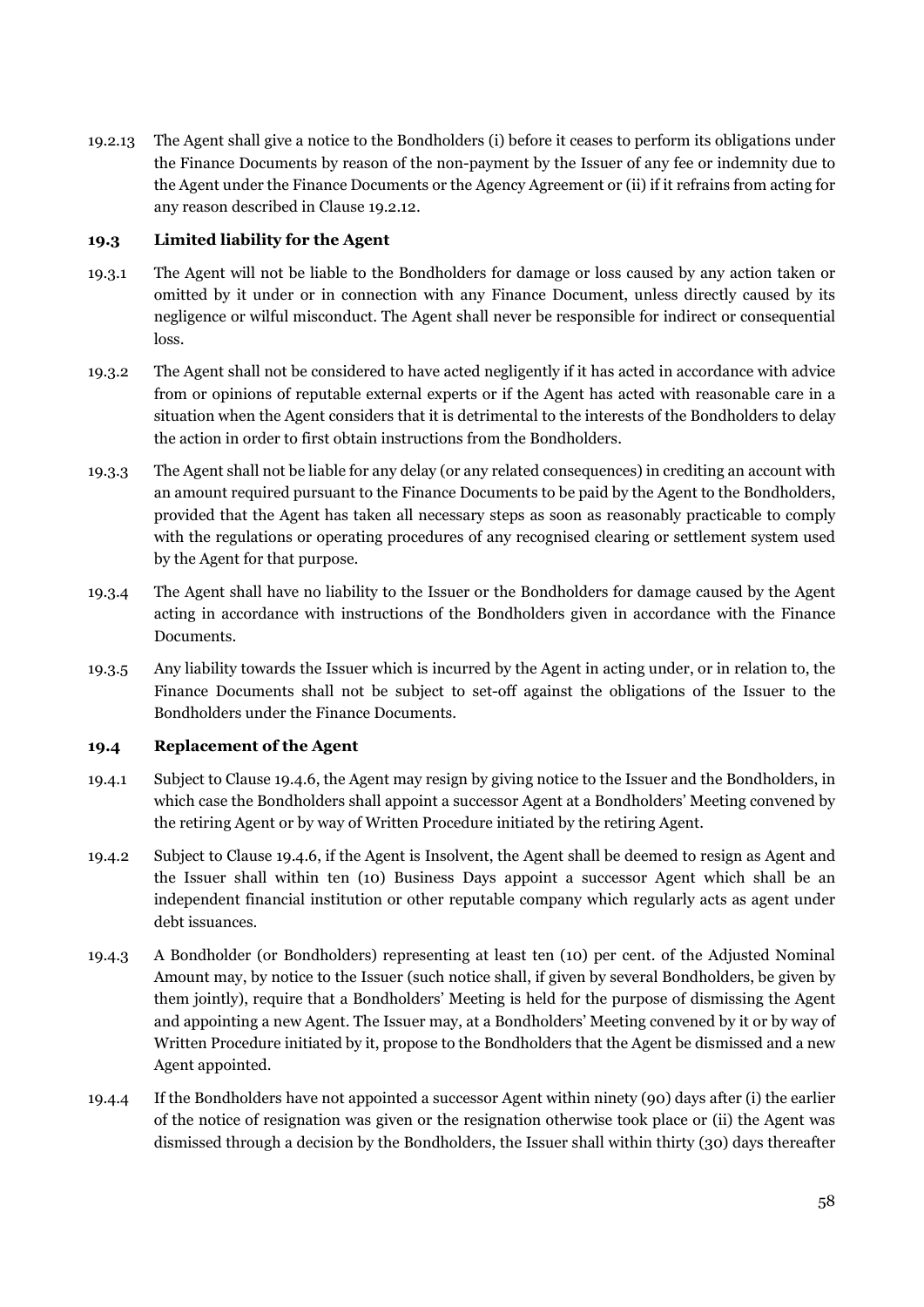appoint a successor Agent which shall be an independent financial institution or other reputable company which regularly acts as agent under debt issuances.

- 19.4.5 The retiring Agent shall, at its own cost, make available to the successor Agent such documents and records and provide such assistance as the successor Agent may reasonably request for the purposes of performing its functions as Agent under the Finance Documents.
- <span id="page-61-0"></span>19.4.6 The Agent's resignation or dismissal shall only take effect upon the earlier of (i) the appointment of a successor Agent and acceptance by such successor Agent of such appointment and the execution of all necessary documentation to effectively substitute the retiring Agent, and (ii) the period pursuant to Clause [19.4.4](#page-60-1) (ii) having lapsed.
- 19.4.7 Upon the appointment of a successor, the retiring Agent shall be discharged from any further obligation in respect of the Finance Documents but shall remain entitled to the benefit of the Finance Documents and remain liable under the Finance Documents in respect of any action which it took or failed to take whilst acting as Agent. Its successor, the Issuer and each of the Bondholders shall have the same rights and obligations amongst themselves under the Finance Documents as they would have had if such successor had been the original Agent.
- 19.4.8 In the event that there is a change of the Agent in accordance with this Clause 19.4, the Issuer shall execute such documents and take such actions as the new Agent may reasonably require for the purpose of vesting in such new Agent the rights, powers and obligation of the Agent and releasing the retiring Agent from its further obligations under the Finance Documents and the Agency Agreement. Unless the Issuer and the new Agent agree otherwise, the new Agent shall be entitled to the same fees and the same indemnities as the retiring Agent.

#### **20 APPOINTMENT AND REPLACEMENT OF THE ISSUING AGENT**

- 20.1 The Issuer appoints the Issuing Agent to manage certain specified tasks under these Terms and Conditions and in accordance with the legislation, rules and regulations applicable to and/or issued by the CSD and relating to the Bonds.
- 20.2 The Issuing Agent may retire from its assignment or be dismissed by the Issuer, provided that the Issuer has approved that a commercial bank or securities institution approved by the CSD accedes as new Issuing Agent at the same time as the old Issuing Agent retires or is dismissed. If the Issuing Agent is Insolvent, the Issuer shall immediately appoint a new Issuing Agent, which shall replace the old Issuing Agent as issuing agent in accordance with these Terms and Conditions.
- 20.3 The Issuing Agent shall enter into agreements with the CSD and comply with such agreement and the CSD Rules applicable to the Issuing Agent, as may be necessary in order for the Issuing Agent to carry out its duties under the Terms and Conditions / Finance Documents.

#### **21 APPOINTMENT AND REPLACEMENT OF THE CSD**

- 21.1 The Issuer has appointed the CSD to manage certain tasks under these Terms and Conditions and in accordance with the CSD Rules and the other regulations applicable to the Bonds.
- *21.2* The CSD may retire from its assignment or be dismissed by the Issuer, provided that the Issuer has effectively appointed a replacement CSD that accedes as CSD at the same time as the old CSD retires or is dismissed and provided also that the replacement does not have a negative effect on any Bondholder or the listing of the Bonds on the Regulated Market. The replacing CSD must be authorised to professionally conduct clearing operations pursuant to the Regulation (EU) No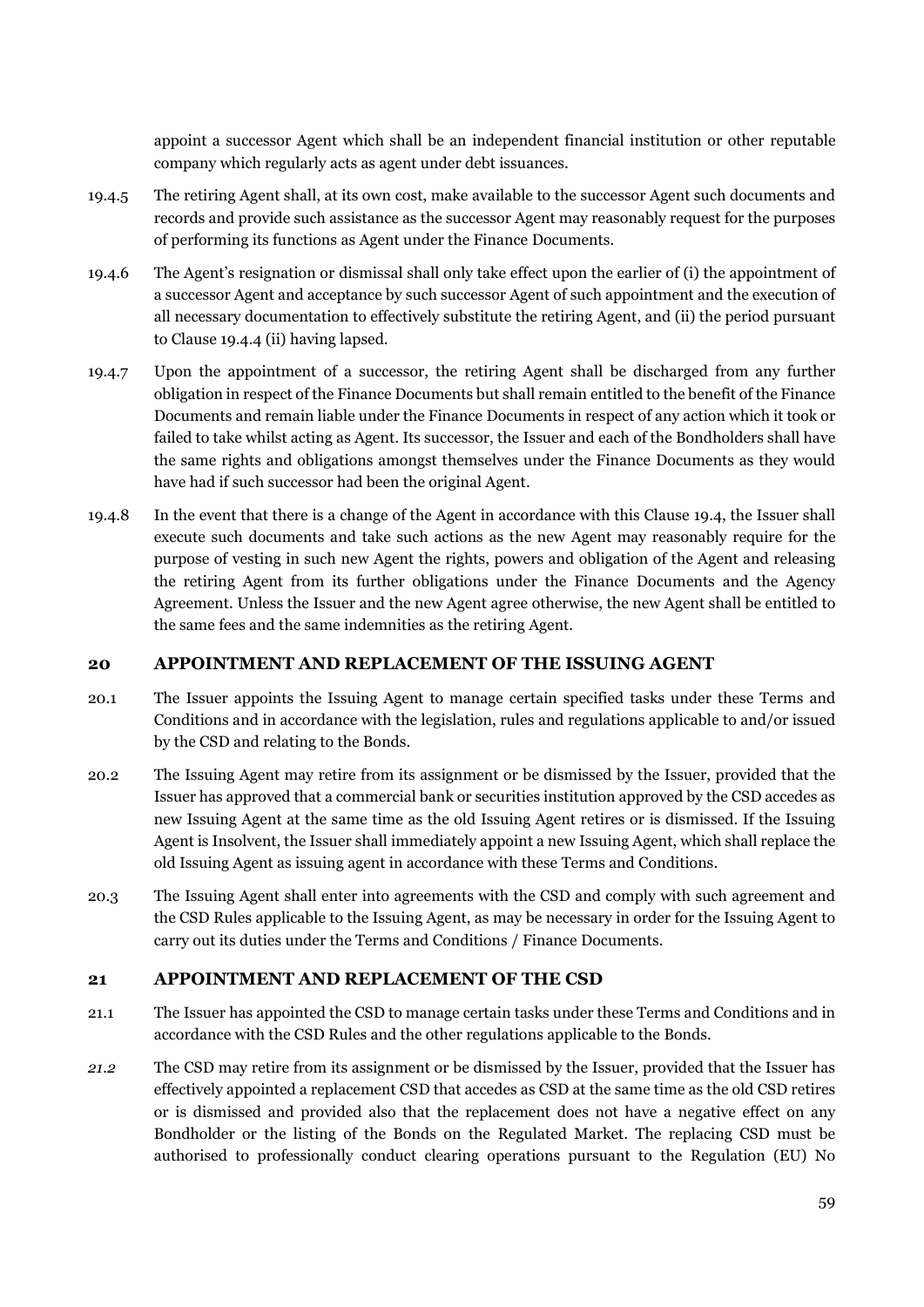909/2014 and be authorised as a central securities depository in accordance with the Financial Instruments Accounts Act (*lag (1998:1479) om värdepapperscentraler och kontoföring av finansiella instrument).* 

# **22 NO DIRECT ACTIONS BY BONDHOLDERS**

- <span id="page-62-0"></span>22.1 A Bondholder may not take any steps whatsoever against the Issuer to enforce or recover any amount due or owing to it pursuant to the Finance Documents, or to initiate, support or procure the windingup, dissolution, liquidation, company reorganisation (*företagsrekonstruktion)* or bankruptcy (*konkurs)* (or its equivalent in any other jurisdiction) of the Issuer in relation to any of the obligations or liabilities of the Issuer under the Finance Documents. Such steps may only be taken by the Agent.
- 22.2 Clause [22.1](#page-62-0) shall not apply if the Agent has been instructed by the Bondholders in accordance with the Finance Documents to take certain actions but fails for any reason to take, or is unable to take (for any reason other than a failure by a Bondholder to provide documents in accordance with Clause [19.1.2\)](#page-58-1), such actions within a reasonable period of time and such failure or inability is continuing. However, if the failure to take certain actions is caused by the non-payment by the Issuer of any fee or indemnity due to the Agent under the Finance Documents or the Agency Agreement or by any reason described in Clause [19.2.11,](#page-59-1) such failure must continue for at least forty (40) Business Days after notice pursuant to Claus[e 19.2.12 b](#page-59-0)efore a Bondholder may take any action referred to in Clause [22.1.](#page-62-0)
- 22.3 The provisions of Claus[e 22.1 s](#page-62-0)hall not in any way limit an individual Bondholder's right to claim and enforce payments which are due by the Issuer to some but not all Bondholders.

# **23 PRESCRIPTION**

- 23.1 The right to receive repayment of the principal of the Bonds shall be prescribed and become void ten (10) years from the relevant Redemption Date. The right to receive payment of interest (excluding any capitalised interest) shall be prescribed and become void three (3) years from the relevant due date for payment. The Issuer is entitled to any funds set aside for payments in respect of which the Bondholders' right to receive payment has been prescribed and has become void.
- 23.2 If a limitation period is duly interrupted in accordance with the Swedish Act on Limitations (*preskriptionslag (1981:130)),* a new limitation period of ten (10) years with respect to the right to receive repayment of the principal of the Bond, and of three (3) years with respect to receive payment of interest (excluding capitalised interest) will commence, in both cases calculated from the date of interruption of the limitation period, as such date is determined pursuant to the provisions of the Swedish Act on Limitations.

#### **24 NOTICES AND PRESS RELEASES**

#### **24.1 Notices**

- <span id="page-62-1"></span>24.1.1 Any notice or other communication to be made under or in connection with the Finance Documents:
	- (a) if to the Agent, shall be given at the address specified on its website nordictrustee.com . on the Business Day prior to dispatch or, if sent by email by the Issuer, to the email address notified by the Agent to the Issuer from time to time;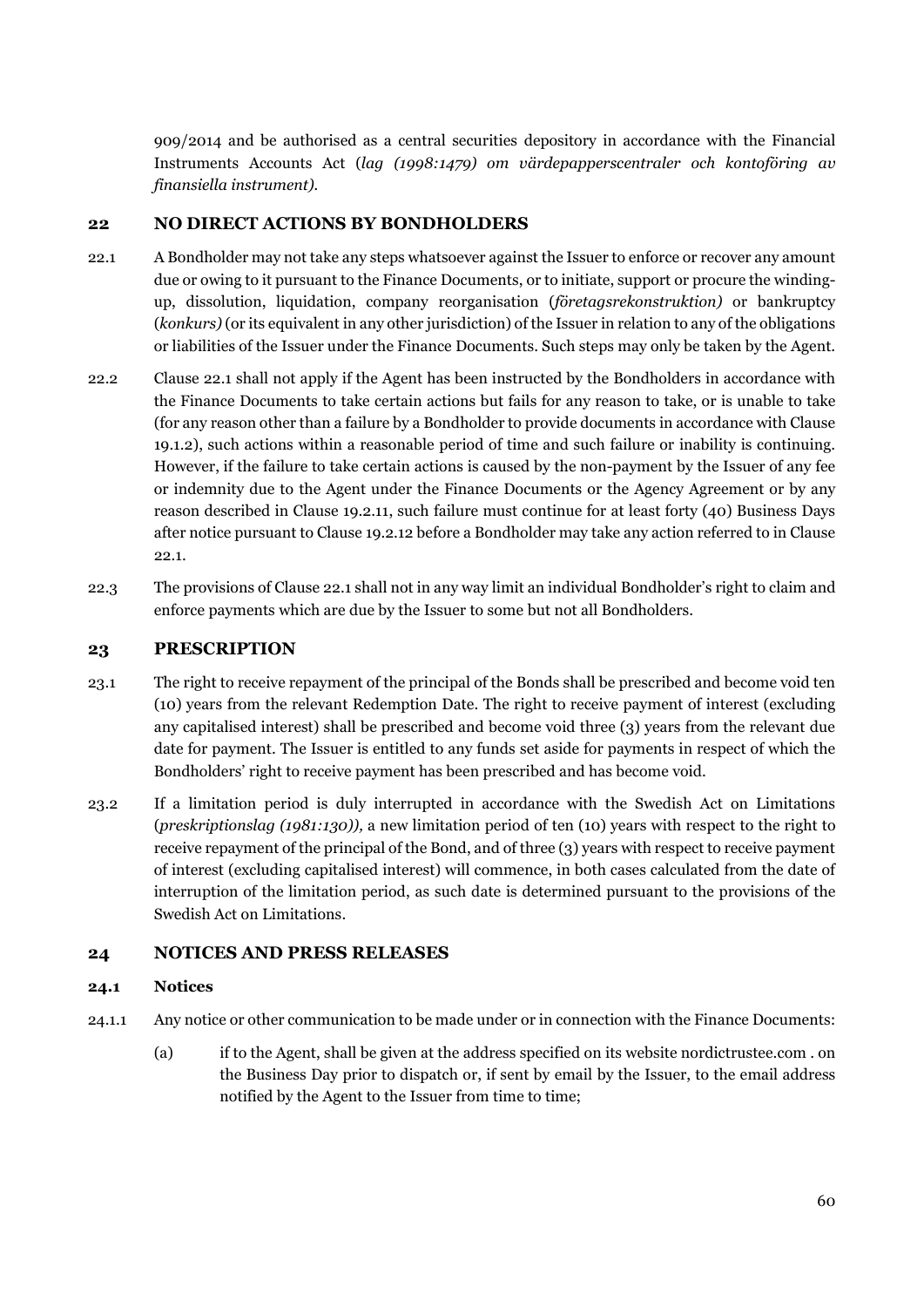- (b) if to the Issuer, shall be given at the address registered with the Swedish Companies Registration Office on the Business Day prior to dispatch or, if sent by email by the Agent, to the email address notified by the Issuer to the Agent from time to time; and
- (c) if to the Bondholders, shall be given at their addresses as registered with the CSD, on a date selected by the sending person which falls no more than five (5) Business Days prior to the date on which the notice or communication is sent, and by either courier delivery (if practically possible) or letter for all Bondholders. A notice to the Bondholders shall also be published on the websites of the Issuer and the Agent.
- 24.1.2 Any notice or other communication made by one person to another under or in connection with the Finance Documents shall be sent by way of courier, personal delivery or letter or, if between the Issuer and the Agent, by email, and will only be effective, in case of courier or personal delivery, when it has been left at the address specified in Clause [24.1.1](#page-62-1) or, in case of letter, three (3) Business Days after being deposited postage prepaid in an envelope addressed to the address specified in Clause [24.1.1,](#page-62-1) or, in case of email, when received in readable form by the email recipient.
- 24.1.3 Any notice pursuant to the Finance Documents shall be in English.
- 24.1.4 Failure to send a notice or other communication to a Bondholder or any defect in it shall not affect its sufficiency with respect to other Bondholders.

#### **24.2 Press releases**

- <span id="page-63-1"></span>24.2.1 Any notice that the Issuer or the Agent shall send to the Bondholders pursuant to Clauses [9.4](#page-46-2) (*Early redemption due to illegality (put option)*), [9.5](#page-46-3) (*Mandatory repurchase due to a Change of Control Event, a De-listing Event or a Listing Failure Event (put option)*), Clauses [13.4,](#page-52-1) [15.18,](#page-56-3) [16.1,](#page-56-2) [17.1 a](#page-57-7)nd 18.3 shall also be published by way of press release by the Issuer or the Agent, as applicable.
- 24.2.2 In addition to Clause [24.2.1,](#page-63-1) if any information relating to the Bonds or the Issuer contained in a notice that the Agent may send to the Bondholders under these Terms and Conditions has not already been made public by way of a press release, the Agent shall before it sends such information to the Bondholders give the Issuer the opportunity to issue a press release containing such information. If the Issuer does not promptly issue a press release and the Agent considers it necessary to issue a press release containing such information before it can lawfully send a notice containing such information to the Bondholders, the Agent shall be entitled to issue such press release.

# **25 FORCE MAJEURE AND LIMITATION OF LIABILITY**

- <span id="page-63-0"></span>25.1 Neither the Agent nor the Issuing Agent shall be held responsible for any damage arising out of any legal enactment, or any measure taken by a public authority, or war, strike, lockout, boycott, blockade, natural disaster, insurrection, civil commotion, terrorism or any other similar circumstance (a "**Force Majeure Event**"). The reservation in respect of strikes, lockouts, boycotts and blockades applies even if the Agent or the Issuing Agent itself takes such measures, or is subject to such measures.
- 25.2 The Issuing Agent will not be liable to the Bondholders for damage or loss caused by any action taken or omitted by it under or in connection with any Finance Document, unless directly caused by its gross negligence or wilful misconduct. The Issuing Agent shall never be responsible for indirect or consequential loss.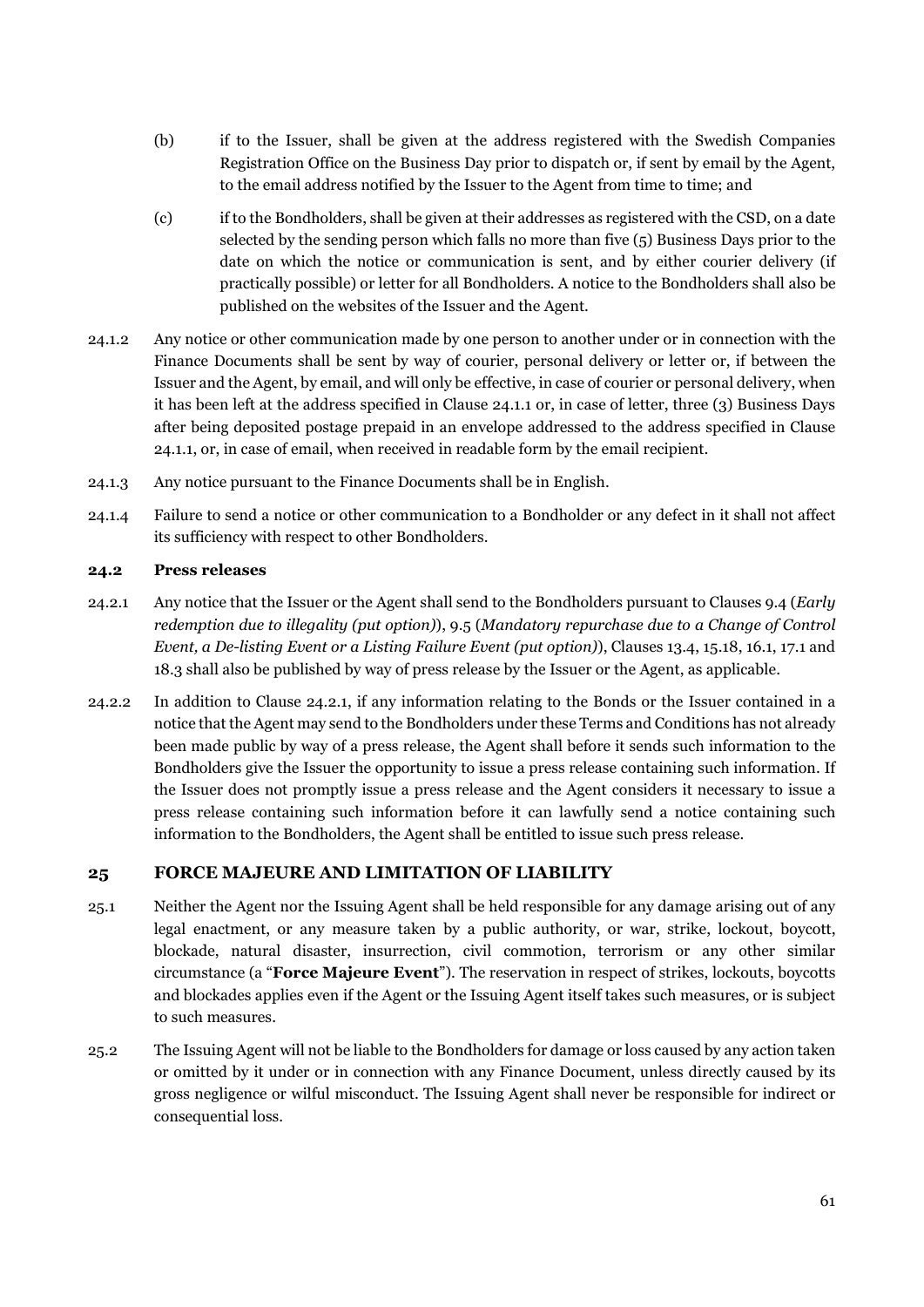- 25.3 Should a Force Majeure Event arise which prevents the Agent or the Issuing Agent from taking any action required to comply with these Terms and Conditions, such action may be postponed until the obstacle has been removed.
- 25.4 The provisions in this Clause 25 apply unless they are inconsistent with the provisions of the Financial Instruments Accounts Act which provisions shall take precedence.

# **26 GOVERNING LAW AND JURISDICTION**

- 26.1 These Terms and Conditions, and any non-contractual obligations arising out of or in connection therewith, shall be governed by and construed in accordance with the laws of Sweden.
- *26.2* The Issuer submits to the non-exclusive jurisdiction of the City Court of Stockholm (*Stockholms tingsrätt).*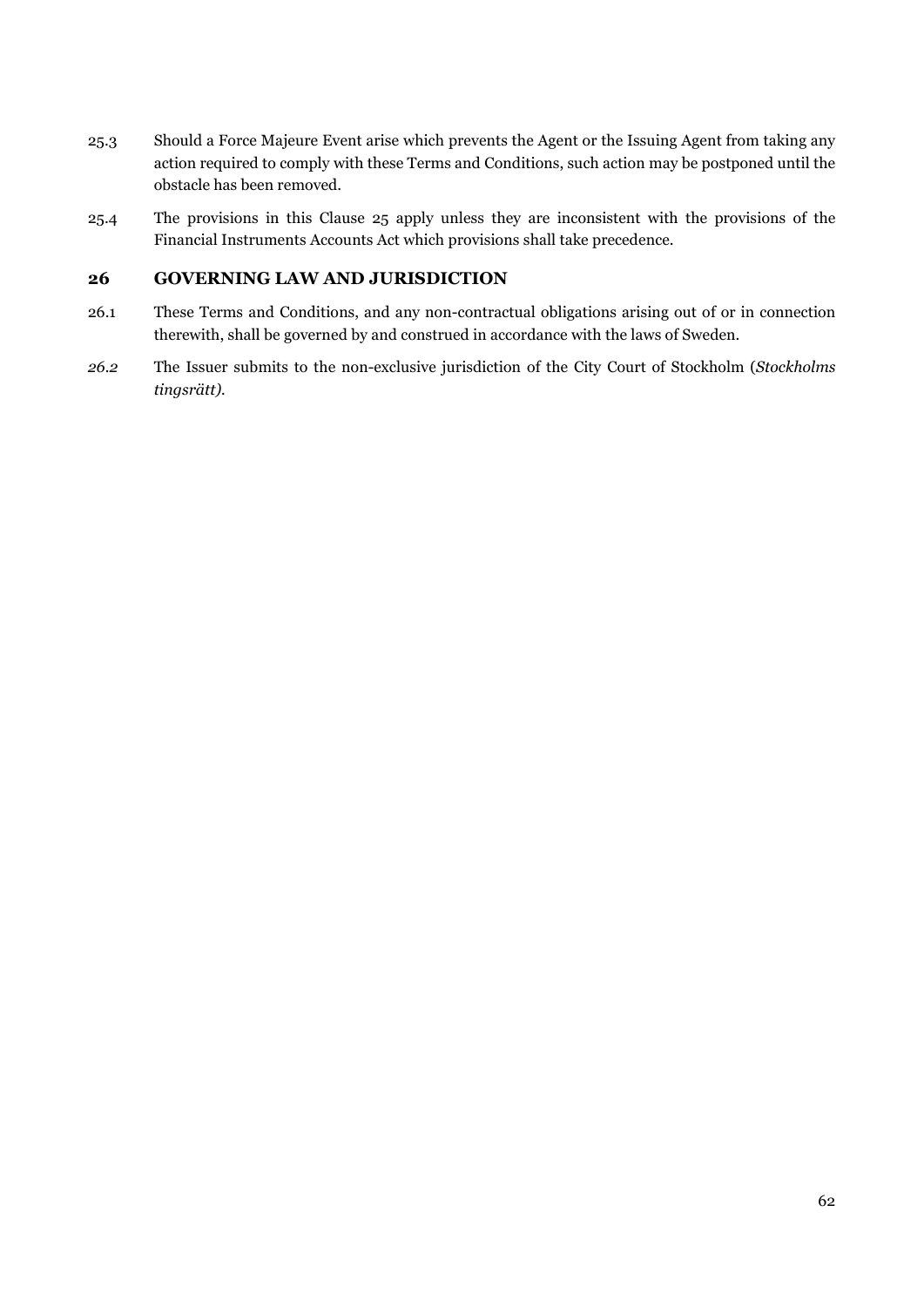We hereby certify that the above terms and conditions are binding upon ourselves.

Place:

Date: 11 March 2021

**Mekonomen Aktiebolag (publ)** as Issuer

Name: Name:

\_\_\_\_\_\_\_\_\_\_\_\_\_\_\_\_\_\_\_\_\_\_\_\_ \_\_\_\_\_\_\_\_\_\_\_\_\_\_\_\_\_\_\_\_\_\_\_

We hereby undertake to act in accordance with the above terms and conditions to the extent they refer to us.

Place:

Date:

**Nordic Trustee & Agency AB (publ)** as Agent

\_\_\_\_\_\_\_\_\_\_\_\_\_\_\_\_\_\_\_\_\_\_\_\_

Name: